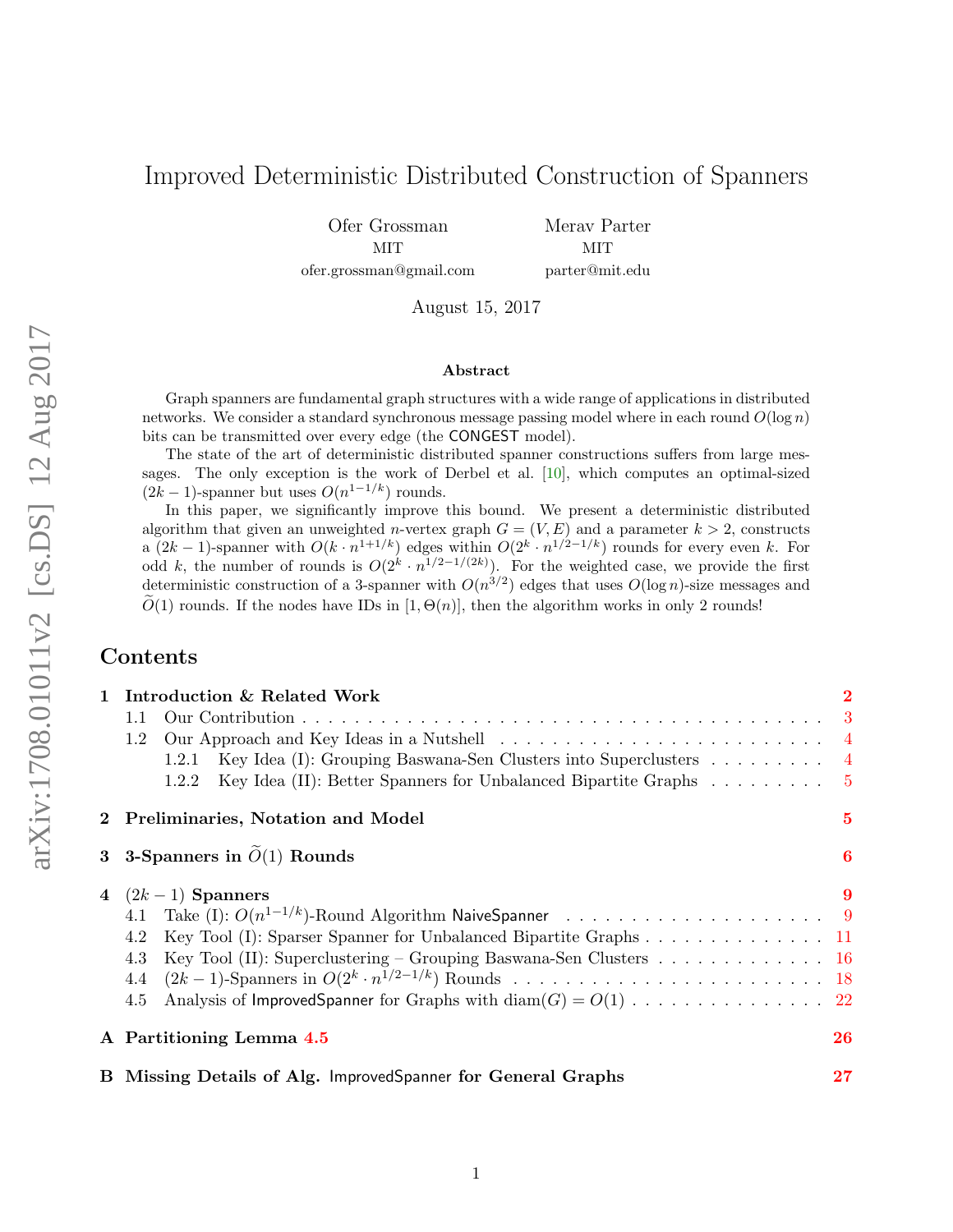### <span id="page-1-0"></span>1 Introduction & Related Work

Graph spanners are fundamental graph structures that are used as a key building block in various communication applications, e.g., routing, synchronizers, broadcasting, distance oracles, and shortest path computations. For this reason, the distributed construction of sparse spanners has been studied extensively [\[2,](#page-23-1)[6](#page-23-2)[–10,](#page-23-0)[16\]](#page-24-0). The standard setting is a synchronous message passing model where per round each node can send one message to each of its neighbors. Of special interest is the case where the message size is limited to  $O(\log n)$  bits, a.k.a. the CONGEST model.

The common objective in distributed computation of spanners is to achieve the best-known existential size-stretch trade-off as fast as possible: It is folklore that for every graph  $G = (V, E)$ , there exists a  $(2k-1)$ -spanner  $H \subseteq G$  with  $O(n^{1+1/k})$  edges. Moreover, this size-stretch tradeoff is believed to be optimal, following the girth conjecture of Erdős.

Designing deterministic algorithms for local problems has been receiving a lot of attention since the foundation of the area in 1980s. Towards the end of this section, we elaborate more on the motivation for studying deterministic algorithms in the distributed setting.

State of the art for deterministic distributed constructions of spanners: Whereas there are efficient randomized constructions for spanners, as the reader will soon notice, the state of the art for distributed deterministic spanner constructions suffers from large message sizes: Derbel and Gavoille [\[6\]](#page-23-2) construct constant stretch spanners with  $o(n^2)$  edges and  $O(n^{\epsilon})$  rounds for any constant  $\epsilon$ , using messages of size  $O(n)$ . Derbel, Gavoille and Peleg improved this result and presented in [\[7\]](#page-23-3) a construction of an  $O(k)$ -spanner with  $O(kn^{1+1/k})$  edges in  $O(\log^{k-1} n)$  rounds. This was further improved in the seminal work of Derbel, Gavoille, Peleg, and Viennot [\[8\]](#page-23-4), which provides a deterministic k-round algorithm for constructing  $(2k-1)$ -spanners with optimal size. However, again the algorithm uses messages of size  $O(n)$ . Using large messages is indeed inherent to all known efficient deterministic techniques, which are mostly based on network decomposition and graph partitioning. In the conventional approaches of network decomposition, the deterministic algorithms for spanners usually require a vertex to learn the graph topology induced by its  $O(1)$ -neighborhood. This cannot be done efficiently with small messages.

As Pettie [\[16\]](#page-24-0) explicitly noted, all these constructions have the disadvantage of using large messages. Derbel et al. [\[9\]](#page-23-5) also pointed out that constructing sparse spanners deterministically with small message sizes remains open.

The state of the art when using small messages: There are only two exceptions for this story. Barenboim et al. [\[1\]](#page-23-6) showed a construction of  $O(\log^{k-1} n)$  spanner with  $O(n^{1+1/k})$  edges in  $O(\log^{k-1} n)$ rounds. Hence, whereas the runtime is polylogarithmic, the stretch-size tradeoff of the output spanner is quite far from the optimal one.

We are then left with only *one* previous work that fits our setting, due to Derbel, Mosbah and Zemmari [\[10\]](#page-23-0). They provide a deterministic construction of an optimal-size  $(2k-1)$ -spanner but using  $O(n^{1-1/k})$  rounds.

The state of the art in other distributed settings: Turning to *randomized* constructions, perhaps one of the most well known approaches to construct a spanner is given by Baswana and Sen [\[2\]](#page-23-1), which we review soon. Recently, [\[4\]](#page-23-7) showed that the Baswana-Sen algorithm can be derandomized in the congested clique model of communication in which every pair of nodes (even non-neighbors in the input graph) can exchange  $O(\log n)$  bits per round. Note that this model is much stronger than the standard model in which only neighboring vertices can communicate. Indeed the algorithm of [\[4\]](#page-23-7) requires a global evaluation of the random seed, thus implementing this algorithm in the standard CONGEST model requires  $\Omega(\text{diam}(G) + n^{1-1/k})$  rounds where  $\text{diam}(G)$  is the diameter of the graph. Hence, deterministic construction of spanners in the CONGEST model calls for new ideas!

Before we proceed with introducing our main contribution, we make a short pause to further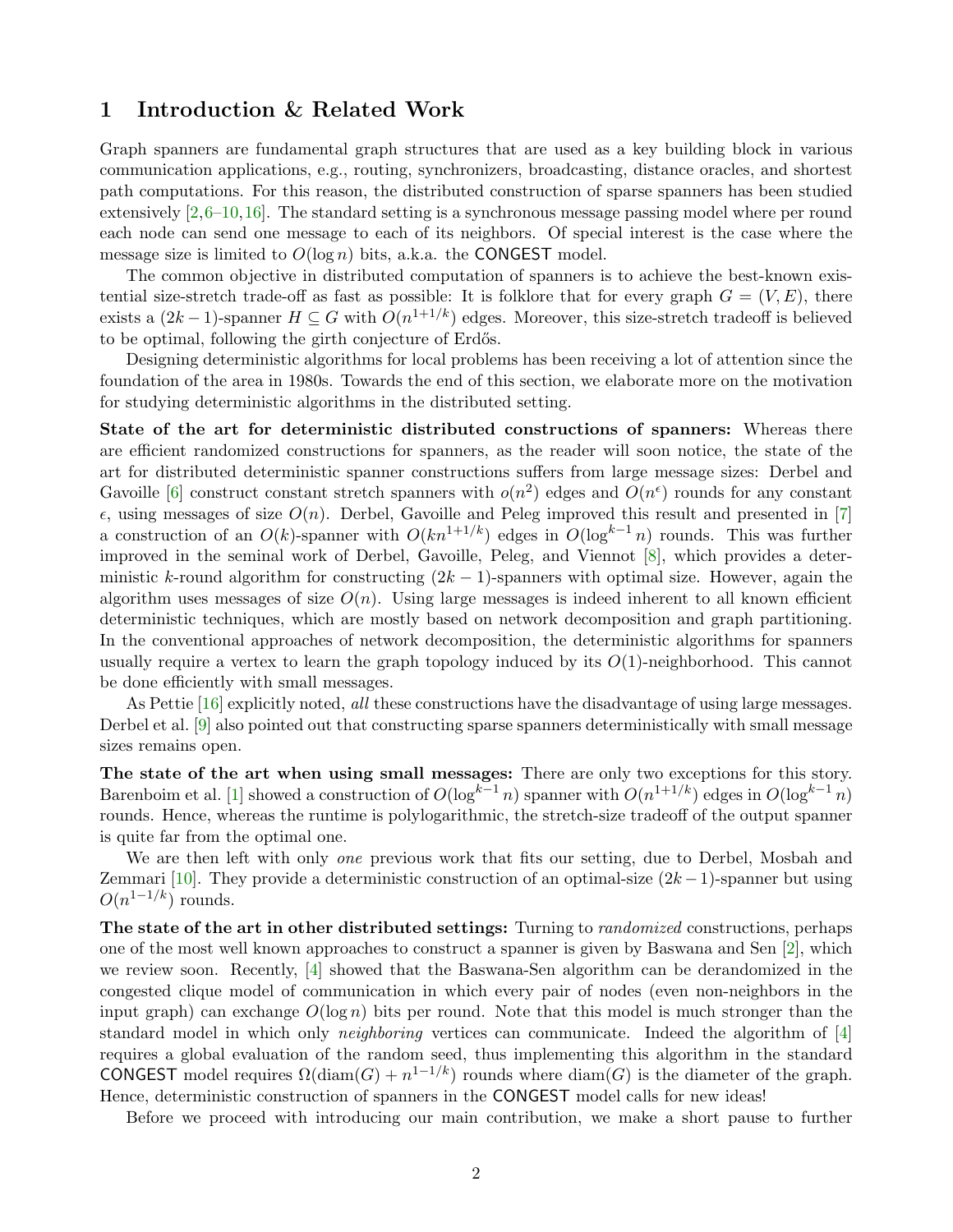motivate the study of deterministic distributed algorithms.

A note on deterministic distributed algorithms: Much effort has been invested in designing deterministic distributed algorithms for local problems. Examples include MIS (maximal independent set), vertex coloring, edge coloring and and matching. Until recently, a deterministic poly-log  $n$  round algorithm was known only for the maximal matching problem (see [\[13\]](#page-24-1) and a recent improvement by [\[11\]](#page-23-8)). In a recent breakthrough [\[12\]](#page-23-9), a polylogarithmic solution was provided also for the  $(2\Delta - 1)$ edge coloring<sup>[1](#page-2-1)</sup>. Aside from the general theoretical question, the distributed setting adds additional motivation for studying deterministic algorithms (as nicely noted in [\[11\]](#page-23-8)). First, in the centralized setting, if the randomized algorithm ends with an error, we can just repeat. In the distributed setting, detecting a global failure requires communicating to a leader, which blows up the runtime by a factor of network diameter. Second, for problems as MIS, [\[5\]](#page-23-10) showed that improving the randomized complexity requires an improvement in the deterministic complexity.

Wheres most results for deterministic local problems are for the LOCAL model, which allows unbounded messages; the size of messages that are sent throughout the computation is a second major attribute of distributed algorithms. It is therefore crucial to study the complexity of local problems under bandwidth restrictions. Surprisingly, most of the algorithms for local problems already use only small messages. The problem of spanners is distinguished from these problems, and in fact, spanners is the only setting we are aware of, in which all existing deterministic algorithms use large messages. Hence, the main challenge here is in the combination of deterministic algorithms with congestion constraints.

#### <span id="page-2-0"></span>1.1 Our Contribution

Our main result is:

**Theorem 1.1.** For every n-vertex unweighted graph  $G = (V, E)$  and even k, there exists a deterministic distributed algorithm that constructs a  $(2k-1)$ -spanner with  $O(k \cdot n^{1+1/k})$  edges in  $O(2^k \cdot n^{1/2-1/k})$  rounds using  $O(\log n)$ -size mess[a](#page-2-2)ges<sup>a</sup>.

<span id="page-2-2"></span><sup>a</sup>For odd k, we obtain a similar theorem, but with  $O(2^k \cdot n^{1/2-1/(2k)})$  rounds.

A key element in our algorithm is the construction of sparser spanners for unbalanced bipartite graph. This construction might become useful in other spanner constructions.

<span id="page-2-5"></span>**Lemma 1.2** (Bipartite Spanners). Let  $G = (A \cup B, E)$  be an unweighted bipartite graph, with  $|A| \leq |B|$ . For even  $k \geq 4$ , one can construct (in the CONGEST model) a  $(2k-1)$  spanner H with  $|E(H)| = O(k|A|^{1+2/k} + |B|)$  edges within  $O(|A|^{1-2/k})$  rounds<sup>[a](#page-2-3)</sup>.

<span id="page-2-3"></span><sup>a</sup>Hence, yielding an improved edge bound, for  $|A| \leq n^{(k+1)/(k+2)}$ .

Turning to weighted graphs, much less in known about the deterministic construction of spanners in the distributed setting. The existing deterministic constructions of optimal-sized  $(2k-1)$ -spanners (even in the LOCAL model) are restricted to unweighted graphs, already for  $k = 2$ . If the edge weights are bounded by some number W, there is a simple reduction<sup>[2](#page-2-4)</sup> to the unweighted setting, at the cost of increasing the stretch by a factor of  $(1 + \epsilon)$  and the size of the spanner by a factor of  $\log_{1+\epsilon} W$ . Hence, already in the **LOCAL** model and  $k = 2$ , we only have a  $(3 + \epsilon)$  spanner with  $\widetilde{O}(n^{3/2})$  edges. Whereas our general approach does not support the weighted case directly, our algorithm for 3-spanners does

<span id="page-2-1"></span><sup>&</sup>lt;sup>1</sup>Where  $\Delta$  is the maximum degree in the graph.

<span id="page-2-4"></span><sup>&</sup>lt;sup>2</sup>Apply the algorithm for unweighted graphs separately for every weight scale  $((1 + \epsilon)^i, (1 + \epsilon)^{i+1}]$ .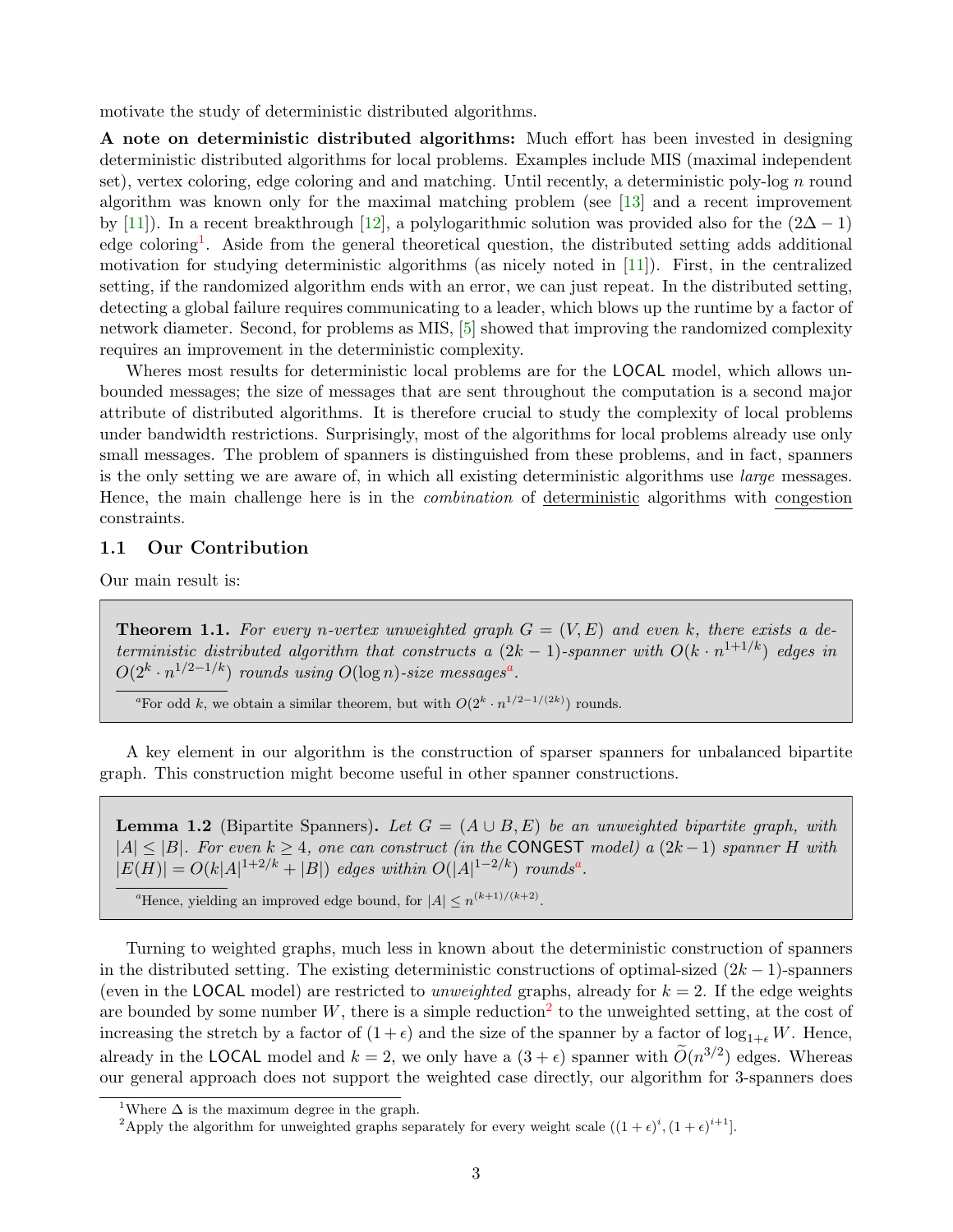extend for weighted graphs. Hence, we give here the first deterministic construction with nearly tight tradeoff between the size, stretch and runtime.

**Theorem 1.3** (3-Spanners for Weighted Graphs). For every n-vertex weighted graph  $G = (V, E)$ , there exists a deterministic distributed algorithm that constructs a 3-spanner with  $O(n^{3/2})$  edges in  $O(\log n)$  rounds using  $O(\log n)$ -size messages. If vertices have IDs in the range of  $[1, O(n)]$ , it can be done in two rounds.

#### <span id="page-3-0"></span>1.2 Our Approach and Key Ideas in a Nutshell

For the sake of discussion, let  $k = O(1)$  throughout this section.

A brief description of the randomized construction by Baswana-Sen. A clustering  $C =$  $\{C_1, \ldots, C_\ell\}$  is a collection of vertex disjoint sets which we call clusters. Every cluster has some a special vertex which we call the *cluster center*. In the high level, the Baswana-Sen algorithm computes k levels of clustering  $\mathcal{C}_0, \ldots, \mathcal{C}_{k-1}$  where each clustering  $\mathcal{C}_i$  is obtained by sampling the cluster center of each cluster in  $C_{i-1}$  with probability  $n^{-1/k}$ . Each cluster  $C \in C_i$  has in the spanner H, a BFS tree of depth i rooted at the cluster center spanning<sup>[3](#page-3-2)</sup> all the nodes of  $C$ . The vertices that are not incident to the sampled clusters become unclustered. For each unclustered vertex  $v$ , the algorithm adds one edge to each of the clusters incident to v in  $\mathcal{C}_{i-1}$ . This randomized construction is shown to yield a spanner with  $O(kn^{1+1/k})$  edges in expectation and it can be implemented in  $O(k^2)$  rounds<sup>[4](#page-3-3)</sup>. Note that the only randomized step in Baswana-Sen is in picking the cluster centers of the  $i^{th}$  clustering. That is, given the  $n^{1-(i-1)/k}$  cluster centers  $Z_{i-1}$  of the clusters in  $\mathcal{C}_{i-1}$ , it is required to pick  $n^{-1/k}$  fraction of it, to be centers of the clusters in  $\mathcal{C}_{i-1}$ .

The brute-force deterministic solution in  $O(n)$  rounds: A brute-force approach to pick the new cluster centers of  $\mathcal{C}_i$  is to iterate over the clusters in  $\mathcal{C}_{i-1}$  one by one, checking if they satisfy some expansion criteria. Informally, the expansion is measured by the number of vertices in the  $i^{th}$ -neighborhood of the cluster center (i.e., number of vertices that can be covered<sup>[5](#page-3-4)</sup> by the cluster center in case it proceeds to the  $i<sup>th</sup>$  level). If the expansion is large enough, the current cluster "expands" (i.e., covers vertices up to distance i), and joins the i<sup>th</sup>-level of the clustering  $C_i$ . Since in the first level there are  $O(n)$  clusters (each vertex forms a singleton cluster), this approach gives an  $O(n)$ -round algorithm. With some adaptations, this approach can yield an improved  $O(n^{1-1/k})$  round algorithm  $(as in [10]).$  $(as in [10]).$  $(as in [10]).$ 

Our  $O(n^{1/2-1/k})$ -round deterministic solution: Inspired by the randomized construction of Baswana-Sen and the work of Derbel, Gavoille, and Peleg [\[7\]](#page-23-3), we present a new approach for constructing spanners, based on two novel components which we discuss next.

#### <span id="page-3-1"></span>1.2.1 Key Idea (I): Grouping Baswana-Sen Clusters into Superclusters

Our approach is based on adding an additional level of clustering on top of Baswana-Sen clustering. We introduce the novel notion of a supercluster – a subset of Baswana-Sen clusters that are close to each other in G. In every level  $i \leq k/2$ , we group the  $O(n^{1-i/k})$  clusters of  $C_i$  into  $O(\sqrt{n})$  superclusters, each containing  $O(n^{1/2-i/k})$  clusters which are also close to each other in G. Specifically, the superclusters have the following useful structure: cluster-centers of the same supercluster are connected in G by a constant depth tree (i.e., the weak diameter of the superclusters is  $O(1)$ ), and the trees of different superclusters are *edge-disjoint*. See Fig. [2](#page-16-0) for an illustration.

<span id="page-3-2"></span><sup>&</sup>lt;sup>3</sup>The vertices of the tree are precisely the vertices of the cluster.

<span id="page-3-3"></span><sup>&</sup>lt;sup>4</sup>With some care, we believe the algorithm can also be implemented in  $O(k)$  rounds

<span id="page-3-4"></span><sup>5</sup>We say the a vertex is covered by a cluster-center if it gets into its cluster.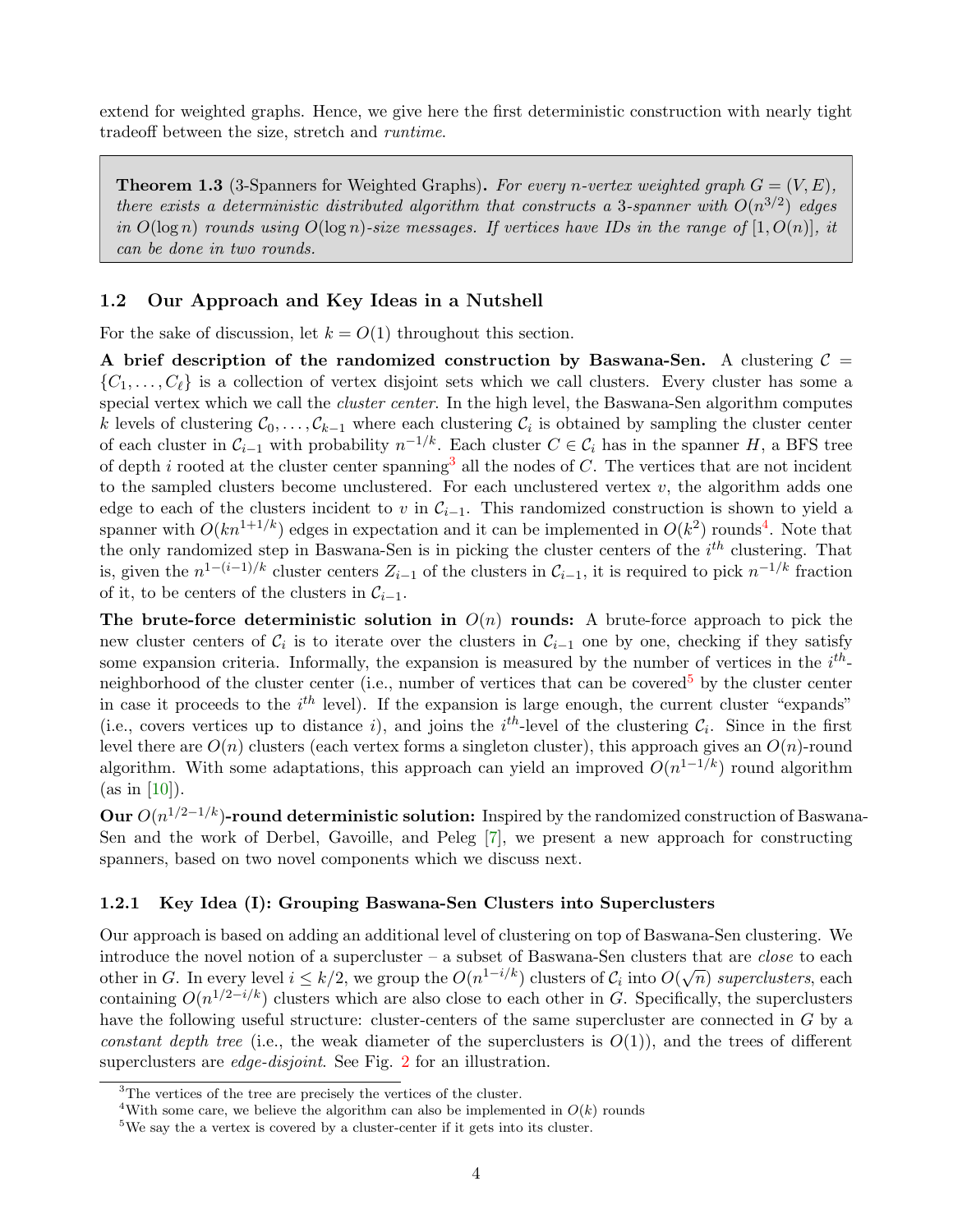Unlike the brute-force  $O(n)$ -round algorithm mentioned above, our algorithm iterates over superclusters rather than clusters. We define the neighborhood of the supercluster to be all vertices that belong to – or have a neighbor in– one of the clusters of that supercluster. The expansion of the supercluster is simply the size of this neighborhood. The importance of having this specific structure in each supercluster is that it allows the superclusters to compute their expansion in  $O(1)$  rounds<sup>[6](#page-4-2)</sup>. The faith of the superclusters (i.e., whether they continue on to the next level of clustering), in our algorithm, is determined by their expansion. If the expansion of a supercluster is sufficiently high, all the cluster centers of that supercluster join the next level i of the clustering. Otherwise, all these clusters are discarded from the clustering. As we will show in depth, the algorithm makes sure that at most  $O(n^{1/2-1/k})$  superclusters pass this "expansion test" and the remaining superclusters with low-expansion are handled using our second key tool as explained next.

#### <span id="page-4-0"></span>1.2.2 Key Idea (II): Better Spanners for Unbalanced Bipartite Graphs

In our spanner construction, each supercluster with low-expansion has additional useful properties: if but spanner construction, each supercluster with low-expansion has additional useful properties.<br>it has  $|A| = O(\sqrt{n})$  vertices and only  $|B| = O(n^{1/2+1/k})$  many "actual" neighbors<sup>[7](#page-4-3)</sup>. We then apply Lemma [1.2](#page-2-5) on these superclusters by computing the  $(2k-1)$ -spanner for each of these bipartite graphs obtained taking the vertices of the supercluster to be on one side of the bipartition, A, and their "actual" neighbors on the other side B. Since there are  $O(n^{1/2})$  superclusters, this adds  $O(n^{1/2+1/k})$ .  $n^{1/2}$ ) =  $O(n^{1+1/k})$  edges to the spanner.

Finally to provide a good stretch in the spanner for all the edges in G between vertices of the same supercluster<sup>[8](#page-4-4)</sup>, we simply recurse inside each supercluster– this can be done efficiently since the superclusters are vertex disjoint (as they contain sets of vertex disjoint clusters), and each of supercluster has  $O(\sqrt{n})$  vertices.

Roadmap. The structure of the paper is as follows. We start by considering in Section [3](#page-5-0) the simplified case of 3-spanners (hence  $k = 2$ ) and present a deterministic construction with  $O(\log n)$  rounds. Section [4](#page-8-0) considers the general case of  $k > 2$ . In Sec. [4.1,](#page-8-1) we first describe an  $O(n^{1-1/k})$ -round algorithm that already contains some of the ideas of the final algorithm. Then, before presenting the algorithm, we describe the two key tools that it uses. For didactic reasons, in Sec. [4.2,](#page-10-0) we first describe the construction of sparser spanners for unbalanced bipartite graphs. Only later [4.3,](#page-15-0) we present the new notion of superclusters. Finally, in Sec. [4.4,](#page-17-0) we show how these tools can be used to construct  $(2k-1)$ -spanners for graphs of low diameter. The extension for general graphs is in Appendix [B.](#page-26-0)

### <span id="page-4-1"></span>2 Preliminaries, Notation and Model

Notations and Definitions. We consider an undirected unweighted *n*-vertex graph  $G = (V, E)$ where V represents the set of processors and E is the set of links between them. Let  $\text{diam}(H)$  be the diameter of the subgraph  $H \subseteq G$ . We denote the diameter of G by  $D = \text{diam}(G)$ . For  $u, v \in V(G)$ and a subgraph H, let  $dist(u, v, H)$  denote the  $u - v$  distance in the subgraph  $H \subseteq G$ . When  $H = G$ , we omit it and write dist $(u, v)$ . Let  $\Gamma(u) = \{v \mid (u, v) \in E\}$  be the set of u's neighbors in G and  $\Gamma^+(u) = \Gamma(u) \cup \{u\}$ . For a subset of the vertices  $V' \in V$ , let  $\Gamma(V', G) = \bigcup_{u \in V'} \Gamma(u)$  and  $\Gamma^+(V',G) = \Gamma(V',G) \cup V'.$  Let  $\Gamma_i(v) = \{u \mid \text{dist}(u,v) \leq i\},$  for a subset  $V', \Gamma_i(\bar{V'})$  is defined accordingly. For a subgraph  $H \subseteq G$ , let  $E(v, H) = \{(u, v) \in E(H)\}\$ be the set of edges incident to v in the subgraph H and let  $\deg(v, H) = |E(v, H)|$  denote the degree of node v in G. For a set of vertices

<span id="page-4-2"></span><sup>&</sup>lt;sup>6</sup>using the collection of edge disjoint  $O(1)$ -depth trees that connect their cluster centers.

<span id="page-4-3"></span><sup>7</sup>This term is informal, the actual neighbors are the vertices that are no longer clustered by the current clustering.

<span id="page-4-4"></span><sup>8</sup>Vertices whose clusters belong to the same supercluster.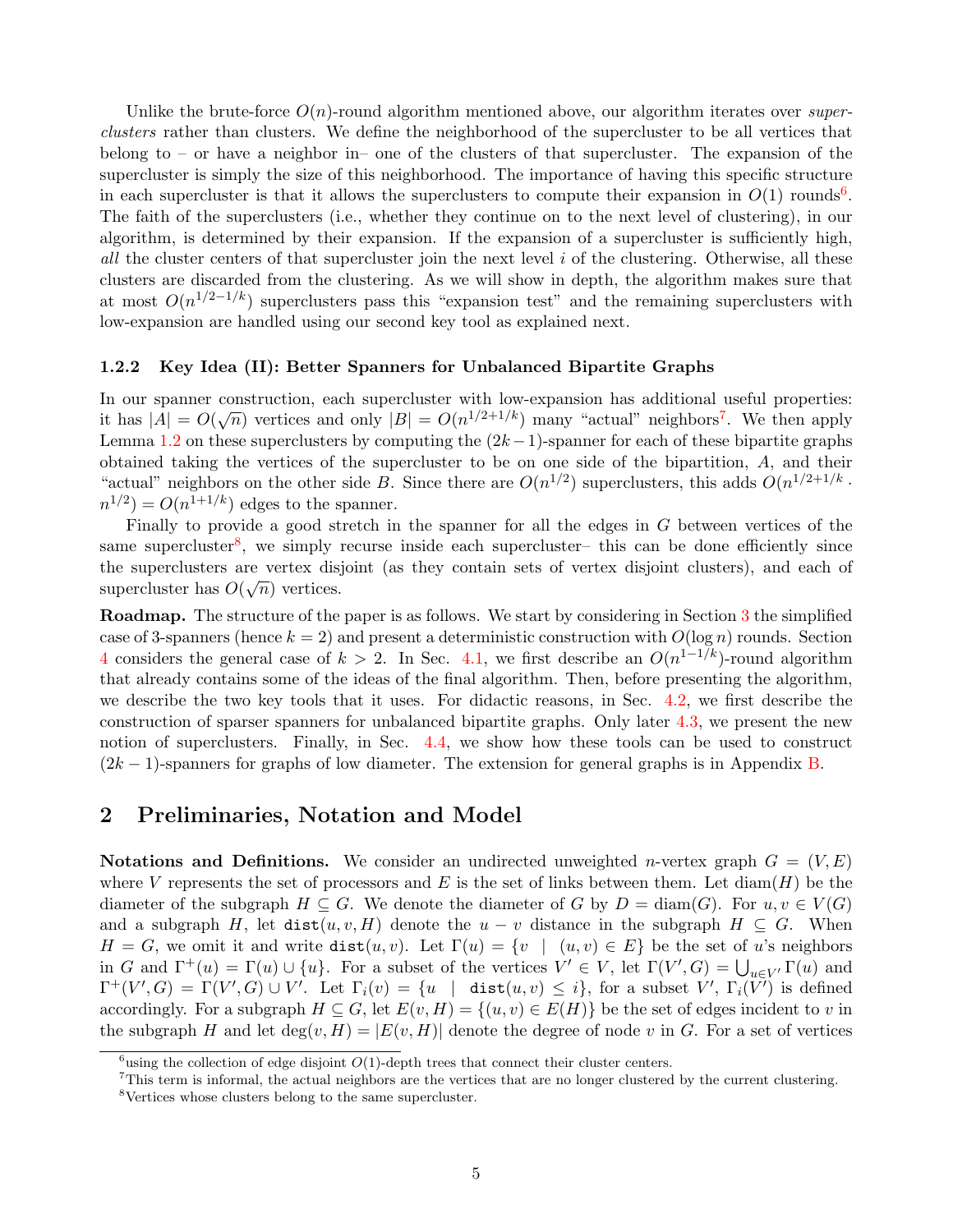C, let  $G(C)$  be the induced graph of G on C. We say that the a tuple  $(a, b) > (c, d)$  if  $a > c$  or  $a = c$ but  $b > d$ .

**Spanners and Clustering.** A subgraph  $H \subseteq G$  is a  $(2k-1)$ -spanner if dist $(u, v, H) \leq (2k-1)$ 1)dist(u, v, G) for every  $u, v \in V$ . Given a graph G, a subgraph H, and an edge  $e = (u, v)$  in G, we define the *stretch* of e in H to be the length of the shortest path from u to v in H. If no such path exists, we say that the stretch is infinite. We say that an edge  $e = (u, v)$  is taken care of in H if  $dist(u, v, H) \leq (2k-1)$ . A *cluster* is a connected set C of vertices of the original graph. Often, a cluster will have one of its vertices  $s \in C$  be the *cluster center*. The ID of the cluster is the ID of its center. Two clusters  $C_1$  and  $C_2$  are *neighbors* if  $\Gamma(C) \cap C' \neq \emptyset$ . For a subset of vertices  $S \subseteq V$ , the diameter of the subset is simply the diameter of the induced graph G on S.

**Ruling Sets.** An  $(\alpha, \beta)$ -ruling set with respect to G and  $V' \subseteq V$  is a subset  $U \subseteq V'$  satisfying the following: (I) All pairs  $u, v \in U$  satisfy  $dist(u, v) \ge \alpha$ , (II) For all  $v \in V'$ , there exists a  $u \in U$  such that dist $(u, v) \leq \beta$ .

The Communication Model. We use a standard message passing model, the CONGEST model [\[15\]](#page-24-2), where the execution proceeds in synchronous rounds and in each round, each node can send a message of size  $O(\log n)$  to each of its neighbors. In this model, local computation is done for free at each node and the primary complexity measure is the number of communication rounds. Each node holds a processor with a unique and arbitrary ID of  $O(\log n)$  bits. Throughout, we assume that the nodes know a constant approximation on the number of nodes  $n$ , same holds also for [\[3\]](#page-23-11).

# <span id="page-5-0"></span>3 3-Spanners in  $\widetilde{O}(1)$  Rounds

The key building block of the algorithm is the construction of a linear sized 3-spanner for a  $\sqrt{n} \times n$ bipartite graph. A similar idea already appeared in [\[7\]](#page-23-3), but using  $O(n)$ -bit messages.

#### The core construction: 3-spanners for unbalanced bipartite graphs

**Lemma 3.1.** Let  $G = (A, B, E)$  be a (possibly weighted) bipartite graph where  $|A| = O(\sqrt{n}), |B| =$  $O(n)$ , and each vertex knows whether it is in A or in B. Then one can construct (in the CONGEST model) a 3-spanner H with  $O(n)$  edges within two rounds.

Algorithm Bipartite3Spanner first forms |A| vertex-disjoint star clusters (clusters of radius 1), each centered at a vertex of A. To do that, every vertex  $v_b \in B$  picks one of its neighbors  $v_a \in \Gamma(v_b) \cap A$ to be its cluster center and sends the ID of its chosen neighbor  $v_a$  to all of its neighbors. We write  $c(v_b) = v_a$  to denote that the cluster center of  $v_b$  is  $v_a$ .

All edges  $(v_b, c(v_b))$  are added to the spanner H. At this point, the graph contains  $O(\sqrt{n})$  clusters centered at the vertices in A. We say that two stars  $S_1$  and  $S_2$  are neighbors if the center of  $S_1$  has a neighbor in  $S_2$ , or vice-versa. Note that because the graph is bipartite, this is the only possible connection between clusters. Then, for each vertex  $u_a$  in A, and each neighboring star-cluster  $u'_a$ , the vertex  $u_a$  adds to the spanner H one edge to one of its neighbors in the cluster of  $u'_a$ . For a complete description of the algorithm see Alg. [1.](#page-5-1) For illustration see Fig. [1.](#page-6-0) To adapt the algorithm for the

| <b>Algorithm 1</b> Bipartite3Spanner( $G = (A \cup B, E)$ ) for $ A  = O(\sqrt{n})$ and $ B  = O(n)$ |
|------------------------------------------------------------------------------------------------------|

1:  $H \leftarrow \emptyset$ 

3: Each vertex  $u_a \in A$  does the following (in parallel):

4: for each ID  $v_a$  received do

<sup>2:</sup> Each vertex  $v_b \in B$  selects an arbitrary neighboring vertex  $v_a \in A$ , assigns  $c(v_b) = v_a$  and send  $c(v_b)$  to all its neighbors. It adds the edge  $(v_b, c(v_b))$  to H.

<span id="page-5-1"></span><sup>5:</sup> Pick a single neighbor  $v_b$  satisfying  $c(v_b) = v_a$ . Add the edge  $(u_a, v_b)$  to H.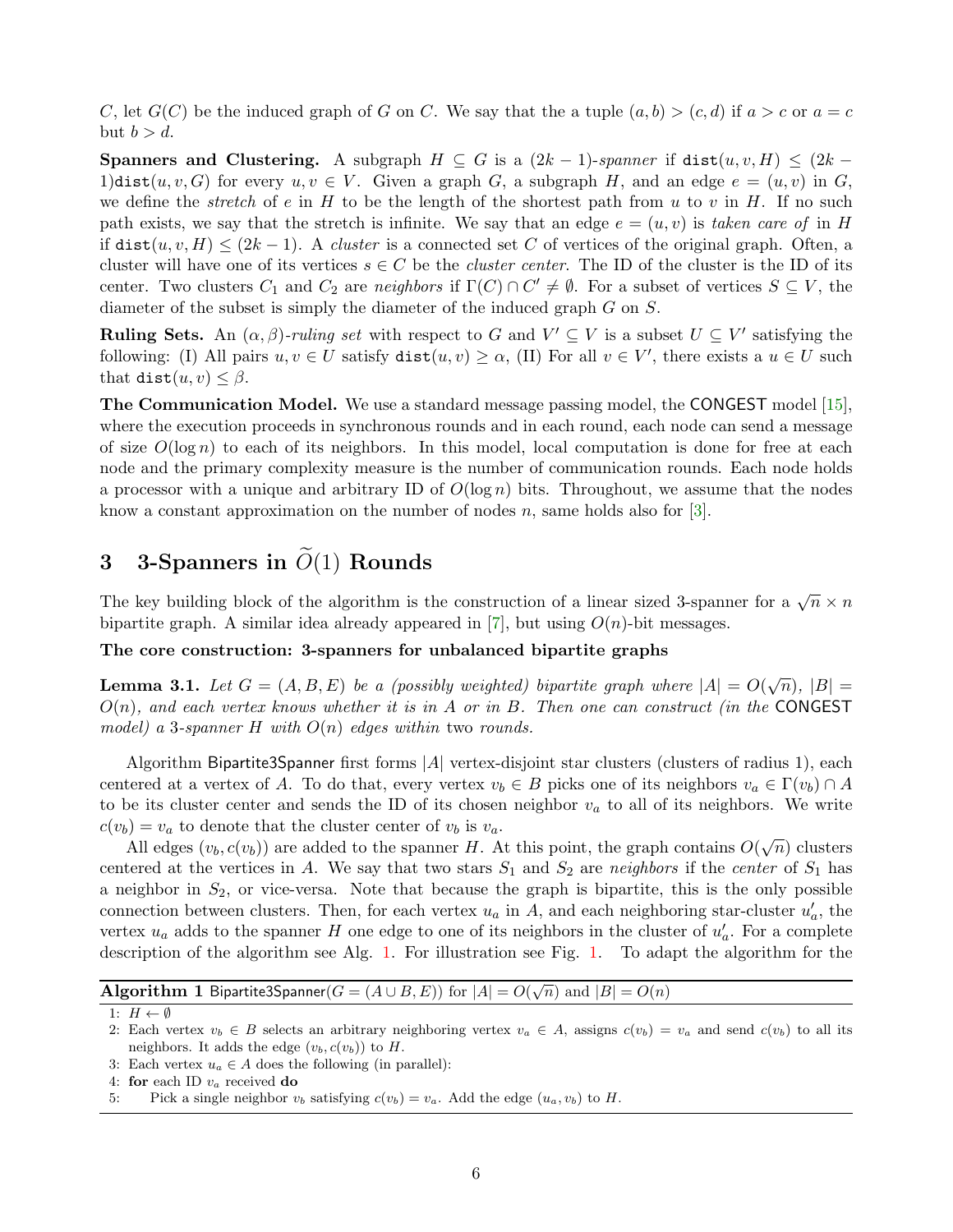

<span id="page-6-0"></span>Figure 1: Illustration of the star decomposition and the spanner. The dashed edge that is omitted from the spanner has a path of length three in the spanner.

weighted case, we simply let each  $v_b \in B$  pick its closest neighbor in A. In addition, each vertex  $u_a$ connects to its closest neighbor in each star of  $u'_a$ . It is easy to see that the algorithm takes 2 rounds.

**Lemma 3.2.** The output H of Alg. Bipartite3Spanner is a 3-spanner with  $O(n)$  edges.

*Proof.* First, we show that H is a 3-spanner. To analyze the stretch, consider an edge  $(x, y) \in G \setminus H$ where  $x \in A$  and  $y \in B$ . Let  $z = c(y)$ . Since  $(x, y) \notin H$ , we have that  $dist(z, y, G) \leq dist(x, y, G)$ . Let  $w \in B$  be the neighbor of x in the cluster of z such that the edge  $(x, w)$  was added to H. Since  $(x, y) \notin H$ , such an edge  $(z, w)$  exists and in addition,  $dist(x, w, G) \leq dist(x, y, G)$ . Overall, we have:

$$
\begin{array}{lcl} \texttt{dist}(x,y,H) & \leq & \texttt{dist}(x,w,H) + \texttt{dist}(w,z,H) + \texttt{dist}(z,y,H) \\ \\ & = & \texttt{dist}(x,w,G) + \texttt{dist}(w,z,G) + \texttt{dist}(z,y,G) \\ \\ & \leq & \texttt{dist}(x,y,G) + \texttt{dist}(w,x,G) + \texttt{dist}(x,y,G) \\ \\ & \leq & \texttt{dist}(x,y,G) + \texttt{dist}(y,x,G) + \texttt{dist}(x,y,G) = 3\texttt{dist}(x,y,G) \ . \end{array}
$$

We next bound the number of edges in  $H$ . In the first round (line 2 of Alg. [1\)](#page-5-1), each element of  $B$ adds at most one edge to H, for a total of  $|B|$  edges. In the second round, each element of A added at most |A| elements to |H|. Overall, H has  $|B| + |A|^2 = O(n)$  edges.  $\Box$ 

Constructing 3-spanners for general graphs in  $O(\log n)$  rounds: Let  $V_h = \{v \in V \mid \deg(v, G) \geq \emptyset\}$  $\{\sqrt{n}\}\$ be the set of *high* degree vertices in G and let  $V_{\ell} = V \setminus V_h$  be the remaining low-degree vertices. First, the algorithm adds to the spanner H, all the edges of the low-degree vertices  $V_\ell$ . Then, it proceeds by partitioning (in a way that will be described later) the *high-degree* vertices  $V_h$  into  $t = O(\sqrt{n})$ balanced sets  $V_1, \ldots, V_t$ . This partition gives rise to t bipartite  $\sqrt{n} \times n$  graphs  $B_i$  obtained by taking  $V_i$  balanced sets  $V_1, \ldots, V_t$ . This partition gives rise to t bipartite  $\sqrt{n} \times n$  graphs  $B_i$  obtained by tak to be on one side of the partition and  $V \setminus V_i$  on the other side. We describe the partitioning procedure in Lemma [3.3.](#page-7-0) We can then apply Algorithm Bipartite3Spanner to construct 3-spanners for all these subgraphs in parallel. Finally, we simply add to H, all the internal edges  $V_i \times V_i$  for every i, again adding total of  $t \cdot O(n)$  edges.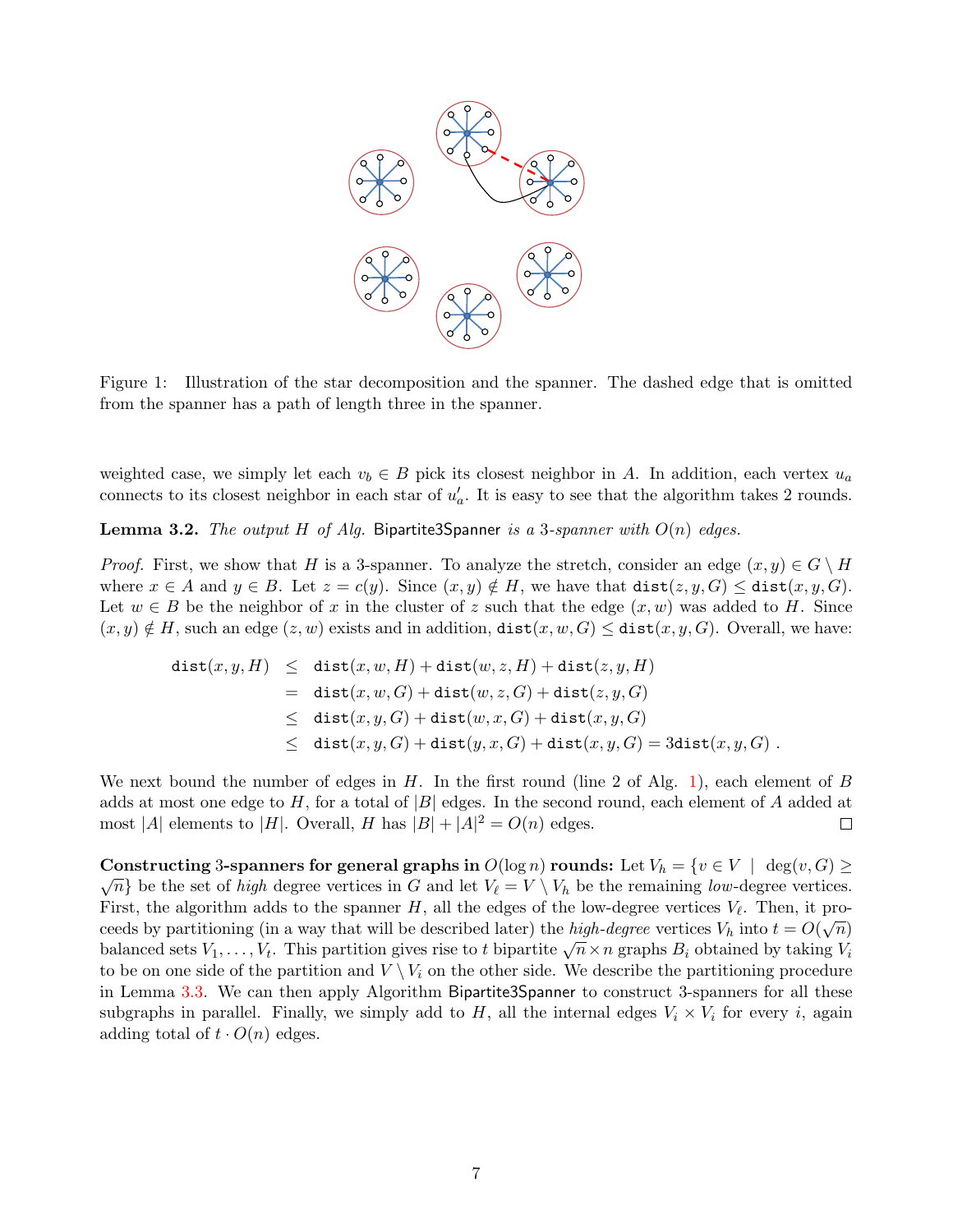#### Algorithm Improved3Spanner

- (S0): Handling Low-Degree Vertices: Add to H all edges in  $(V_{\ell} \times V) \cap E(G)$ .
- (SI): Balanced Partitioning of High-Degree Vertices  $V_h$ : Partition the high-degree vertices of V into  $\Theta(\sqrt{n})$  sets  $V_1, \ldots, V_t$  each with  $O(\sqrt{n})$  vertices.
- (SII): Taking care of edges  $V_i \times (V \setminus V_i)$ , for every  $i \in \{1, \ldots, t\}$ :
	- Define  $B_i = (V_i, V \setminus V_i)$  for every  $i \in \{1, \ldots, t\}.$
	- Apply Algorithm Bipartite3Spanner on each  $B_i$  graph in parallel to construct a 3-spanner  $H_i \subseteq B_i$  for every i and these  $H_i$  subgraphs to H.
- (SIII): Taking care of edges  $V_i \times V_i$ ,  $i \in \{1, ..., t\}$ : Add to H all edges in  $V_i \times V_i$  for every  $i \in \{1, \ldots, t\}.$

Note that eventhough the bipartite graphs  $B_i$  are not vertex disjoint, each edge belongs to at most two such graphs, and hence we can construct the 3-spanners for all  $B_i$  in parallel. It is also easy to see that the final spanner has  $O(n^{3/2})$  edges.

The only missing piece at that point concerns the computation of partitioning  $V_h$ .

**Balanced partitioning of**  $V_h$  in  $O(\log n)$  rounds: The partition procedure starts by computing  $(4, O(\log n))$ -ruling set  $R \subseteq V$  for the high-degree vertices  $V_h$ . We will use the following lemma that uses standard technique for constructing  $(t, t \log n)$ -ruling sets.

<span id="page-7-0"></span>**Lemma 3.3.** Given a graph  $G = (V, E)$  and a subset  $V_h \in V$  of the vertices, one can compute in  $O(\log n)$  rounds in the CONGEST model, a  $(4, O(\log n))$ -ruling set  $U \subseteq V_h$  with respect to G and the high-degree vertices  $V_h$ .

We now view each of the vertices  $r \in R$  as a center of a cluster of diameter  $O(\log n)$ : let each high-degree vertex join the cluster of the vertex closest to it in  $R$ , breaking ties based on IDs. Since every vertex in  $V_h$  is at distance  $O(\log n)$  from R, all the vertices  $V_h$  will be clustered within  $O(\log n)$ rounds. Each vertex r in R can then partition the vertices of its cluster into subsets of size  $\lfloor \sqrt{n} \rfloor$ , and From the state of size at most  $\sqrt{n}$  (this can be done using balanced partitioning lemma, Lemma [4.5\)](#page-17-1). We now claim that this partition is balanced. Clearly, all sets are of size  $O(\sqrt{n})$ , so we just show that there  $O(\sqrt{n})$  subsets. Since every  $r \in R$  is high-degree and since every two vertices in R are at distance at least 4, we have that  $|R| = O(\sqrt{n})$ . For each  $r \in R$ , there is at most one subset of size less than  $\lfloor \sqrt{n} \rfloor$ . Therefore, there are  $O(\sqrt{n})$  subsets of size less than  $\lfloor \sqrt{n} \rfloor$ . All other subsets are of size  $\lfloor \sqrt{n} \rfloor$ . However, there can be at most  $O(\sqrt{n})$  disjoint subsets of size  $\lfloor \sqrt{n} \rfloor$ , hence there are  $O(\sqrt{n})$  subsets in total, as desired.

We conclude by showing:

<span id="page-7-1"></span>**Lemma 3.4** (3-Spanner Given Partition). Given a (possibly weighted) n-vertex graph  $G = (V, E)$  with a vertex-partition  $V_1, V_2, \ldots, V_t$  such that  $|V_i| = O(\sqrt{n})$  and  $t = O(\sqrt{n})$ , one can construct a 3-spanner H of size  $O(n^{3/2})$  in 2 rounds in the CONGEST model.

*Proof.* For each i, we construct a spanner  $H_i$  for the bipartite graph  $B_i = (V_i \cup (V \setminus V_i))$ . Since each edge is in at most two of the bipartite graphs, all these  $t = O(\sqrt{n})$  spanners  $H_1, \ldots, H_t$  can be constructed in parallel, while slowing down by a factor of at most 2. Let  $H = \bigcup_i H_i$ , we have  $|H| = O(n^{3/2})$ . In addition, we add to H all the internal edges inside each  $V_i$ . This adds a total of at  $|H| = O(h^{1/2})$ . In addition, we add to H an the internal edges inside each  $V_i$ . This adds a total of at most  $\sum_{i=0}^{\ell} |V_i|^2$  edges to H. Since  $|V_i|^2 = O(n)$ , and  $\ell = O(\sqrt{n})$ , the total number of edges added is  $\sum_{i=0}^{\ell} |V_i|^2 = O(n^{3/2})$ , and  $|E(H)| = O(n^{3/2})$ .

We now prove that H is a 3-spanner. Consider some edge  $(u, v)$ . If both u and v are in the same  $V_i$ , then  $(u, v) \in H$ . If  $u \in V_i$  and  $v \in V_j$ , then, consider the spanner  $H_i$  computed for the graph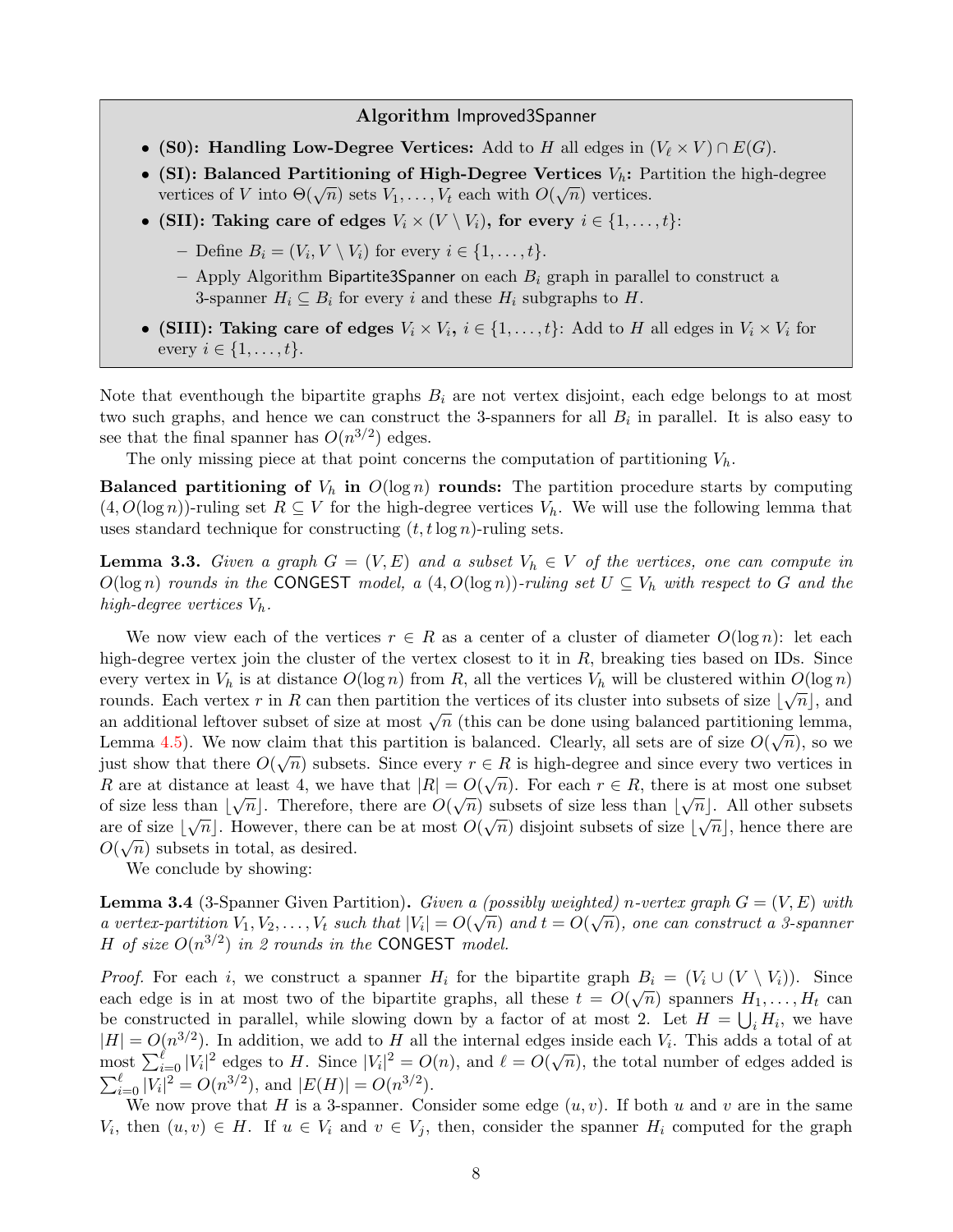$G_i = (V_i \cup (V \setminus V_i))$ . Since  $(u, v)$  is an edge in  $G_i$ , there must exist a path of length at most 3 from u to  $v$  in  $H_i$ , and therefore in  $H$ . The lemma follows.  $\Box$ 

Finally, if the vertices IDs are bounded, two rounds are sufficient to construct the spanner.

**Theorem 3.5** (Small IDs). Given a graph  $G = (V, E)$  where the IDs of the vertices have  $log(n) + O(1)$ bits, one can construct a 3-spanner H of G with  $|H| = O(n^{3/2})$  edges in two rounds.

*Proof.* We can use the second half of the IDs of the vertices to partition V into subsets  $V_1, V_2, \ldots, V_\ell$ . There are  $2^{(\log(n)+O(1))/2} = O(\sqrt{n})$  possibilities for the second half of the ID. Hence,  $\ell = O(\sqrt{n})$ . Similarly, there are  $O(\sqrt{n})$  possibilities for the first half of the ID, so  $|V_i| = O(\sqrt{n})$  for all *i*. We now apply Lemma [3.4](#page-7-1) on G with the sets  $V_1, V_2, \ldots, V_\ell$ .  $\Box$ 

### <span id="page-8-0"></span>4  $(2k-1)$  Spanners

The structure of Baswana-Sen clustering. At the heart of the algorithm is a construction of  $(k-1)$ -levels of clustering  $C_0, \ldots, C_{k-1}$ . The initial clustering  $C_0 = \{ \{v\}, v \in V \}$  simply contains n singleton clusters. For every i, each cluster  $C \in \mathcal{C}_i$  has a cluster center z and we denote by  $Z_i$  the collection of cluster centers. We define  $V_i = \bigcup_{z \in Z_i} \Gamma_i(z)$ . A vertex v is *i-clustered* if  $v \in V_i$ , otherwise it is *i*-unclustered. Hence  $V_i$  is the set of clustered vertices appearing in the clusters of  $\mathcal{C}_i$ . The algorithm consists of  $k-1$  steps where at the end of step  $i \in \{1, \ldots, k-1\}$ , we have an  $i^{th}$ -level clustering  $C_i = \{C_1, \ldots, C_\ell\}$  and a partial spanner  $H_i$  that satisfies the following: (P1) The clustering  $C_i$  contains  $\ell = O(n^{1-i/k})$  clusters. (P2) For each cluster  $C_j \in \mathcal{C}_i$  with a center  $z_j$ , the subgraph  $H_i$  contains a BFS tree  $T_i(C)$  of depth at most i that spans all the vertices of C (i.e., the vertices of  $T_i(C)$  are precisely C) and (P3) For every  $u \in V_{i-1} \setminus V_i$ , and every  $v \in \Gamma(u)$ ,  $dist(u, v, H_i) \leq 2k - 1$ .

#### High-Level Description of Phase i in Baswana-Sen Algorithm

- (SI) Selecting  $O(n^{1-i/k})$  cluster centers  $Z_i \subseteq Z_{i-1}$ . In the randomized algorithm, this is done by sampling each center in  $Z_{i-1}$  independently with probability  $n^{-1/k}$ . We then have  $V_i = \Gamma_i^+(Z_i)$  are the *i*-clustered vertices.
- (SII) Taking care of unclustered vertices  $V_{i-1} \setminus V_i$ . That is, taking care of the vertices that stopped being clustered at that point.
- (SIII) Forming the clusters of  $C_i$  around  $Z_i$ . This is done by letting each  $u \in V_i$  join the cluster of its *closest* center in  $Z_i$  breaking tie based on ID's. The latter can be implemented in  $O(i)$  rounds of constructing BFS trees of depth i from all centers  $Z_i$  while breaking ties appropriately.

At the final phase of Baswana-Sen, there are  $O(n^{1/k})$  clusters in  $\mathcal{C}_{k-1}$  and at that point, each vertex  $v \in V$  adds one edge to each of its neighboring clusters in  $\mathcal{C}_{k-1}$ .

Note that the only step that uses randomness in this algorithm is sub-step (SI), and the other two sub-steps (SII-SIII) and the final phase are completely deterministic. Our challenge is to implement sub-step (SI) deterministically in a way that in sub-step (SII) we do not add too many edges to the spanner. The algorithms presented from now on, will simulate the  $i^{th}$  phase of Baswana-Sen only without using randomness. Sub-step (SIII) and the final phase will be implemented exactly as in Baswana-Sen.

### <span id="page-8-1"></span>4.1 Take (I):  $O(n^{1-1/k})$ -Round Algorithm NaiveSpanner

It is easy to see that  $0^{th}$ -level clustering containing n singleton clusters satisfies properties (P1-P3). To simulate the  $i^{th}$  phase of Baswana-Sen algorithm, we employ  $O(i \cdot n^{1-i/k})$  deterministic rounds: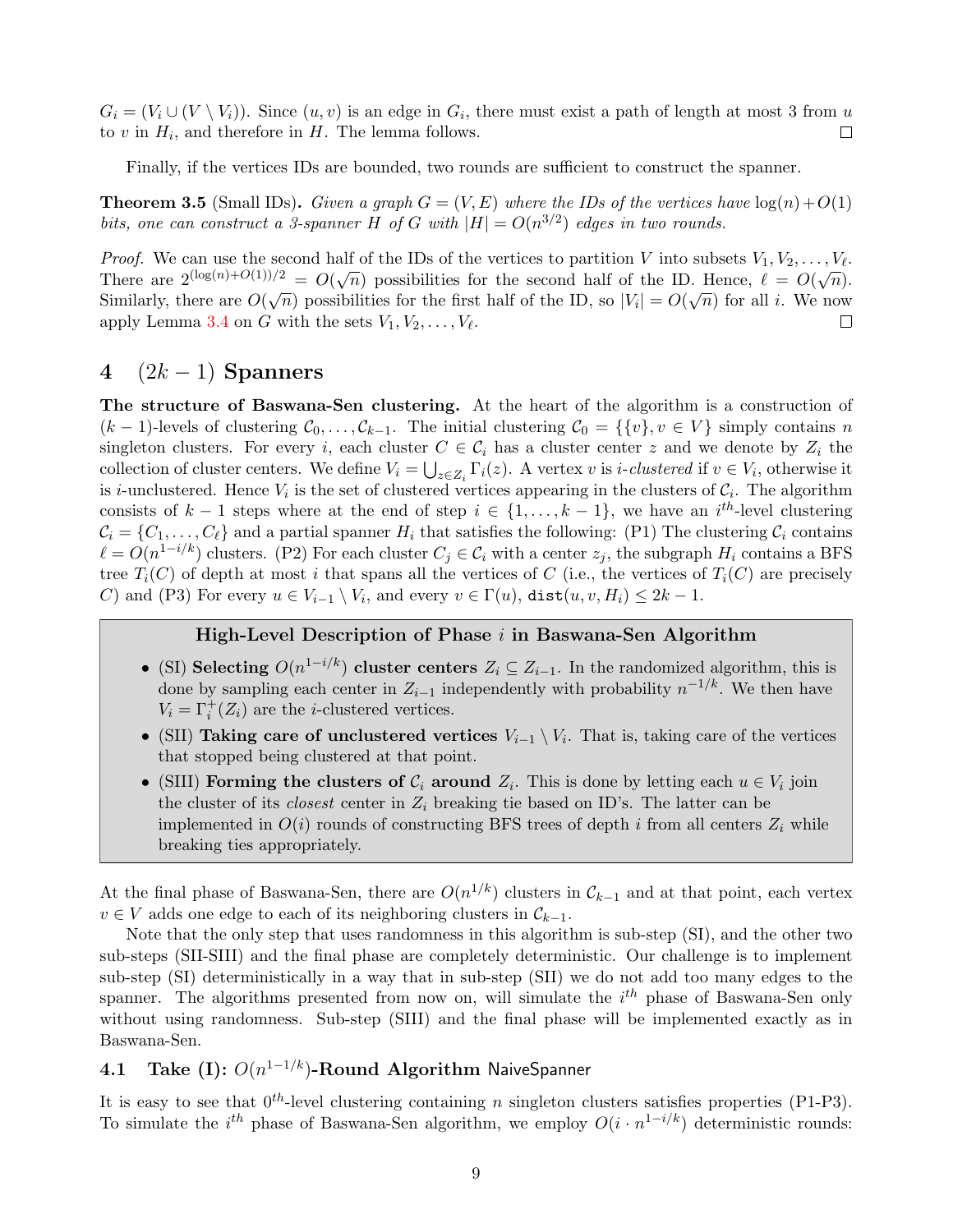Initially, we unmark all the vertices and over time, some of the vertices will get marked (i.e., indicating that they are *i*-clustered). The procedure consists of  $O(n^{1-i/k})$  steps where at each step, we look at the remaining set  $Z'_{i-1}$  of cluster centers in  $Z_{i-1}$  that have not yet been added to  $Z_i$ . Let U be the current set of unmarked vertices and let  $\mathcal{C}_{i-1}' \subseteq \mathcal{C}_{i-1}$  be the corresponding clusters of  $Z_{i-1}'$ . For each cluster  $C \in \mathcal{C}_{i-1}$ , define its unmarked neighborhood by  $\Gamma^U(C) = \bigcup_{u \in C} \Gamma(u) \cap U$  and its current unmarkeddegree by  $\deg^U(C) = |\Gamma^U(C)|$ . We say that cluster C is a *local-maxima* in its unmarked neighborhood if it has the maximum tuple (lexicographically) (deg<sup>U</sup>(C), ID(C)) among all other clusters C' that have mutual unmarked neighbors (i.e.,  $\Gamma^U(C) \cap \Gamma^U(C') \neq \emptyset$ ).

### Phase *i* of Algorithm NaiveSpanner

(SI): Defining the centers  $Z_i$ .

Set  $Z'_{i-1} \leftarrow Z_{i-1}, U = V$  and for  $O(n^{1-i/k})$  steps do the following:

- Every center  $z \in Z'_{i-1}$  of cluster C computes  $\deg^U(C)$ .
- Every center  $z \in Z'_{i-1}$  whose cluster C has the maximum tuple  $(\deg^U(C), ID(C))$  in its unmarked neighborhood,  $\deg^U(C)$ , joins  $Z_i$  only if  $\deg^U(C) \geq n^{i/k}$ .
- Remove from  $Z'_i$  the centers  $z \in C$  that join  $Z_i$  and mark  $\Gamma^U(C)$ .

#### (SII): Taking care of unclustered vertices.

- Let  $C'_{i-1}$  be the clusters whose centers did not join  $Z_i$ .
- Every remaining unmarked vertex  $u$ , adds one edge per neighboring cluster in  $\mathcal{C}'_{i-1}$ .

(SIII): Forming the  $\mathcal{C}_i$  clusters centered at  $Z_i$ . As in Baswana-Sen.

Sketch of the Analysis: The key part to notice is that by picking the local-maxima clusters, we have that for any two cluster-centers  $z_1 \in C_1, z_2 \in C_2$  that join  $Z_i$ , their unmarked neighborhoods  $\Gamma^U(C_1), \Gamma^U(C_2)$  are vertex disjoint, hence  $Z_i$  contains  $O(n^{1-i/k})$  centers; in addition, after  $O(n^{1-i/k})$ steps, the clusters of all remaining centers have  $O(n^{i/k})$  unmarked neighbors. Hence, at step (SII), total of  $O(n^{1-(i-1)/k}) \cdot O(n^{i/k}) = O(n^{1+1/k})$  edges are added to the spanner. Turning to runtime, we claim that each of the  $O(n^{1-i/k})$  steps can be implemented in  $O(i)$  rounds. Since each cluster  $C \in \mathcal{C}_{i-1}$ is connected i  $G$  by a depth-i tree, and since trees of different clusters are vertex-disjoint, computing the unmarked degree deg<sup>U</sup>(C) of each cluster C can be done in  $O(i)$  rounds; To avoid the double of counting of unmarked vertices that have many neighbors at the same cluster, each unmarked vertex respond to only one its neighbors in each cluster. Similarly, also selecting the local maxima clusters can be done in  $O(i)$  rounds. We note that the time complexity of the algorithm is  $O(n^{1-1/k})$ , as opposed to  $O(n)$ , since after  $O(n^{1-1/k})$  iterations of finding clusters of locally maximal unmarked degree, all remaining clusters will have low unmarked degree, and can be dealt with in parallel in  $O(1)$  rounds, by adding an edge to every unmarked neighbor. Towards speeding up this algorithm, we now introduce our key technical tools.

A remark regarding step (SII):. Let  $V_i' = V_{i-1} \setminus V_i$  be the set of newly unclustered vertices. In Baswana-Sen algorithm, step (SII) takes care of all the edges in  $V_i' \times V$ . That is, the edges added to the spanner H at that stage provide that  $dist(u, v, H) \leq 2i-1$  for every  $(u, v) \in (V'_i \in V) \cap E$ . Most of the algorithms we present in this paper, have a weaker but sufficient guarantee when implementing step (SII). In particular, we only add edges between the remaining unmarked vertices and the remaining clusters whose centers did not join  $Z_i$ . We now show why it is sufficient. Consider an edge  $(u, v) \in E$ . Let  $i_u$  be the largest level of the clustering such that u is  $i_u$ -clustered, define the same for v. Without loss of generality, assume that  $i_v \leq i_u$ . Case (1):  $i_u = k - 1$ : Let C be the cluster of u in  $\mathcal{C}_{k-1}$ . Since in the last step, v adds one edge to  $\Gamma(v) \cap C$ , the claim holds. Case (2):  $i_u \leq k-2$ : Consider phase  $(i_u + 1)$  where the clustering  $\mathcal{C}_{i_u+1}$  is constructed given  $\mathcal{C}_{i_u}$ . By definition, in step (SII) of phase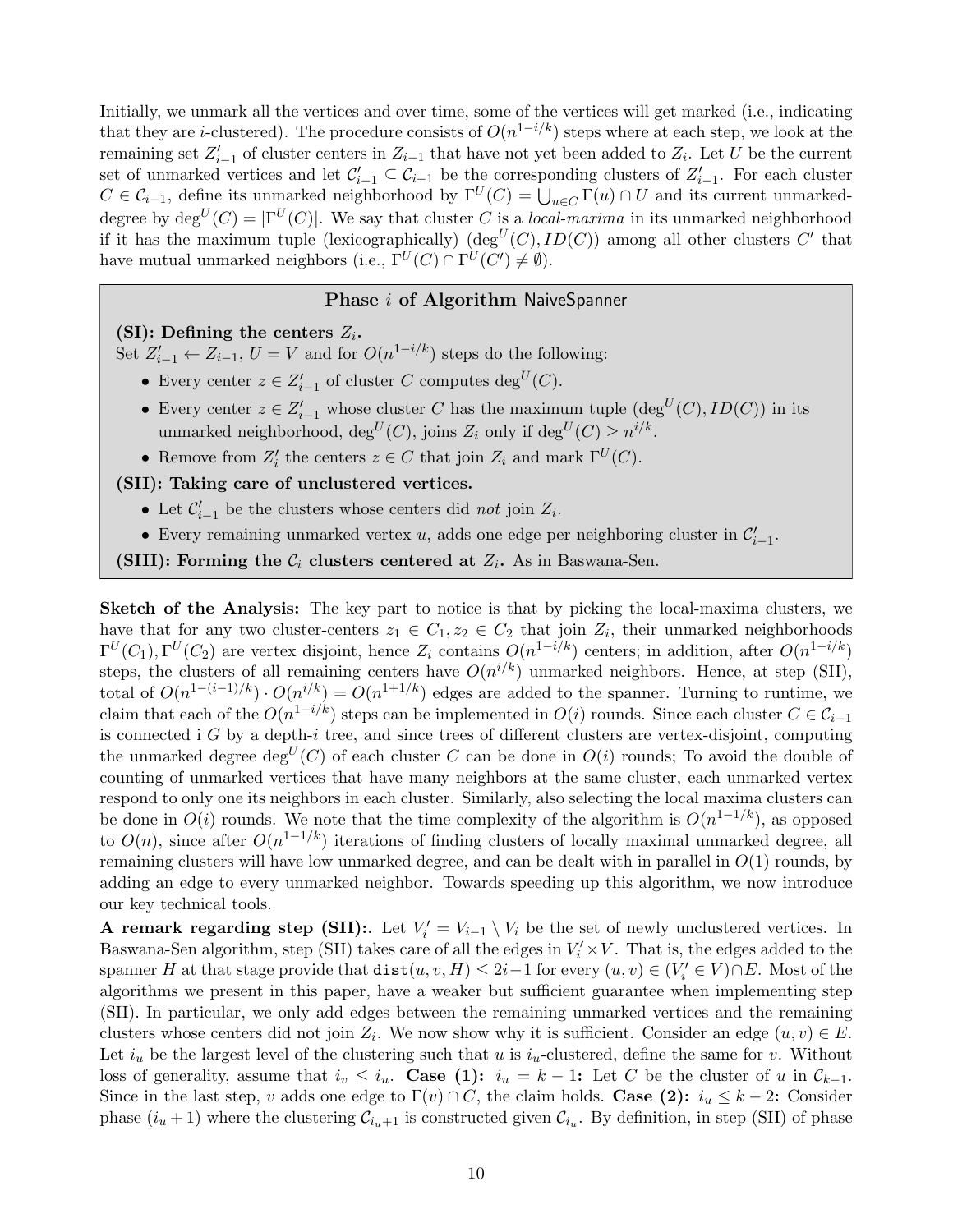$(i_u+1)$  we have that the vertex v is unmarked and the vertex u belongs to a remaining cluster  $C \in \mathcal{C}_{i_u}$ . Since every unmarked vertex adds one edge to each remaining cluster, we have that  $v$  added one edge to  $C \cap \Gamma(v)$ . The claim follows.

#### <span id="page-10-0"></span>4.2 Key Tool (I): Sparser Spanner for Unbalanced Bipartite Graphs

In this section, we consider Lemma [1.2.](#page-2-5) Similarly to the construction of 3-spanners in Section [3,](#page-5-0) a key ingredient in our algorithm is the construction of *sparser* spanners for unbalanced  $A \times B$  bipartite graphs for  $|A| \leq |B|$ . The algorithm of [\[7\]](#page-23-3) constructs a  $(2k-1)$  spanners for these bipartite graphs with  $O(|A||B|^{2/k})$  edges in the LOCAL model, using large messages. Our algorithm is slower than that of [\[7\]](#page-23-3), but has the benefit of obtaining a sparser  $(2k-1)$ -spanner with only  $O(k|A|^{1+2/k} + |B|)$  edges and while using  $O(\log n)$ -bit messages.

The high-level strategy of Alg. SparserBipartiteSpanner is to first compute  $|A|$  star clusters (clusters of radius 1) by letting each vertex of  $B$  join an arbitrary neighbor in  $A$ . Hence, after one step of clustering, we have |A| clusters rather than  $O(n^{1-1/k})$  clusters is in Baswana-Sen. We then consider star graph  $G_S$  obtained contracting each star into a vertex, and essentially apply Alg. NaiveSpanner on the star-graph  $G_S$  to construct a  $(k-1)$ -spanner  $H_S \subseteq G_S$  with  $O(|A|^{1+2/k})$  edges within  $O(k|A|^{1-2/k})$ rounds. To get a  $(2k-1)$  spanner  $H \subseteq G$  from  $H_S$ , for every star-edge  $(S_i, S_j) \in H_S$ , add a single edge in  $(S_1 \times S_2) \cap E$  to H. Finally, adding the star edges to the spanner, gives a total of  $O(|A|^{1+2/k} + |B|)$ edges. Simulating Alg. NaiveSpanner on the star-graph in the CONGEST model requires some effort. We now provide the description of Alg. SparserBipartiteSpanner and its analysis.

#### Full Description of Algorithm SparserBipartiteSpanner

Given a bipartite graph  $G = (A \cup B, E)$  and even integer  $k \geq 4$ , the goal of this section is to construct in  $O(|A|^{1-2/k})$  rounds, a  $(2k-1)$ -spanner  $H \subseteq G$  with  $O(|A|^{1+2/k} + |B|)$  edges.

We note that very often in our constructions, we apply this algorithm on graphs with  $|A| = O(n^{1/2})$ and  $|B| = O(n^{1/2+1/k})$ . In this case, we get a  $(2k-1)$ -spanner containing  $O(n^{1/2+1/k})$  edges within  $O(kn^{1/2-1/k})$  rounds.

In the first step of the algorithm, each vertex b in B picks a neighboring vertex  $a_i$  in A, and joins the star centered at  $a_i$ . We call  $a_i$  the leader of its star  $S_i$ . Now, our graph is partitioned into |A| vertexdisjoint stars. The idea, at the high level, is to implement the NaiveSpanner on the star-graph (the graph obtained from contracting each of the stars into a vertex), with parameter  $k' = k/2$  to obtain a spanner  $H'$  on the star-graph. Then, this spanner  $H'$ , along with the edges within stars, are combined to obtain the final spanner H. Hence, we should output a spanner with  $O(|A|^{1+1/k'}) = O(|A|^{1-2/k})$ edges within  $O(|A|^{1-1/k'})=O(|A|^{1-2/k})$  rounds. Implementing NaiveSpanner on the star-graph instead of on the given graph involves some subtleties, which we elaborate on in this section.

Clustering in the Star-Graph. Let  $S_i \subseteq V$  be the set of vertices in the star centered at  $a_i$  and  $S = \{S_i \mid a_i \in A\}$  be the set of all stars. Many times we call  $a_i \in S_i$  the *leader* of the star. For every vertex v and a collection of stars  $\mathcal{S}' \subseteq \mathcal{S}$ , let  $\Gamma_{\mathcal{S}'}(v) = \{S_i \in \mathcal{S}' \mid \Gamma^+(v) \cap S_i \neq \emptyset\}$  be the neighboring stars of vertex v in S'. Throughout, a cluster is defined by a collection of stars, that is  $C \subseteq S$ . A clustering  $C_i$  in the i<sup>th</sup>-level is a collection of  $O(|A|^{1-i/k'})$  star-disjoint clusters (where  $k' = k/2$ ), each of radius i in the star-graph. We say that a star  $s_i \in S$  is i-clustered if it belongs to one of the clusters in  $C_i$ . Otherwise, it is an *i*-unclustered star.

For a cluster C, let  $V(C) = \bigcup_{S \in C} S$  be the vertices in the stars contained in C. Even though our cluster is a collection of stars, we still morally think of it as a collection of vertices belonging to these stars. Also, the center of the cluster is a real vertex  $a \in A$  and not a star. We say that a cluster C is a *neighbor* of star  $S_i$  if

$$
V(C) \cap \bigcup_{u \in S_j} \Gamma^+(u) \neq \emptyset.
$$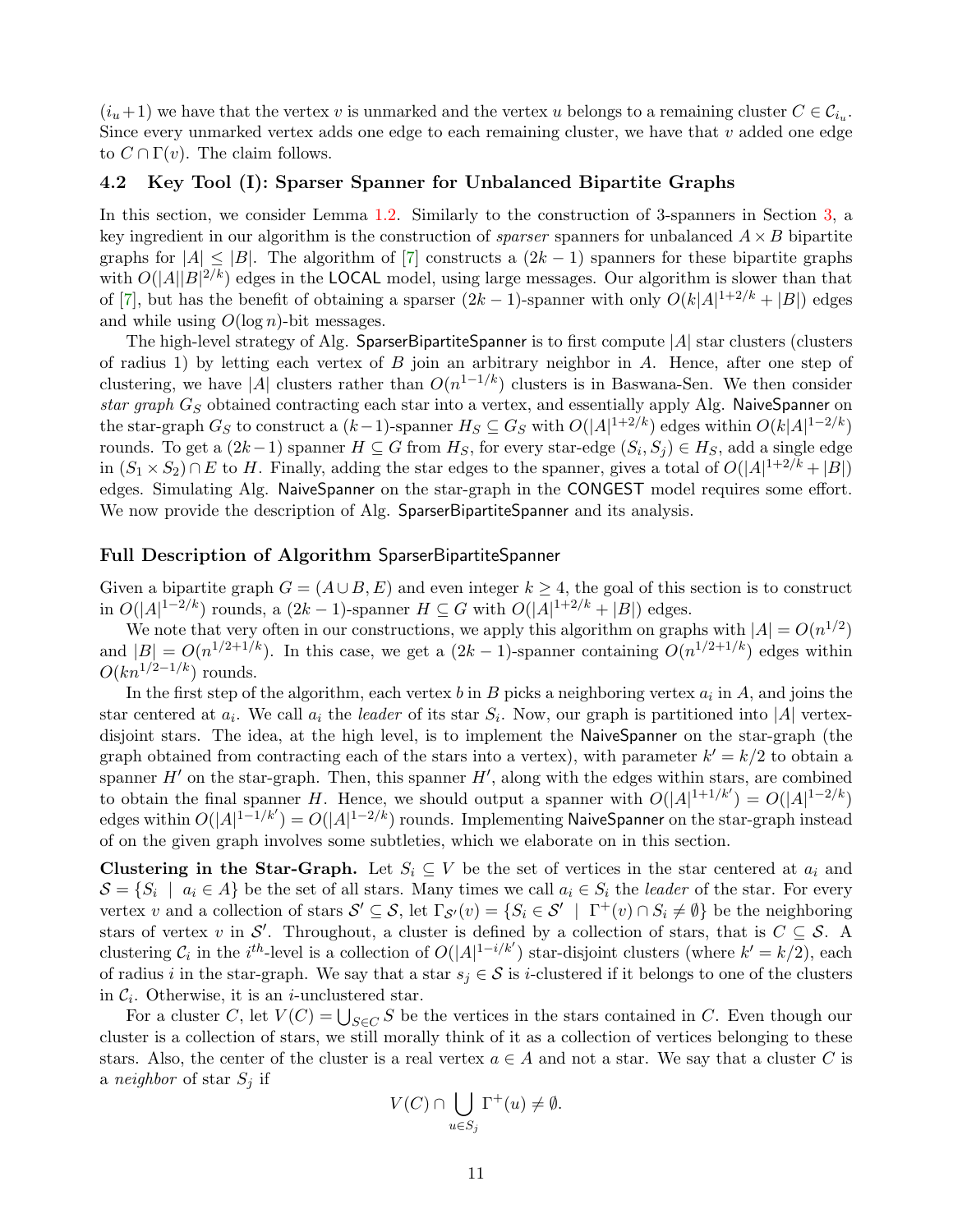For a collection of stars  $S' \subseteq S$  and a cluster C, define the neighboring star of C in S' by

$$
\Gamma_{\mathcal{S}'}(C) = \bigcup_{v \in V(C)} \Gamma_{\mathcal{S}'}(v) . \tag{1}
$$

For a clustering  $C_{i-1}$  and a star  $S_j \in \mathcal{S}$ , define the neighboring clusters in  $C_{i-1}$  of star  $S_j$  by

<span id="page-11-0"></span>
$$
\Gamma(S_j, C_{i-1}) = \{ C \in C_{i-1} \mid S_j \in \Gamma_{\mathcal{S}}(C) \} .
$$
\n
$$
(2)
$$

For a collection of unmarked stars  $U \subseteq S$ , define the unmarked star-neighborhood of a cluster C by

$$
\Gamma^{\mathcal{U}}(C) = \bigcup_{v \in V(C)} \Gamma_{\mathcal{U}}(v) \text{ and } \deg^{\mathcal{U}}(C) = |\Gamma^{\mathcal{U}}(C)|.
$$

A cluster C is a *local-maxima* in its unmarked star-neighborhood, if for every other cluster  $C'$  with  $\Gamma^{\mathcal{U}}(C) \cap \Gamma^{\mathcal{U}}(C') \neq \emptyset$ , it holds that

$$
(\deg^{\mathcal{U}}(C), ID(C)) > (\deg^{\mathcal{U}}(C'), ID(C')).
$$

In our algorithm, the clusters C compute a 2-approximation  $\widehat{\deg}^{\mathcal{U}}(C)$  of their unmarked star-degree  $\deg^{\mathcal{U}}(C)$ . Hence, instead of looking for clusters which are local-maxima, we will look for clusters which are approximate local maxima. That is, clusters C satisfying

$$
(\widehat{\deg}^{\mathcal{U}}(C), ID(C)) > (\widehat{\deg}^{\mathcal{U}}(C'), ID(C'))
$$

for every other C' with  $\Gamma^{\mathcal{U}}(C) \cap \Gamma^{\mathcal{U}}(C') \neq \emptyset$ .

As in Alg. NaiveSpanner, the centers of the clusters join the next level of the clustering only if (1) their clusters are (approximate) local-maxima in their unmarked star-neighborhood; and (2) their (approximate) unmarked star-degree is large enough. These two conditions guarantee that only a bounded number of cluster centers joins the next level (as each of these clusters has a large set of neighboring stars, and all these sets are disjoint).

The  $0^{th}$ -level clustering  $C_0$ . Recall that the collection of (vertex-disjoint) stars S is defined by letting each vertex in b join star  $S_i$  of one of its neighbors  $a_i$  in A. The  $0^{th}$ -level of clustering  $C_0 =$  $\{\{S_1\}, \ldots, \{S_\ell\}\}\$ consists of all singleton stars.

We now explain how to compute the  $i^{th}$  level of the clustering  $\mathcal{C}_i$  given the  $(i-1)^{th}$  level  $\mathcal{C}_{i-1}$  within  $O(k \cdot |A|^{1-i/k'})$  rounds. Note the star-graph is in our mind mainly for the purpose of intuition, when implementing it, the centers  $Z_i \subseteq A$  are still vertices in the original graph.

### The  $i^{th}$  Phase of Algorithm SparserBipartiteSpanner

(S1): Selecting the cluster centers  $Z_i$  of the i<sup>th</sup>-clustering. We employ the following iterative process for  $|A|^{1-i/k'}$  iterations. Initially, unmark all the stars of S by letting  $\mathcal{U} = \mathcal{S}$ . The next steps are similar to those of Alg. NaiveSpanner with the only exception that we unmark stars rather than vertices.

Let  $\mathcal{U}' \subseteq \mathcal{S}$  be the set of current unmarked stars and let  $Z'_{i-1} \subseteq Z_{i-1}$  be the set of cluster centers that have not yet joined  $Z_i$ . As in Alg. NaiveSpanner, each cluster center  $z_j \in Z'_{i-1}$  computes (an approximation of) the unmarked star-degree  $\deg^{\mathcal{U}}(C_j)$  of its cluster  $C_j$ .

<span id="page-11-1"></span>**Lemma 4.1.** Every cluster center  $z \in C$  can compute deterministically a 2-approximation for  $\deg^{\mathcal{U}}(C)$ within  $O(\min(|A|^{1-1/k'}, |A|^{1-(i-1)/k'}))$  rounds. In addition, once it is computed in the first iteration of the phase, it can be maintained in each future iteration of that phase, using  $O(k)$  rounds.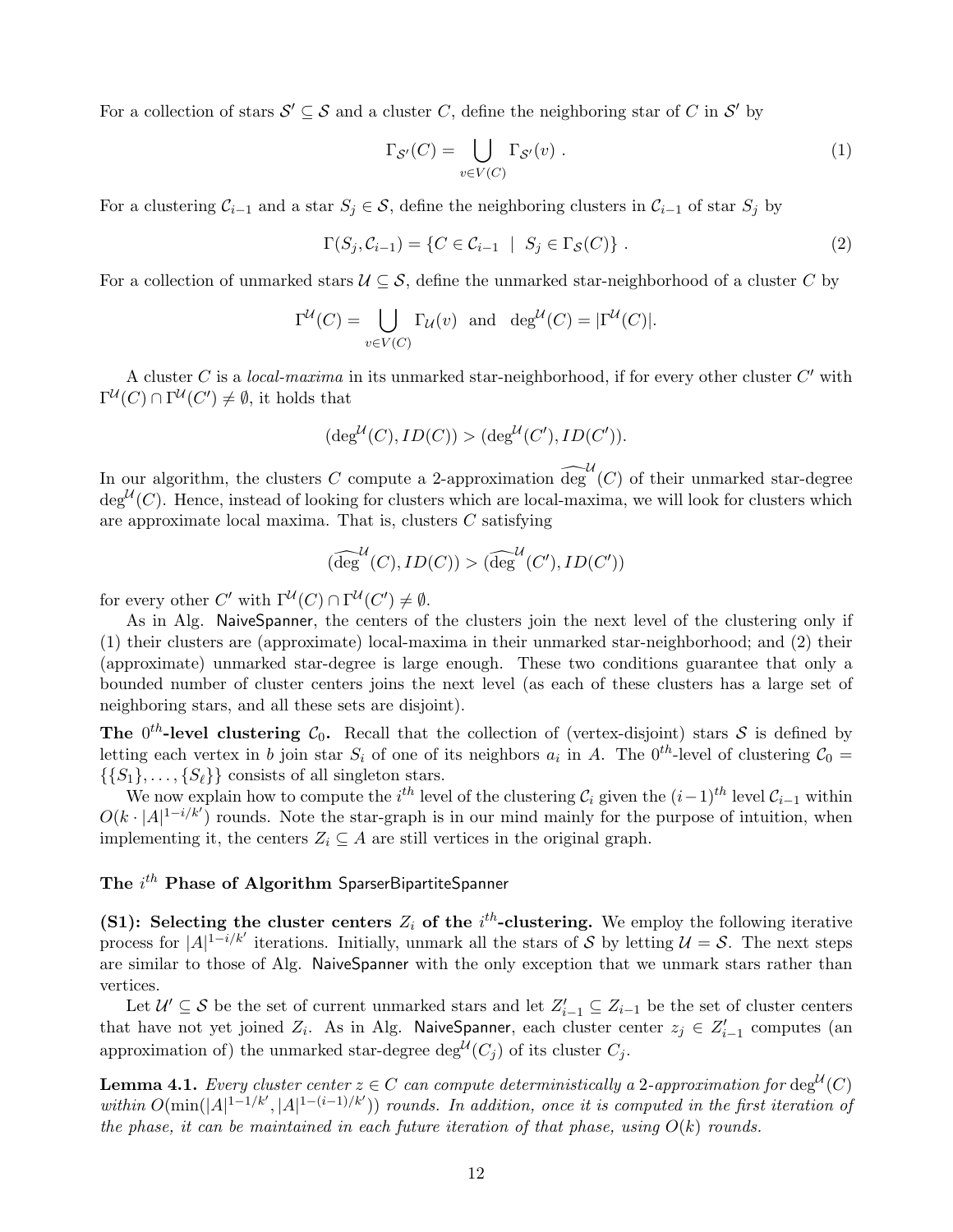*Proof.* We distinguish between the first phase and phase i for  $i \geq 2$ . In the first phase, the cluster centers  $z \in C$  compute only a 2-approximation  $\widehat{\deg}^{\mathcal{U}}(C)$  for the unmarked star-degree of their cluster. In phase  $i \geq 2$ , the cluster centers  $z \in C$  compute the *exact* value  $\deg^{\mathcal{U}}(C_j)$ . The reason for this difference is as follows. In the first phase, the  $0^{th}$ -clustering contains  $O(|A|)$  clusters (stars in this case), and hence it might take up to  $O(|A|)$  rounds for each star leader to compute the list of all its neighboring stars. However, in phase  $i \geq 2$ , the  $(i-1)^{th}$ -level clustering contains  $O(|A|^{1-1/k'})$  clusters, allowing stars to compute the exact number of neighboring clusters within  $O(|A|^{1-1/k'})$  rounds, as will see next.

**Phase**  $i = 1$ : In the first phase, all clusters are simply stars. Recall that  $S_i$ ,  $S_\ell$  are neighbors if  $\Gamma(S_i) \cap S_j \neq \emptyset$ . The neighboring stars  $S_\ell$  of a star  $S_j$  can be connected to the vertices of  $S_j$  in one of two ways. Either a neighboring star  $S_{\ell}$  is connected to  $S_j$  by an edge with an endpoint at  $a_j$ , the center of the star  $S_j$ , alternatively  $S_\ell$  is connected to  $S_j$  by an edge with endpoint  $b_{\ell'} \in S_j \setminus \{a_j\}$ .

To approximate the star-degree of  $S_j$ , the leader  $a_j$  computes the number of edges in each of these two types. By adding these two values, we achieve a 2-approximation of the degree. To compute the edges of the first type, we let each vertex sending its star-ID to its neighbor in G. This allows the center  $a_j$  to compute the number of stars in which it has a neighbor in. To compute the number of stars connected to  $S_j$  via a vertex in  $S_j \setminus \{a_j\}$ , we do as follows: each vertex  $a_i$  in A sends a single ACK to each of its neighboring stars  $S_\ell$  (by picking a unique neighbor in  $S_i$  arbitrarily, and sending an ACK to it). The total number of ACKs received by the vertices in  $S_i$  is exactly the number of stars that have a neighbor in  $S_i \setminus \{a_i\}$ . Finally, by letting  $a_i$  add these two values, we have a 2-approximation for the star-degree. Note that this takes  $O(1)$  communication rounds. Hence, in each iteration of the first phase, the star leaders can compute their update  $\widehat{\deg}^U(C)$  by applying the above computation restricted to the set  $\mathcal U$  of unmarked stars.

**Phase**  $i \geq 2$ : At that phase, the clustering  $\mathcal{C}_{i-1}$  contains  $O(|A|^{1-(i-1)/k'})$  clusters. At the beginning of the phase, the vertex  $a_j \in S_j$  computes a representative vertex  $b_j \in S_j$  with a neighbor in C' for every  $C' \in \Gamma(S_j, C_{i-1})$  (see Eq. [\(2\)](#page-11-0)). That is, for each neighboring cluster  $C_{\ell}$ , the center  $a_j$  finds a vertex  $b_{j,\ell} \in S_j$  that has a neighbor in  $C_{\ell}$ . This information is represented by a tuple  $(b_{j,\ell}, C_{\ell})$  for every  $C_\ell \in \Gamma(S_j, C_{i-1})$ . The length of this list is bounded by the number of clusters in  $C_{i-1}$ , hence by  $O(|A|^{1-(i-1)/k'})$ . The leader  $a_j$  sends this list to all its star members and by that, each vertex  $b_\ell$  knows the set of clusters  $C' \in \Gamma(S_j, C_{i-1})$  that is responsible for. We next explain how the cluster centers can now compute their (exact) star-degree. Each representative vertex  $b_{j,\ell}$  sends an ACK message to one neighbor in each of the clusters  $C_{\ell}$  it is responsible for. Note that since the clusters are vertex-disjoint, each vertex  $b_{j,\ell}$  sends only one message on each of its edges. In addition, note that in every cluster  $C_{\ell}$ , there is exactly one vertex that receives a message for each neighboring star  $S_i$ . Hence, by upcasting the number of ACKs received by the vertices of the cluster  $C_{\ell}$ , the center of the cluster  $C_{\ell}$  can compute  $\deg^{\mathcal{S}}(C)$  within  $O(i)$  rounds. Since in the beginning of phase i, all stars are unmarked,  $\deg^{\mathcal{S}}(C)$  is the initial unmarked star-degree of this phase. Overall, computing deg<sup>S</sup>(C) takes  $O(i+|A|^{1-(i-1)/k'})$ rounds and hence we cannot recompute this value from scratch in each of the  $O(|A|^{1-i/k'})$  iterations of that phase, as stars get marked.

We next show how the cluster centers can maintain the unmarked star-degree of their cluster over the  $O(|A|^{1-i/k'})$  iterations of this phase, when stars become marked. The goal is to have each star  $S_j$ that got marked, send exactly one message to each neighboring cluster. Then, every cluster can count the total number of messages it received to know how many of its neighboring stars got marked and update its unmarked star-degree. It takes some care to make sure that exactly one message is sent to every neighboring cluster. The key will be to use the tuples  $(b_{i,\ell}, C_{\ell})$  computed earlier, so for each neighboring cluster  $C_\ell$ , the corresponding vertex  $b_{j,\ell}$  will be in charge of notifying the cluster  $C_\ell$  if the star of  $b_{j,\ell}$  gets marked. Since we have computed these tuples at the beginning of the phase, and each vertex in the star knows the neighboring clusters it is responsible for, we can ensure that each cluster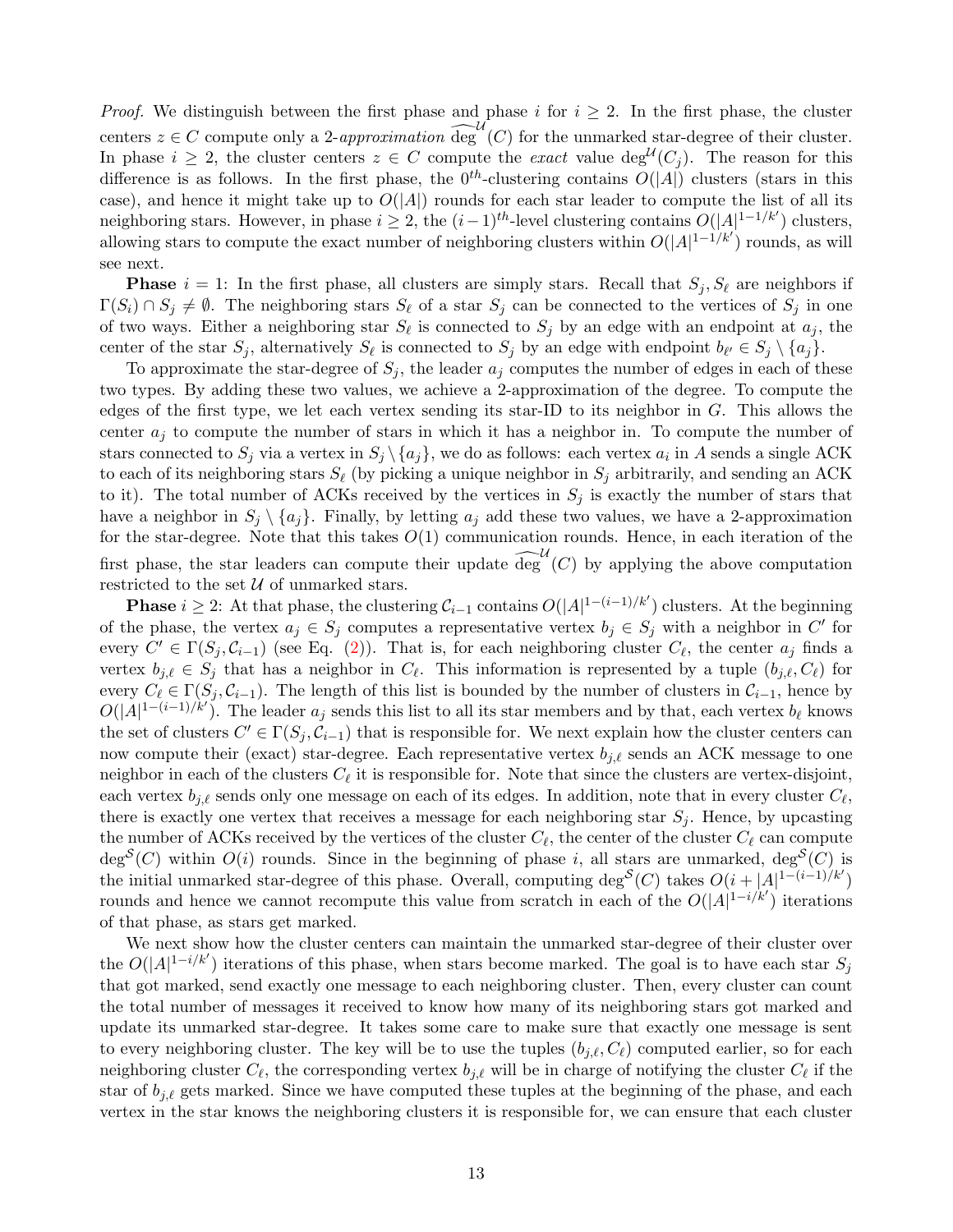gets exactly one message from each neighboring star that gets marked.

More formally, assume that the number of unmarked neighboring stars was maintained by each cluster up to the  $(t-1)$ <sup>th</sup> iteration and now consider the t<sup>th</sup> iteration where stars get marked. Let  $\mathcal{C}'_{i-1}$ be the set of clusters whose centers have not yet joined  $Z_i$ . Note that all the current unmarked stars have all their cluster neighbors in  $\mathcal{C}'_{i-1}$ , as otherwise they would not be unmarked at that point. That is, for every unmarked star at the beginning of the  $t^{th}$  iteration, it holds that  $\Gamma(S_j, C_{i-1}') = \Gamma(S_j, C_{i-1})$ . At the end of the iteration, each star that becomes now marked sends a "marking" message to exactly one vertex  $b_\ell$  in each of its neighboring clusters  $C_\ell \in \Gamma(S_j, C_{i-1}')$ . For each neighboring cluster  $C_\ell$ , there is a tuple  $(b_{j,\ell}, C_{\ell})$  which was computed before, where  $b_{j,\ell}$  neighbors  $C_{\ell}$ . The vertices of each cluster  $C_{\ell}$  in  $C_{i-1}'$  now upcast the number x of "marked" messages they got, which allows the center of the cluster to subtract this number from its current unmarked star-degree in order to get an updated value for the unmarked star-degree.  $\Box$ 

In addition, we have:

<span id="page-13-0"></span>**Lemma 4.2.** Every center in  $Z'_{i-1}$  can verify if its cluster is an approximate-local-maxima (i.e., the value it computed for  $\widehat{(\deg}^{\mathcal{U}}(C), ID(C))$  is larger than any other cluster it shares an unmarked star neighbor with) within  $O(i)$  rounds.

Proof. The procedure is very similar to the one used in the standard algorithm NaiveSpanner. Each cluster has all of its vertices send  $\widehat{(\deg^{U}(C), ID(C)})$  to every neighboring star (either marked or not). Every vertex  $b_i \in S_i$  then sends the largest tuple it received to the center  $a_i$  of its star. The center of the stars  $a_j \in S_j$  computes the largest tuple they received and sends this tuple to all the vertices in their  $S_j$ . These vertices then send an ACK to all their neighbors which originally sent this maximal message. If a cluster received a message from all its edges, then it is an approximate local maxima. Since communication within clusters can be done in  $O(i)$  rounds, the round complexity follows.  $\Box$ 

Every cluster-center of an (approximate) local-maxima cluster joins  $Z_i$  only if  $\widehat{\deg}^{\mathcal{U}}(C) \geq |A|^{i/k'}$ . We call such a cluster a successful cluster. Every star  $S_j$  that has a neighboring cluster which is successful marks itself.

(SII): Taking care of unclustered stars. Let  $\mathcal{U}'$  be the remaining unmarked stars and let  $\mathcal{C}'_i$  be the remaining clusters in  $\mathcal{C}_{i-1}$  whose centers did not join  $Z_i$ . At this point, we let each cluster  $C \in \mathcal{C}'_i$ add one edge to each of its neighboring unmarked stars in  $\Gamma^{\mathcal{U}'}(C)$ .

<span id="page-13-1"></span>**Lemma 4.3.** Step (SII) takes  $O(i + |A|^{i/k'})$  rounds.

*Proof.* Each of the remaining clusters in  $\mathcal{C}'_i$  has  $O(|A|^{i/k'})$  unmarked stars in  $\mathcal{U}'$ . Hence, the cluster center can compute a list of its neighboring unmarked stars in  $O(|A|^{1/k'})$  rounds. It can also, within  $O(|A|^{i/k'})$  rounds, compute for each unmarked star, a neighbor in its cluster, and thus create a list of tuples  $(S_j, v)$ , where for each neighboring unmarked star  $S_j$  there is a vertex  $v \in C$  in the cluster such that v neighbors  $S_j$ . The cluster center sends this list of tuples to the entire cluster in  $O(i+|A|^{1-1/k'})$ rounds. As a result, every vertex  $v \in C$  that is assigned to  $S_j$ , adds an edge to one neighbor in  $S_j$ 

(SIII): Defining the clusters of  $C_i$ . This is done as in Baswana-Sen – building a BFS tree up to depth  $i$ , only in the star-graph, while breaking ties based on distance and cluster-ID. This can be done by running a BFS on the star-graph, centered at each cluster center. When a star joins a BFS tree, its center informs all of the other vertices in the star of the cluster which was joined. In the case where there is a tie, and two BFS trees reach the same star at the same depth, the star will choose which of the clusters to join based on the cluster IDs.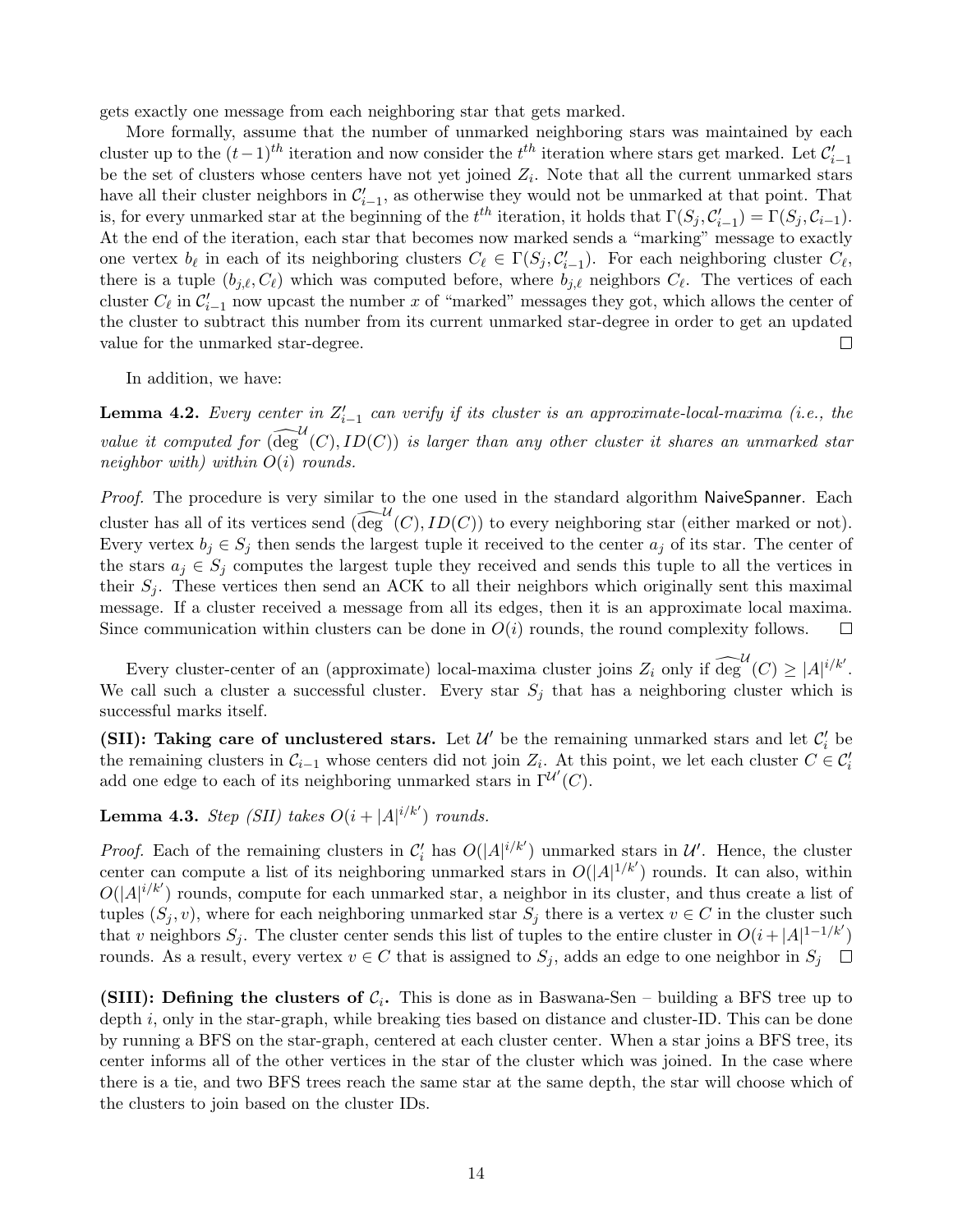We now describe the next phase of the algorithm, which is done after the  $(k'-1)^{th}$  level of clustering has been computed.

**Last phase:** After applying the above for  $(k'-1)$  phases, in the  $(k'-1)^{th}$ -level of clustering, we have  $O(|A|^{1-1/k'})$  clusters of radius  $(k'-1)$  in the star-graph. At this point, each star  $S_j$  adds to H an edge to one of its neighbors in each of its neighboring clusters. This completes the description of the algorithm.

We now proceed to analyze the number of rounds and provide a stretch and size analysis for the output spanner.

**Size Analysis.** We show that the output spanner contains  $O(k|A|^{1+1/k'} + |B|)$  edges. Initially, when each vertex of  $B$  joins a star centered at  $A$ , we add  $|B|$  edges to the spanner.

We now bound the number of edges added when constructing the  $i^{th}$  clustering  $C_i$  from the  $(i-1)^{th}$ clustering  $\mathcal{C}_{i-1}$ . Every cluster of the  $(i-1)^{th}$ -clustering that joins the i<sup>th</sup>-clustering has a unmarked star-degree at least  $|A|^{i/k'}$  at the time it joined. Since the unmarked star-neighborhoods of the elected clusters are disjoint (since when a cluster is chosen, it marks its neighbors), there are at most  $|A|^{1-i/k'}$ clusters whose centers join  $i^{th}$ -clustering. Also, there are  $|A|^{1-i/k'}$  iterations for electing the cluster of locally maximal unmarked star-degree. Let  $\mathcal{C}'_{i-1}$  be the remaining clusters whose cluster centers did not join  $Z_i$  and let  $\mathcal{U}'$  be the remaining unmarked stars. It then holds that  $\deg^{\mathcal{U}'}(C) \leq |A|^{i/k'}$ .

Each one of these non-chosen clusters adds to  $H$  one edge to each of its unmarked star-neighbors. Since there are  $O(|A|^{i/k'})$  such star neighbors for each cluster, and  $O(|A|^{1-(i-1)/k})$  clusters, overall, this adds  $O(|A|^{i/k'}|A|^{1-(i-1)/k'}) = O(|A|^{1+1/k'})$  edges to the spanner. Summing over all k' phases give a total of  $O(k'|A|^{1-1/k'})$  edges that were added to the spanner.

At the end of these k' phases, the  $(k-1)^{th}$ -clustering has  $O(|A|^{1-(k'-1)/k'}) = O(|A|^{1/k'})$  clusters. For each such cluster, the partial spanner contains a BFS tree of radius  $(k'-1)$ , which adds  $O(|V|)$  =  $O(|A| + |B|)$  edges. At this point, we let each vertex in A add an edge to each of its neighboring clusters. In total, this adds  $O(|A|) \cdot O(|A|^{1-(k'-1)/k'}) = O(|A|^{1+1/k'})$  edges to the spanner.

Summing over all of the above gives the desired bound of  $O(k'|A|^{1+1/k'} + |B|) = O(k|A|^{1+2/k} + |B|)$ .

Stretch Analysis. Consider an edge  $(v_a, v_b) \in A \times B$ . Either at some point one of  $v_a$  or  $v_b$  got unclustered, or both were clustered throughout. First, we deal with the case where at least one of  $v_a$ or  $v_b$  became unclustered. Assume without loss of generality, that  $v_a$  stopped being clustered for the first time at step *i not after*  $v<sub>b</sub>$  (in the case where  $v<sub>b</sub>$  became unclustered first, the argument proceeds identically). That is, both the stars of  $v_a$  and  $v_b$  are clustered in the  $(i-1)$ <sup>th</sup>-clustering  $\mathcal{C}_{i-1}$ , but the star of  $v_a$  is unclustered in  $\mathcal{C}_i$ . The cluster of  $v_b$  in the  $(i-1)^{th}$ -clustering added one edge to each neighboring unclustered star. In particular, it adds an edge to the star containing  $v_a$ . Since the cluster of  $v_b$  has radius  $i - 1$  in the star-graph, the distance from  $v_b$  to  $v_a$  in the star-graph is at most  $(2i - 1)$ . Since  $i \leq k'$ , in the original graph their distance is at most  $4k' - 1 = 2k - 1$ .

We now deal with the remaining case where  $v_a$  and  $v_b$  are both clustered throughout. So, in particular,  $v_a$  and  $v_b$  are in the  $(k'-1)^{th}$  clustering. after the  $(k'-1)^{th}$  clustering, each star neighboring the cluster of  $v_a$  adds an edge to the cluster of  $v_a$ . In particular, the star of  $v_b$  will add an edge to the cluster of  $v_a$ . Hence, the distance from the star of  $v_a$  to the star of  $v_b$  in the spanner induced on the star-graph will be at most  $2k' - 1$ , and therefore in the original graph their distance will be at most  $2(2k'-1)+1=2k-1$ , as desired.

Round Complexity. We now turn to bound the number of rounds of the algorithm. Consider the  $i<sup>th</sup>$ -step, where we construct the  $i<sup>th</sup>$ -clustering. We will analyze the number of rounds taken by Step (SI), (SII), and (SIII) separately. Steps (SI) and (SII) take the most time, with (SIII) being faster in comparison.

First, we analyze the round complexity of Step (SI). For each cluster in the  $(i-1)^{th}$  clustering, computing its unmarked star degree, the number of neighboring unmarked stars, takes  $O(\min(|A|^{1-1/k'}, |A|^{1-(i-1)/k'}))$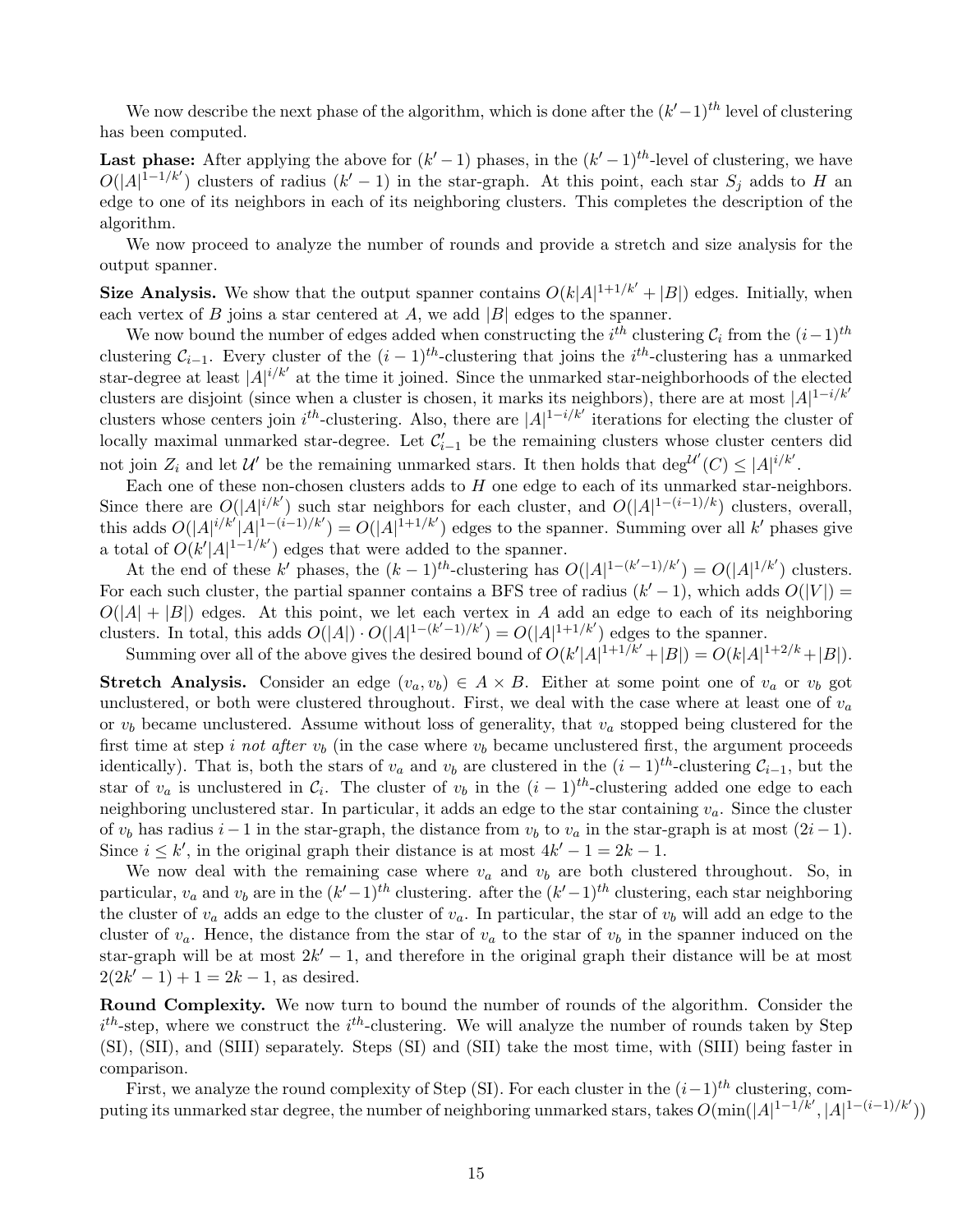rounds by Lemma [4.1.](#page-11-1) Summing over all i from 1 to  $k' - 1$  gives  $O(|A|^{1-1/k'}) = O(|A|^{1-2/k})$ . Then, to check if a cluster is a local maxima takes  $O(i)$  rounds by Lemma [4.2.](#page-13-0)

Step (SII) takes a total of  $O(i+|A|^{i/k'})$  rounds by Lemma [4.3.](#page-13-1) Summing over all i from 1 to  $k' - 1$  gives  $O(k'^2 + |A|^{1-1/k'}) = O(k^2 + |A|^{1-2/k})$  rounds. If  $k^2$  is comparable with  $|A|^{1-2/k}$ , then we can simply add a spanner with  $k' = 10$ , thus having an edge bound of  $O(|A|^{1+1/10} + |B|) \le$  $O(k|A|^{1+1/k} + |B|)$  edges in the spanner, as desired. Furthermore, the number of rounds required will be  $O(|A|^{1-1/10}) \leq O(|A|^{1-2/k})$ . Thus, we can ignore the additive factor of  $k^2$ , achieving a bound of  $O(|A|^{1-2/k})$  rounds.

Step (SIII) takes time  $O(i)$ , as in Baswana-Sen.

This completes the proof of Lemma [1.2.](#page-2-5) For odd  $k$ , we get a similar algorithm and analysis. The only difference is that instead of constructing a  $(k-1)$ -spanner of the star-graph, we construct a  $(k-2)$ -spanner of the star-graph. This results in:

**Lemma 4.4** (Bipartite Spanners: Odd k). Let  $G = (A \cup B, E)$  be a bipartite graph. Then one can construct a  $(2k-1)$ -spanner with  $O(k|A|^{1+2/(k-1)}+|B|)$  edges within  $O(|A|+k^2)$  rounds in the CONGEST model for odd  $k \geq 3$ .

#### <span id="page-15-0"></span>4.3 Key Tool (II): Superclustering – Grouping Baswana-Sen Clusters

Why Superclusters? In this section, we describe the main tool that allows us to speed up Alg. **NaiveSpanner** by a factor of  $\sqrt{n}$ . The idea is to group the  $n^{1-i/k}$  clusters in the *i*<sup>th</sup>-clustering  $C_i$ into  $\sqrt{n}$  superclusters, each containing  $O(n^{1/2-i/k})$  clusters. Then, instead of iterating over clusters in the  $i$ -clusters in the  $i$ -clustering  $C_i$ one by one (as in Alg. NaiveSpanner), we iterate over the superclusters. Each time, either all the cluster centers of a given supercluster join the next level of clustering, or none of them join. As will be shown later, in order to construct the  $i^{th}$ -clustering  $\mathcal{C}_i$ , it will be sufficient for our algorithm to consider  $n^{1/2-1/k}$  superclusters (and not all  $\sqrt{n}$  superclusters), hence yielding the round complexity of  $O(n^{1/2-1/k})$  (for fixed k). For a supercluster to compute the number of its (unmarked) neighbors, all cluster centers in a given supercluster should be able to communicate efficiently. For that purpose, we make sure that the cluster centers in each supercluster are connected by an  $O(2^k)$ -depth tree<sup>[9](#page-15-1)</sup>, and that the trees of different superclusters are edge-disjoint. These trees will allow us to aggregate information to leader of each supercluster in parallel, see Fig. [2.](#page-16-0)

**Defining the Superclusters.** Let  $\mathcal{C}_i$  be a collection of  $O(n^{1-i/k})$  *i*-clusters. A *supercluster*  $SC_{i,j} =$  $\{C_{j_1},\ldots,C_{j_\ell}\}\$ is a collection of clusters from  $C_i$ . A Superclustering  $\mathcal{SC}_i = \{SC_{i,1},\ldots,SC_{i,p}\}\$ is a covering partition of all clusters from  $\mathcal{C}_i$ . That is,  $\bigcup_{j=1}^p SC_{i,j} = \mathcal{C}_i$ , and the superclusters are clusterdisjoint (every cluster in  $\mathcal{C}_i$  belongs to exactly one supercluster). To select the cluster centers of level i, the algorithm constructs in each phase  $i \in \{1, \ldots, k/2\}$  a superclustering  $\mathcal{SC}_i$  which satisfies some helpful properties. We call a superclustering satisfying these properties a *nice superclustering*. Before defining the properties of a nice supercluster, we introduce some notation. For a supercluster  $SC_{i,j} =$  $\{C_{j_1},\ldots,C_{j_p}\}\,$  let  $V(SC_{i,j}) = \bigcup_{C \in SC_{i,j}} C$  be the set of all vertices in its clusters and  $N_V(SC_{i,j}) =$  $|V(SC_{i,j})|$  be the number of vertices in the supercluster  $SC_{i,j}$ . Also, let  $N_C(SC_{i,j})$  denote the number of clusters that the supercluster  $SC_{i,j}$  contains. A supercluster  $SC_{i,j}$  with only one cluster (i.e.,  $N_C(SC_{i,j}) = 1$ ) is called a *singleton*. In addition, a singleton supercluster is called a *small-singleton* if  $N_V(SC_{i,j}) \leq \sqrt{n}$  (otherwise, if  $N_V(SC_{i,j}) > \sqrt{n}$ , it is a *large-singleton*). Our  $(2k-1)$ -spanner construction is based upon the construction of superclusters with some nice useful properties, as defined next.

Nice Superclustering. A superclustering  $\mathcal{SC}_i = \{SC_{i,1}, \ldots, SC_{i,\ell}\}\$ is nice if it contains  $\ell = O(\sqrt{n})$ superclusters, and each of these superclusters  $SC_{i,j} \in \mathcal{SC}_i$  satisfies the following:

<span id="page-15-1"></span> $9$ This bound arises in Appendix [B](#page-26-0) and will be discussed later on.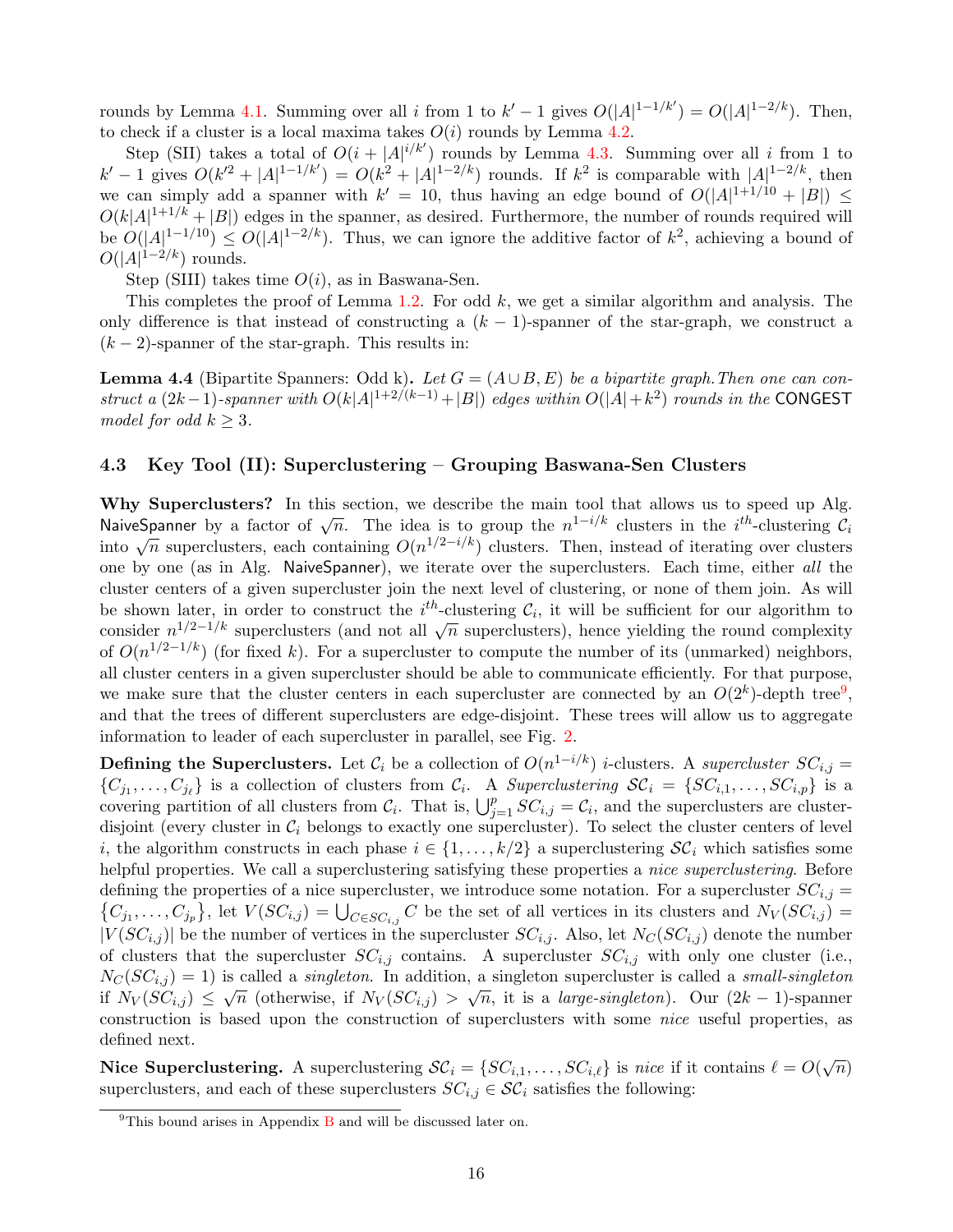

<span id="page-16-0"></span>Figure 2: Illustration of the superclusters. Left: Baswana-Sen clusters are shown in blue circles. Each such cluster  $C_\ell$  contains a center  $s_\ell$  and a BFS tree of depth i rooted at  $s_\ell$  spans all the vertices of the cluster. The supercluster  $SC_{i,j}$  groups these clusters by adding a low-diameter tree that connects all the cluster centers. It might be the case that the vertices connecting the centers are vertices that belong to clusters; either in the same supercluster or in another one. Since the trees are edge disjoint, this does not increase congestion (by more than factor 2) in any case. Right: The collection of all C( $n^{1-i/k}$ ) clusters in the i<sup>th</sup>-level of the clustering grouped into  $O(\sqrt{n})$  superclusters.

(N0) [Singleton] If  $N_V(SC_{i,j}) = \Omega(\sqrt{n})$ , then  $N_C(SC_{i,j}) = 1$ .

Every non-singleton supercluster  $SC_{i,j}$  (i.e., every supercluster containing at least two clusters) satisfies:

- (N1) [Cluster Balance]  $N_C(SC_{i,j}) = O(n^{1/2-i/k})$ , and
- (N2) [Vertex Balance]  $N_V(SC_{i,j}) = O(\sqrt{n}).$
- (N3) [Connectivity] In the graph G, each  $SC_{i,j} \in \mathcal{SC}_i$  has a tree  $T(SC_{i,j})$  of depth<sup>[10](#page-16-1)</sup>  $O(2^k)$ . In addition, the trees  $T(SC_{i,1}), \ldots, T(SC_{i,\ell})$  are edge-disjoint.

Intuitive discussion of these properties. Property (N0) implies that if a supercluster has many intuitive discussion of these properties. Troperty (N0) implies that if a supercluster has many<br>vertices (more than  $\sqrt{n}$ ), then it is a singleton supercluster. Property (N1) implies that non-singleton superclusters with at least two clusters are balanced with respect to the number of clusters from  $\mathcal{C}_i$  that they contain. Since there are  $O(n^{1-i/k})$  clusters in the i<sup>th</sup> clustering, dividing it "fairly"  $c_i$  that they contain. Since there are  $O(n^{1/2})$  clusters in the  $i$  clustering, dividing it failty between  $\sqrt{n}$  superclusters yields this bound. Property (N2) also implies a balance among non-singleton superclusters, but this time with respect to the number of vertices. Finally, Property (N3) provides the existence of a  $O(2^k)$ -depth tree that connects the cluster centers of that supercluster. This "weird" looking depth of  $O(2^k)$  shows up when computing the  $0^{th}$ -level superclustering for general graphs (for graphs of constant diameter a much simpler construction exists). In particular, it shows up in Step (SI) of Alg. ConsZeroSuperclustering described in Appendix [B.](#page-26-0) Finally, (N4) requires these trees to be edge-disjoint to allow communication within different superclusters, in parallel without congestion.

As will be shown in the next subsection, to satisfy Properties  $(N1)$  and  $(N2)$ , the construction of the *i*<sup>th</sup>-level of superclustering requires to partition both the vertices and the clusters into *balanced* the  $\sqrt{n}$  superclusters. The next lemma describes the key tool to achieve it.

The Balanced Partitioning Lemma. The input to the partitioning lemma is a vertex-weighted tree T, where every vertex v in T has a non-negative weight  $w(v)$  and in addition, we are given a bound

<span id="page-16-1"></span><sup>&</sup>lt;sup>10</sup>When the diameter of the original graph G is  $O(1)$ , the diameter of  $T(SC_{i,j}) = O(1)$ . The term  $O(2<sup>k</sup>)$  appears when dealing with graphs of large diameter, and will become clear in Section [B.](#page-26-0)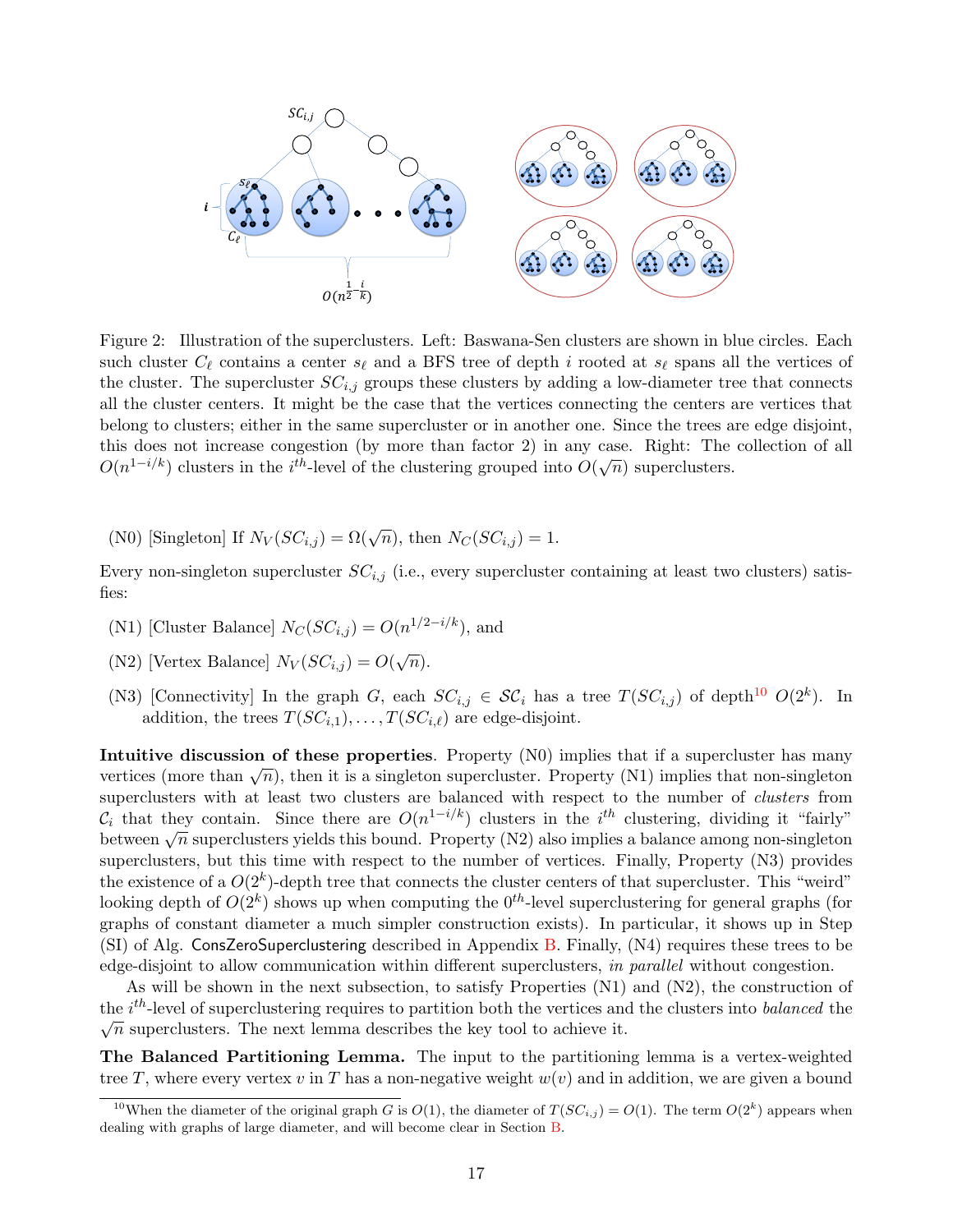B on the allowed total weight of each tree. The goal is to partition the tree into edge-disjoint subtrees, such that, all but one of the subtrees have a weight in  $[B, 2B]$ . The lemma achieves this but with some subtle specification. It partitions the vertices of the tree T into p disjoint sets:  $\hat{V}(T_0), \hat{V}(T_1), \ldots, \hat{V}(T_p)$ . The total weight of each set  $\widehat{V}(T_i)$ , except for at most one,  $\widehat{V}(T_0)$ , is bounded by [B, 2B]. Hence, the partition respects the weight bound. Next, each set  $\widehat{V}(T_i)$  is connected by a subtree  $T_i \subseteq T$ . The important feature of these trees  $T_i$  is that they might contain an additional vertex  $v \in V(T) \setminus V(T_i)$ . This additional vertex v, if exists, is the root of  $T_i$  and it is essential to connect the vertices in  $\hat{V}(T_i)$ . Intuitively, this additional vertex helps us to communicate between the vertices of  $\hat{V}(T_i)$ . Even though the trees  $T_i$  are not vertex disjoint, they are shown to be edge disjoint, which is sufficient for our applications.

<span id="page-17-1"></span>**Lemma 4.5** (Balanced Partitioning Lemma). In  $O(\text{diam}(T))$  rounds, one can construct subtrees  $T_0, T_1, \ldots, T_p \subseteq T$ , with roots  $r(T_0), r(T_1), \ldots r(T_p)$  and corresponding disjoint vertex sets

$$
\widehat{V}(T_0), \widehat{V}(T_1), \ldots, \widehat{V}(T_p)
$$

such that:

(D1) The  $\widehat{V}(T_i)$  sets are vertex disjoint and  $\bigcup_{i=1}^p \widehat{V}(T_i) = V(T)$ .

(D2)  $W(T_i) \in [B, 2B]$  for every  $i \ge 1$ , and  $W(T_0) \le 2B$  where  $W(T_i) = \sum_{u \in \widehat{V}(T_i)} w(u)$ .

(D3)  $V(T_i) = \widehat{V}(T_i) \cup r(T_i)$ .

(D4) All  $T_0, \ldots, T_p$  are edge-disjoint and with diameter at most diam(T).

Intuitively, the important vertex set of the tree  $T_i$  is the set of vertices  $V(T_i)$  and hence the weight of the tree in Property (D2) is defined by summing over all these vertices (instead of summing over all vertices in the tree). Property (D3) implies that the tree  $T_i$  might contain, in addition to  $V(T_i)$ , also an additional vertex – its root – that allows the connectivity of the set  $V(T_i)$  in  $T_i$ . The full proof of Lemma [4.5](#page-17-1) appears Appendix [A.](#page-25-0) In the common application of this lemma, the tree  $T$  is a tree that connects the cluster-centers of a given supercluster, these cluster-centers are given a weight (e.g., the size of their cluster) and the remaining vertices in  $T$  are given a zero weight. The bound corresponds to the maximum allowed number of clusters (or vertices) in the supercluster (as in  $4.3(N2,N3)$  $4.3(N2,N3)$ ).

### <span id="page-17-0"></span>**4.4** (2k – 1)-Spanners in  $O(2^k \cdot n^{1/2-1/k})$  Rounds

We first consider the construction for graphs with constant diameter. At the end of the section, and in Section [B](#page-26-0) we discuss the extension for general graphs with arbitrary diameter. Recall that for  $i \leq k/2$ ,  $\mathcal{C}_i$  is a clustering that contains  $O(n^{1-i/k})$  vertex-disjoint clusters centered at the vertices  $Z_i$ . The set of *i*-clustered vertices  $V_i$  are in  $\Gamma_i(Z_i)$ .

The first part of the algorithm contains  $k/2$  phases. In each phase  $i \in \{1, \ldots, k/2\}$ , we are given a  $(i-1)$ <sup>th</sup> nice superclustering  $\mathcal{SC}_{i-1}$  (whose superclusters contain the clusters of  $\mathcal{C}_{i-1}$ ) and the current spanner H. We then construct the  $i^{th}$  nice superclustering  $\mathcal{SC}_i$  and add edges to H in order to take care of the newly unclustered vertices in  $V_{i-1} \setminus V_i$ . At the end of the first part, we have a  $(k/2)^{th}$ superclustering  $\mathcal{SC}_{k/2}$  with  $O(\sqrt{n})$  clusters. At that point, the number of clusters is small enough, and so Alg. NaiveSpanner can be applied.

Constructing the  $0^{th}$ -level superclustering  $\mathcal{SC}_0$  in  $O(\text{diam}(G))$  rounds. To compute  $\mathcal{SC}_0$ , we apply the Partitioning Lemma [4.5](#page-17-1) on a BFS tree T rooted at some arbitrary vertex (e.g., of maximum<br>  $\sum_{n=1}^{\infty}$ ID) using weights of  $w(v) = 1$  for each  $v \in V$  and bound  $B = O(\sqrt{n})$ . This partitions the vertices into  $\Theta(\sqrt{n})$  subsets  $S_i$ , each of size  $O(\sqrt{n})$ . Each such subset  $S_i = \{v_{i,0}, \ldots, v_{i,\ell}\}\$  defines a supercluster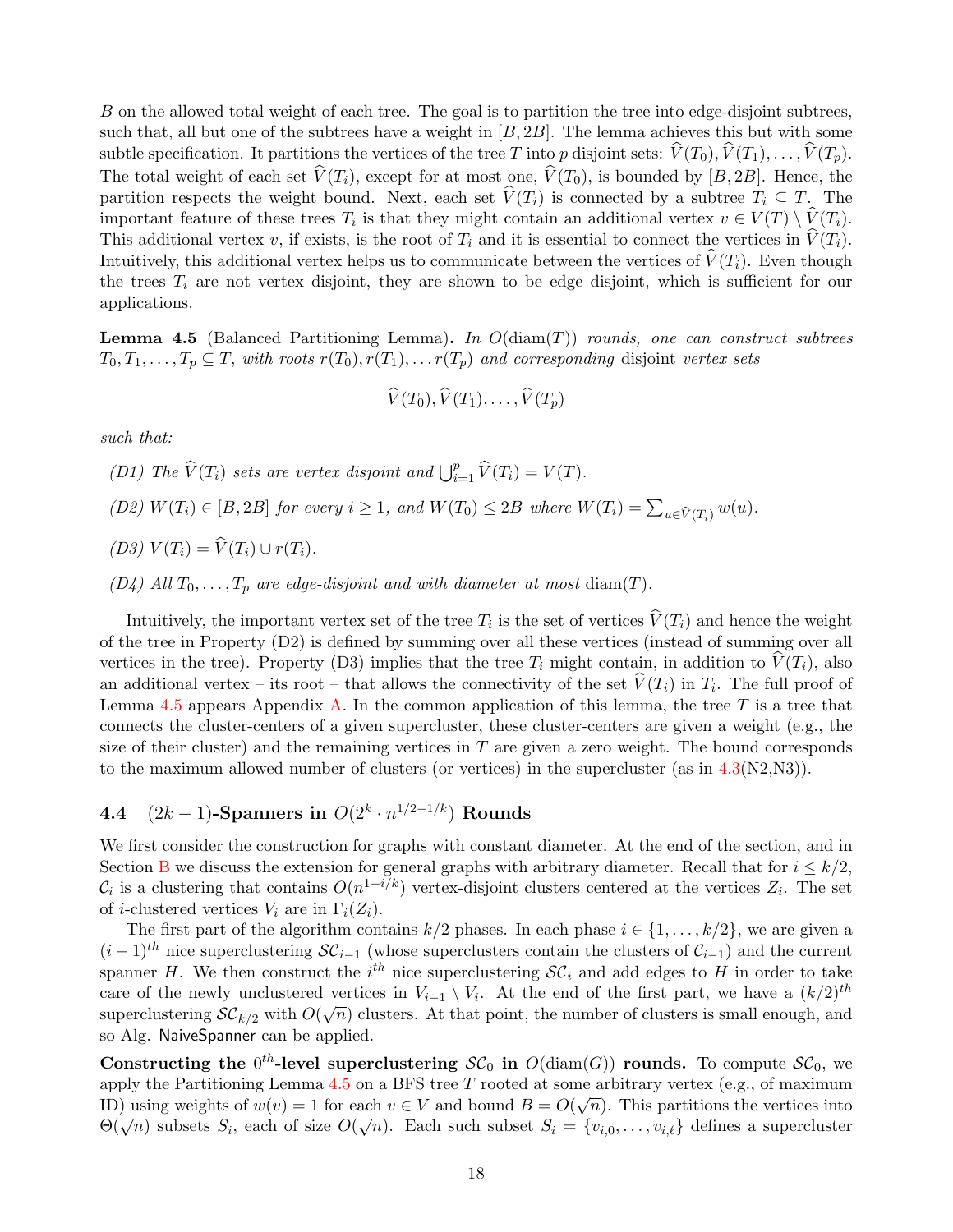$SC_{0,i} = \{\{v_{i_0}\}, \ldots, \{v_{i,\ell}\}\}\$ containing the singleton clusters of  $S_i$ 's vertices. By that, we get  $O(\sqrt{n})$ superclusters  $\mathcal{SC}_0 = \{SC_{0,1}, \ldots, SC_{0,\sqrt{n}}\}.$  By the partitioning lemma, we also have a tree  $T_i$  for each  $SC_{0,i}$ , satisfying Prop. (N3).

The i<sup>th</sup> phase of Algorithm ImprovedSpanner for  $i \in \{1, ..., k/2\}$ . At the beginning of the phase, we are given the  $(i-1)^{th}$ -clustering  $\mathcal{C}_{i-1}$  grouped into the nice superclustering  $\mathcal{SC}_{i-1}$ . Our first goal is to use the superclustering  $\mathcal{SC}_{i-1}$  to define the set of new  $O(n^{1-i/k})$  cluster centers  $Z_i$ . The high-level idea here is to implement Alg. NaiveSpanner on each supercluster rather than on each cluster. Given a set U of unmarked vertices and a supercluster  $SC \in \mathcal{SC}_{i-1}$ , define its unmarked neighborhood and unmarked degree by

$$
\Gamma^U(SC) = \bigcup_{v \in V(SC)} (\Gamma^+(v) \cap U) \text{ and } \deg^U(SC) = |\Gamma^U(SC)|.
$$
 (3)

Similarly to before, we say that a supercluster  $SC$  is a *local-maxima* in its unmarked neighborhood, if for every other  $SC'$  such that  $\Gamma^U(SC) \cap \Gamma^U(SC') \neq \emptyset$ , it holds that

$$
(\deg^U(SC), ID(SC)) > (\deg^U(SC'), ID(SC')).
$$

We say that supercluster SC has low-expansion if  $\deg^{U}(SC) \leq n^{1/2+1/k}$ . Otherwise, it has highexpansion. Note that unlike the previous algorithms presented before, here the expansion threshold  $n^{1/2+1/k}$  $n^{1/2+1/k}$  $n^{1/2+1/k}$  is independent<sup>[11](#page-18-0)</sup> of the level *i*. See Table 1 for a summary of notation.

| Notation                               | Meaning                                                                                                  | Page |
|----------------------------------------|----------------------------------------------------------------------------------------------------------|------|
| $\mathcal{C}_i$                        | The <i>i</i> -level of clustering containing $O(n^{1-i/k})$ clusters                                     | 9    |
| $Z_i$                                  | The cluster centers of $C_i$ .                                                                           | 9    |
| $V_i$                                  | The vertices that are <i>i</i> -clustered, i.e., $V_i = \Gamma_i(Z_i)$<br>Superclustering at level $i$ : | 9    |
| $\mathcal{SC}_i$                       | A partition of the $O(n^{1-i/k})$ clusters of $\mathcal{C}_i$ into $\sqrt{n}$ groups                     | 16   |
|                                        | Supercluster in $\mathcal{SC}_i$ containing a subset of $O(n^{1/2-i/k})$ clusters                        |      |
| $SC_{i,j}$                             | belonging to $\mathcal{C}_i$                                                                             | 16   |
| $\Gamma^U(C)$ , deg <sup>U</sup> $(C)$ | The unmarked neighborhood, degree of cluster $C$                                                         | 9    |
| $\Gamma^U(SC), deg^U(SC)$              | The unmarked degree of supercluster SC                                                                   | 18   |
|                                        | (Super)cluster that has the maximum unmarked degree                                                      |      |
| Local-maxima (super)cluster            | in its unmarked neighborhood, breaking ties based on ID                                                  | 9.18 |

<span id="page-18-1"></span>Table 1: List of notation

Successful (super)cluster Local-maxima supercluster (cluster) with large unmarked degree [9,](#page-8-1)[18](#page-17-0)

Step (S1) of phase i: Selecting the centers  $Z_i$ . Selecting the  $O(n^{1-i/k})$  cluster centers of  $Z_i$  is done in  $O(n^{1/2-1/k})$  iterations. We start by unmarking all vertices. At each iteration, we have a set U of remaining unmarked vertices and a subset of remaining superclusters  $\mathcal{SC}'_{i-1}$  of superclusters whose cluster centers have not yet been added to  $Z_i$ . All superclusters  $SC \in \mathcal{SC}_{i-1}'$  compute their unmarked degree deg<sup>U</sup>(SC) in parallel. (This can be done in  $O(i \cdot 2^k)$  rounds thanks to Prop. (N3) in Desc. [4.3\)](#page-16-0).

**Definition 4.6** (Successful Supercluster). A supercluster SC that is local-maxima in its unmarked neighborhood and has high-expansion, that is deg<sup>U</sup>(SC)  $\geq n^{1/2+1/k}$ , is called a *successful* supercluster.

<span id="page-18-0"></span><sup>&</sup>lt;sup>11</sup>The intuition is that in each level i, the superclusters have at most  $\sqrt{n}$  vertices, and we say that it has high expansion if the size of its neighborhood size is factor  $n^{1/k}$  larger.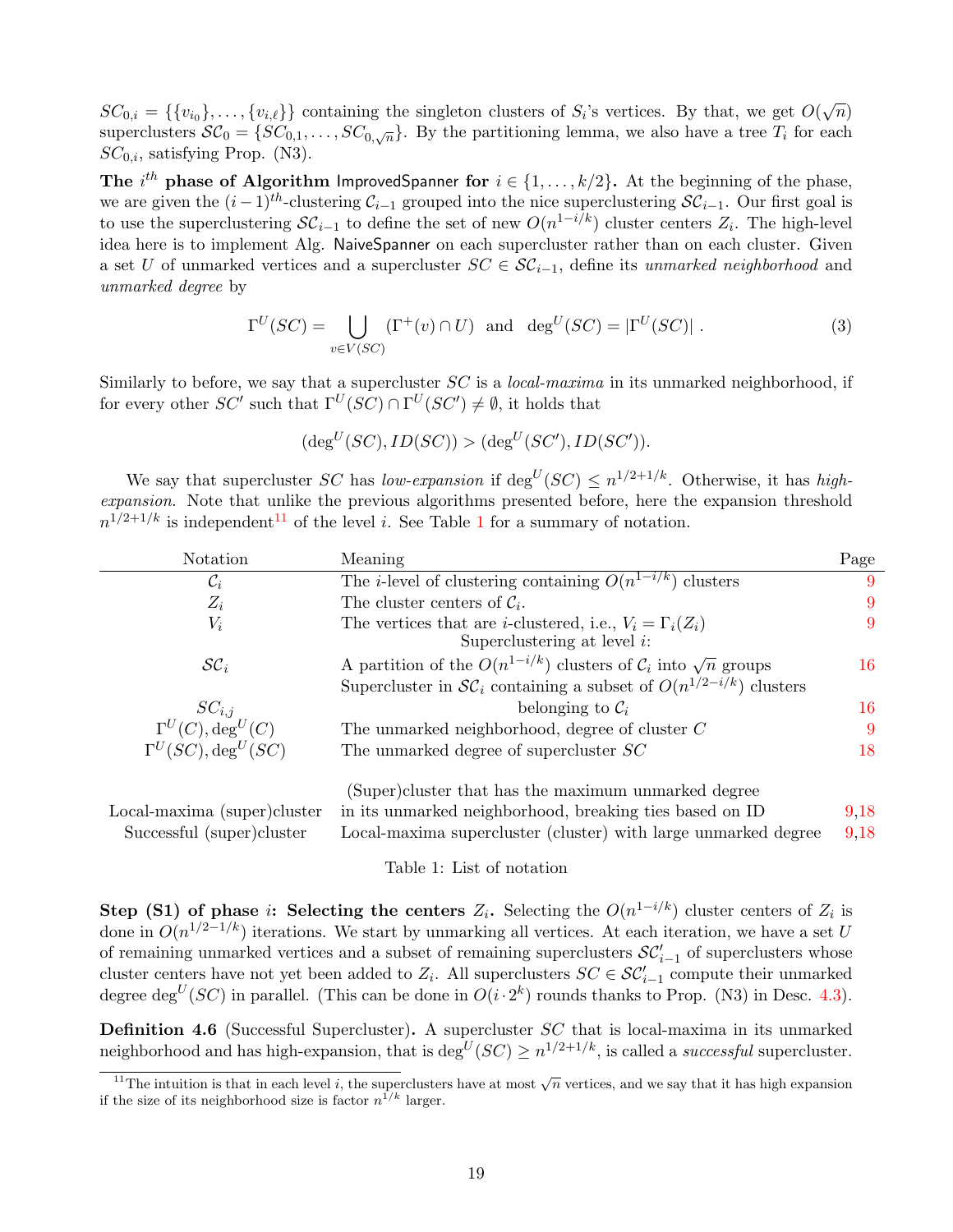It is easy to see that the leader (vertex v of maximum ID in  $V(SC)$ ) of every supercluster SC can verify in  $O(i \cdot 2^k)$  rounds whether it is a local-maxima in its unmarked neighborhood.

In the algorithm, each successful supercluster  $SC$  adds all its cluster centers to  $Z_i$ , and mark all the vertices in  $\Gamma^U(SC)$ . This continues for  $O(n^{1/2-1/k})$  iterations.

As we will show in the analysis section, since the unmarked neighborhoods of successful superclusters are disjoint and large, there are at most  $O(n^{1/2-1/k})$  such superclusters. In addition, by Prop. (N2), each supercluster has  $O(n^{1/2-(i-1)/k})$  clusters, overall  $|Z_i| = O(n^{1/2-(i-1)/k} \cdot n^{1/2-1/k}) = O(n^{1-i/k})$  as desired.

Step (S2) of phase i: Taking care of unclustered vertices. After  $O(n^{1/2-1/k})$  steps of computing successful superclusters, all remaining superclusters SC have low-expansion with respect to the remaining unmarked vertices U'. That is,  $\deg^U(SC) \leq n^{1/2-1/k}$ . First, we take care of the singleton superclusters.

(S2.1): Singleton supercluster SC with low-expansion: Each unmarked vertex  $u \in U'$  add to H an edge to one of its neighbor in  $\Gamma(u) \cap V(SC)$ . Since there are  $O(\sqrt{n})$  superclusters, each with  $\deg^{U'}(SC) \leq n^{1/2+1/k}$ , overall we add  $O(n^{1+1/k})$  such edges.

 $(S2.2)$ : Non-singleton superclusters SC with low-expansion: Here, the construction of sparser spanners for bipartite graphs comes into play (see Sec. [4.2\)](#page-10-0). Recall that by Prop. (N2),  $N_V (SC)$  = Spanners for bipartite graphs comes filled play (see Sec. 4.2). Recall that by 1 fop. (N2),  $N V(SC) =$ <br> $O(\sqrt{n})$  vertices. Let  $\Gamma^{U',-}(SC) = \Gamma^{U'}(SC) \setminus V(SC)$  be the unmarked neighbors of SC excluding the vertices of the supercluster SC. Since SC has low-expansion, it also holds that  $|\Gamma^{U',-}(SC)| =$  $O(n^{1/2-1/k})$ . For every such supercluster SC, we consider the bipartite graph  $B(SC) = (V(SC), \Gamma^{U',-}(SC)),$ and apply Alg. SparserBipartiteSpanner to compute for it a  $(2k - 1)$ -spanner  $H(SC) \subseteq B(SC)$  with  $O(n^{1/2+1/k})$  edges (see Lemma [1.2\)](#page-2-5). This is done for all the graphs  $B(SC)$  in parallel.

Note that the graphs  $B(SC)$  are not necessarily vertex disjoint since an unmarked vertex can appear in several such graphs. The key observation that allows the parallel computation of all these spanners, is that every edge  $(u, v)$  can belong to at most two bipartite graphs, say,  $B(SC)$  and  $B(SC')$ , spanners, is that every edge  $(u, v)$  can belong to at most *two* bipartite graphs, say,  $D(Dc)$  and  $D(Dc)$ , where  $SC$ ,  $SC'$  is the supercluster of u, v respectively<sup>[12](#page-19-0)</sup>. Overall, since there are  $O(\sqrt{n})$  superclusters, this adds  $O(n^{1/2} \cdot n^{1/2+1/k}) = O(n^{1+1/k})$  edges.

Finally, it remains to take care of all edges between vertices belonging to the *same* supercluster. Note that in Alg. NaiveSpanner, there was no need for such a step since all vertices belonging to the same cluster are connected in  $H$  by an *i*-depth BFS tree rooted at the cluster center. However, in our setting, vertices that belong to different clusters of the same superclusters might still have large stretch (as cluster centers of the same supercluster might be at distance  $O(2^k)$  in G). At that point, we use the fact that all superclusters are vertex disjoint and each contains  $O(\sqrt{n})$  vertices. We then recursively apply the algorithm ImprovedSpanner on each of these superclusters in parallel. That is, we apply ImprovedSpanner on the induced subgraph on  $V(SC)$  for every such supercluster  $SC$ .

Note that since in each phase we unmark all the vertices, unclustered vertices can become clustered again and in particular, edges between newly unclustered vertices and clustered vertices will be taken care of later on. This completes the description of the second step. See Fig. [3](#page-20-0) for an illustration.

Steps (SIII) and (SIV): Defining  $i^{th}$ -clustering and the  $i^{th}$ -superclustering: The clusters  $\mathcal{C}_i$  centered at the cluster centers  $Z_i$  computed at step (SI) are computed exactly as in Baswana-Sen Algorithm. The depth i-trees of these clusters are added to the spanner. The main challenge here is to  $r$ e-group the new  $O(n^{1-i/k})$  clusters into  $O(\sqrt{n})$  superclusters, in a way that satisfies all the properties of the nice superclustering mentioned in Desc. [4.3.](#page-16-0)

Our starting point is as follows: we have a collection of  $O(n^{1/2-1/k})$  successful superclusters  $SC \in$  $\mathcal{SC}_{i-1}$  whose cluster centers joined  $Z_i$ . Since  $\mathcal{SC}_{i-1}$  is nice, by Prop. (N3), each such supercluster  $\mathcal{SC}_{i-1}$ 

<span id="page-19-0"></span> $12$ Recall that the superclusters share no vertex in common.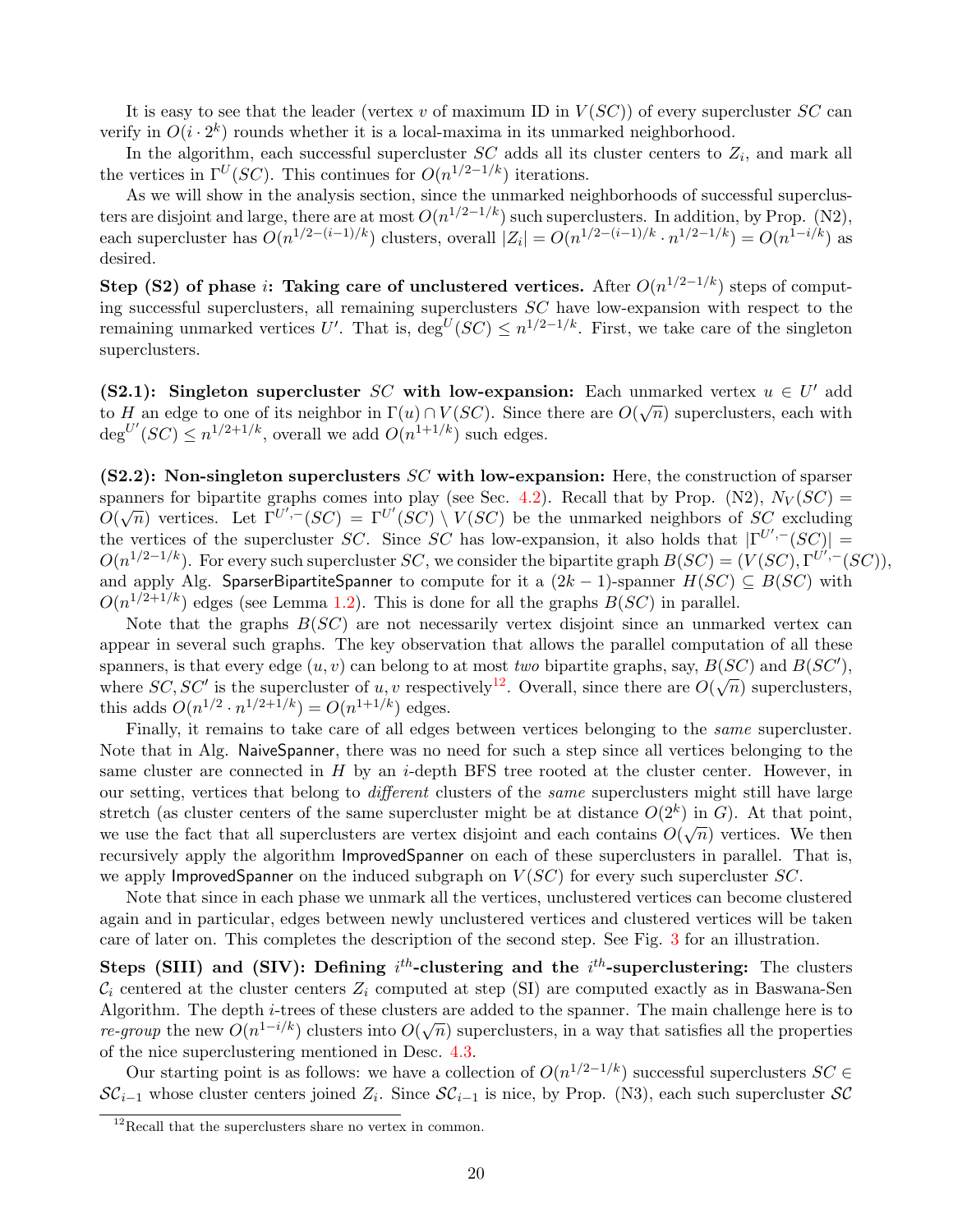

<span id="page-20-0"></span>Figure 3: Shown is supercluster SC of low-expansion. To provide a good stretch for the edges between its vertices – we apply Alg. ImprovedSpanner recursively. To provide a good stretch between the supercluster vertices and its unmarked neighbors, we apply Alg. SparserBipartiteSpanner.

has a tree  $T(S\mathcal{C})$  of depth  $O(2^k)$  that spans all its cluster centers.

a tree  $T(\mathcal{S}\mathcal{C})$  of depth  $\mathcal{O}(2^r)$  that spans an its cluster centers.<br>First, we let each cluster  $C \in \mathcal{C}_i$  with  $\Omega(\sqrt{n})$  vertices, to define its own singleton superclusters. First, we let each cluster  $C \in C_i$  with  $\Omega(\sqrt{n})$  vertices, to define its own singleton superclusters.<br>Since clusters are vertex disjoint, there are  $O(\sqrt{n})$  such superclusters. It now remains to re-group the remaining clusters of  $\mathcal{C}_i$  into  $O(\sqrt{n})$  superclusters.

For each successful supercluster SC, we now consider only its centers of clusters with  $O(\sqrt{n})$ vertices. First, we consider Property (N1) and use Lemma [4.5](#page-17-1) with the tree  $T(SC)$ , weights  $w(z) = 1$ for every cluster-center z of SC (only those that have  $O(\sqrt{n})$  vertices in their cluster) and bound  $B = O(n^{1/2 - i/k})$ . All other vertices v' in  $T(SC)$  have  $w(v') = 0$  (in particular, the centers z of clusters in SC which have been turned into singleton superclusters, we set  $w(z) = 0$ . By Prop. (N2) for  $\mathcal{SC}_{i-1}$ , we know that  $SC \in \mathcal{SC}_{i-1}$  has  $O(n^{1/2-(i-1)/k})$  cluster centers. Hence, the partition procedure will partition each of these superclusters into  $O(n^{1/k})$  superclusters  $SC_1, \ldots, SC_{\ell}$ . In addition, by Lemma [4.5\(](#page-17-1)D5), all these resulting superclusters  $SC_j$  are equipped with edge-disjoint trees  $T(SC_j)$  of diameter  $O(2^k)$ . Since there are  $O(n^{1/2-1/k})$  successful superclusters, overall after this partition there are  $O(n^{1/2-1/k}) \cdot O(n^{1/k})$  superclusters.

We then turn to property  $(N3)$ , and farther partition the superclusters to obtain a balance partition of the vertices into superclusters. For that purpose, for each supercluster  $SC'$  (obtained from the step above), we again apply the Partitioning Lemma on  $T(SC')$ . This time we use  $B = \sqrt{n}$  and the weight  $w(z)$  of each cluster center z in SC' is the number of vertices in its cluster C, that is  $w(z) = |C|$  (for clusters  $v'$  which have turned into singleton superclusters, or any other non-center vertex in  $T(SC')$ , we set  $w(v') = 0$ ). Since the vertices of superclusters are disjoint, this step increase the number of superclusters only by an additive  $O(\sqrt{n})$  term. Hence, overall the number of superclusters is kept supercrussers only by an additive  $O(\sqrt{n})$  term. Hence, overall the number of supercrussers bounded by  $O(\sqrt{n})$ . This completes the description of the *i*<sup>th</sup> phase of Alg. ImprovedSpanner.

The terminating step  $k/2$ . At the  $(k/2)^{th}$  step we have  $O(\sqrt{n})$  superclusters, each containing The terminating step  $\frac{k}{2}$ . At the  $\frac{k}{2}$  step we have  $O(\sqrt{n})$  superclusters, each containing  $O(1)$  clusters, hence overall we have  $O(\sqrt{n})$  clusters. Now we can afford using Algorithm NaiveSpanner (described near the beginning of Section [4\)](#page-8-0), which iterates over the *clusters* one by one. This completes the description of the algorithm for graph with  $\text{diam}(G) = O(1)$ . For a summary of the algorithm, see below.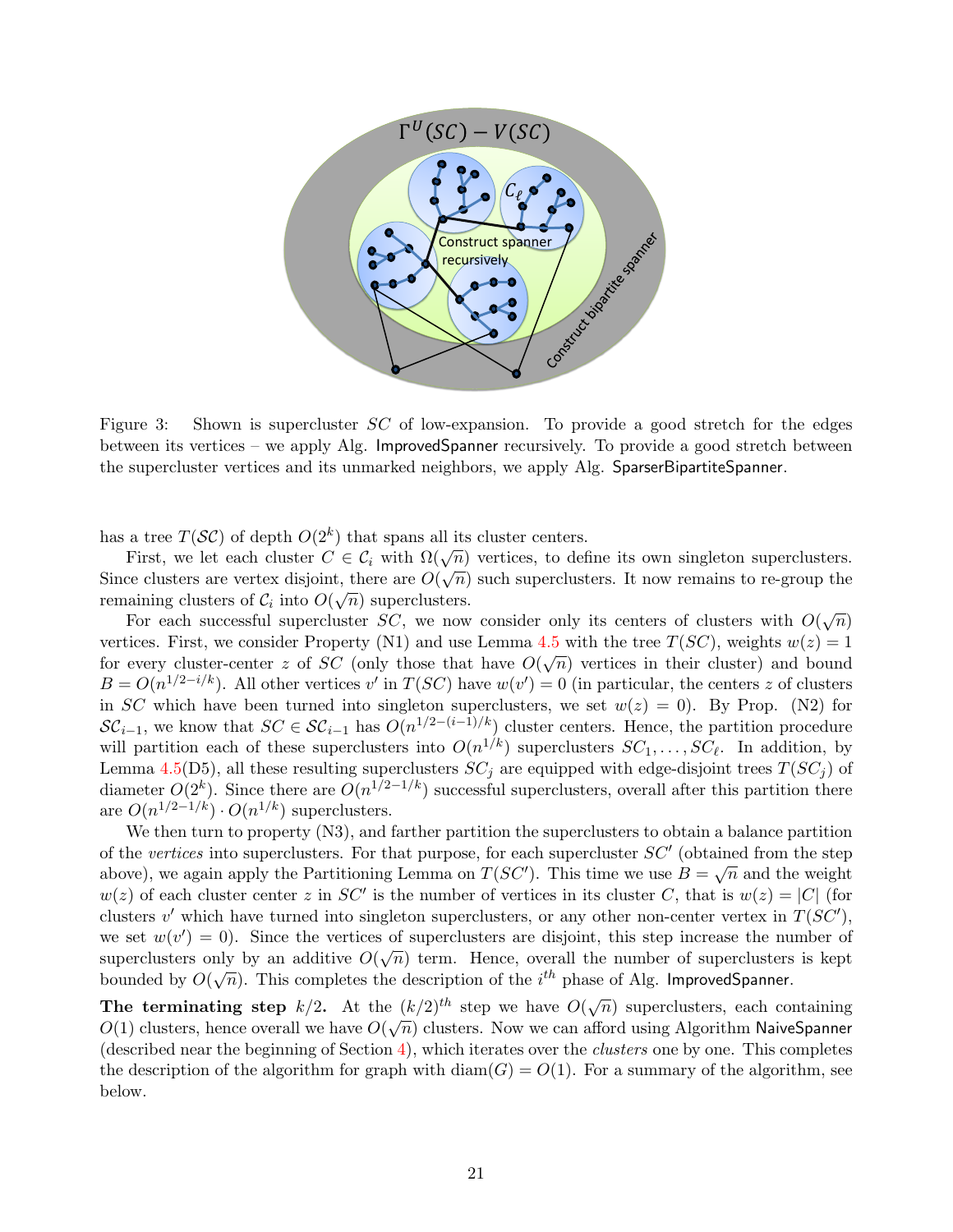#### Phase *i* of Algorithm ImprovedSpanner

(SI): Defining the centers  $Z_i$ .

Set  $\mathcal{SC}_{i-1}' \leftarrow \mathcal{SC}_{i-1}, U = V$  and for  $O(n^{1/2-1/k})$  steps do the following:

- Each remaining supercluster  $SC_{i,j} \in \mathcal{SC}'_{i-1}$  computes  $\text{deg}^U(SC_{i,j})$ .
- The cluster-centers of local-maxima superclusters  $SC_{i,j} \in \mathcal{SC}'_{i-1}$  and with  $\deg^{U}(SC_{i,j}) \geq n^{1/2+1/k}$  join  $Z_i$ . We call these superclusters successful.
- Remove the successful superclusters  $SC_{i-1,j}$  from  $SC'_{i-1}$  and mark the vertices  $\Gamma^U(SC_{i-1,j})$ .

(SII): Taking care of unclustered clusters. At that point, all remaining superclusters  $SC_{i-1,j} \in \mathcal{SC}'_{i-1}$  have  $\deg^U(SC_{i,j}) \leq n^{1/2+1/k}$ .

- For every singleton supercluster  $SC_{i-1,j} \in \mathcal{SC}'_{i-1}$  do the following:
	- For each unmarked vertex  $u \in \Gamma^U(SC_{i-1,j})$ , add one edge  $(u, v)$  to some  $v \in V(SC_{i-1,j}) \cap \Gamma(u).$
- Consider all remaining non-singleton superclusters  $SC_{i-1,j} \in \mathcal{SC}'_{i-1}$ .
- Let  $\Gamma_{i,j}^{U,-} = \Gamma^U (SC_{i-1,j}) \setminus V (SC_{i-1,j}).$
- Let  $B_{i,j} = (V(SC_{i-1,j}), \Gamma_{i,j}^{U,-})$  be the corresponding bipartite graph.
	- $-$  Taking care of edges in  $V(SC_{i-1,j})\times \Gamma^{U,-}_{i,j}$ :
		- ∗ Apply Alg. SparserBipartiteSpanner on each  $B_{i,j}$  to compute  $(2k-1)$ -spanners  $H_{i,j}$  and add these  $H_{i,j}$  spanners to H.
	- Taking care of edges in  $V(SC_{i-1,j}) \times V(SC_{i-1,j})$ :
		- ∗ Apply Algorithm ImprovedSpanner recursively on  $G(V(SC_{i-1,j}))$ .

(SIII): Forming the  $\mathcal{C}_i$  clusters centered at  $Z_i$ . As in Baswana-Sen. Add the edges of the i-depth trees of each cluster to the spanner.

(SIV): Defining the  $i^{th}$ -superclustering  $\mathcal{SC}_i$ .

- Let each cluster  $C \in \mathcal{C}_i$  with  $\Omega(\sqrt{n})$  vertices form its own supercluster (i.e., singleton supercluster).
- For each *successful* supercluster  $SC_{i-1,j}$  do the following:
	- Balance w.r.t. number of clusters: Use the Partitioning Lemma [4.5](#page-17-1) to partition the superclusters into cluster-balanced superclusters – each containing  $O(n^{1/2-i/k})$ (small) clusters.
	- Balance w.r.t. number of vertices: Use the Partitioning Lemma  $4.5$  again, on each of the resulting superclusters from above, to further partition them into vertex-balanced superclusters, each with  $O(\sqrt{n})$  vertices.

#### <span id="page-21-0"></span>4.5 Analysis of ImprovedSpanner for Graphs with  $\text{diam}(G) = O(1)$

**Stretch Analysis.** We begin by showing that the output subgraph is a  $(2k-1)$  spanner. A vertex v is *i*-clustered if it belongs to  $V_i$ , i.e., belongs to one of the clusters C belonging to a supercluster  $SC_{i,j}$ of the i<sup>th</sup>-superclustering  $\mathcal{SC}_i$ . Otherwise, it is i-unclustered. Consider an edge  $(u, v) \in G \setminus H$ . Let  $r(u)$  be the largest index such that u is  $r(u)$ -clustered. The index  $r(v)$  is defined similarly. Without loss of generality, assume that  $r(u) \leq r(v)$ .

First, consider the case where  $r(v) + 1 < k$ , let  $i = r(v) + 1$ . Hence, v is  $(i - 1)$ -clustered but both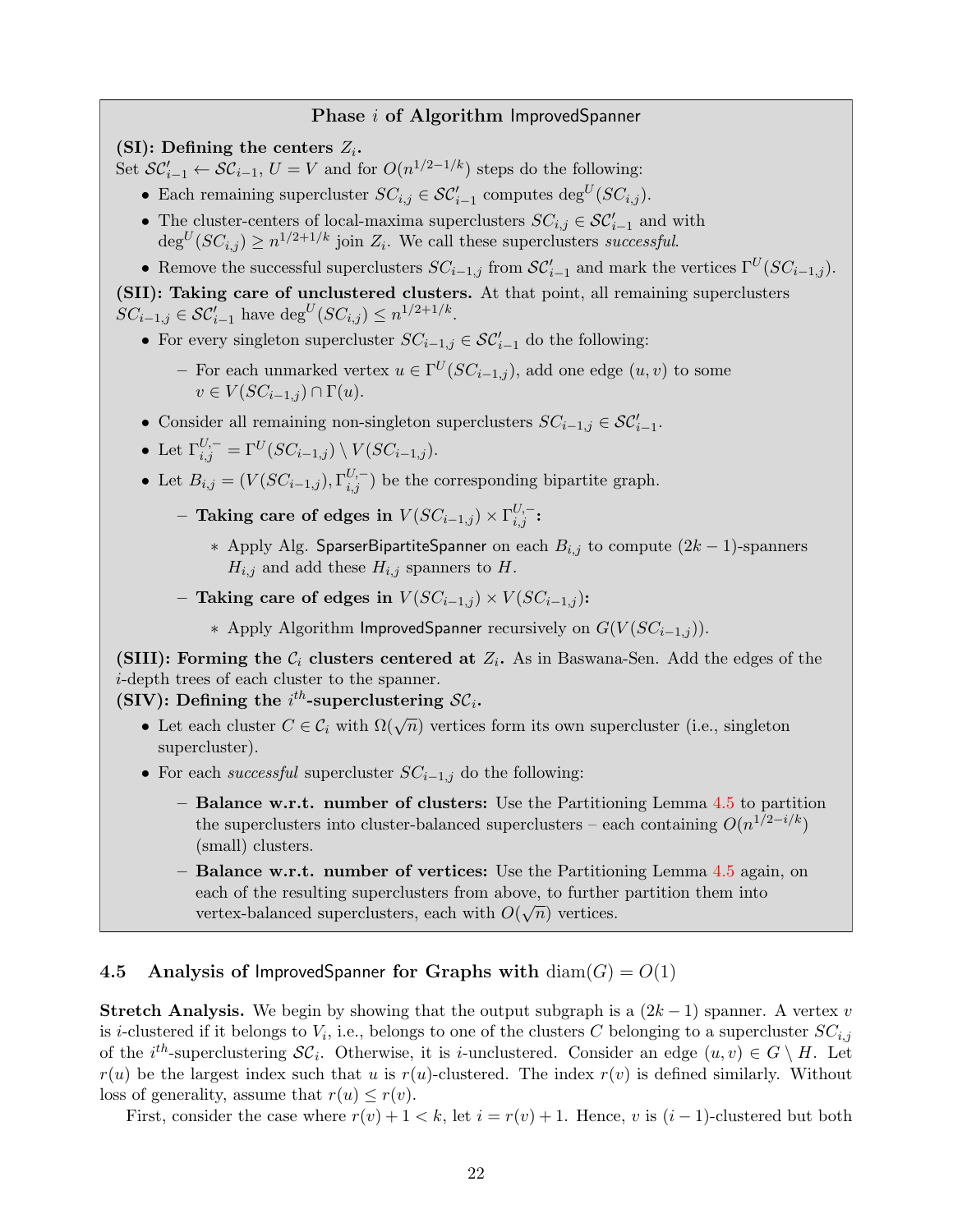u and v are i-unclustered. Let v be in cluster  $C \in SC_{i-1,i}$ . Since at step i, u is unclustered, it remains unmarked after computing all the superclusters with high-expansion at the  $i^{th}$  phase.

**Case 1:** u and v belong to the same cluster C. Since  $H$  contains a BFS tree of depth i that spans all the vertices of C, we have that  $dist(u, v, H) \leq 2i - 1$ .

**Case 2:** u and v belong to different clusters in the same supercluster  $SC_{i-1,j}$ . In such a case, by definition,  $SC_{i-1,j}$  is not singleton. Recall that the graph  $G'_{i,j}$  is the induced subgraph on  $V(SC_{i-1,j}),$ hence  $(u, v) \in G'_{i,j}$ . Since the algorithm computes a  $(2k-1)$ -spanner to the graph  $G'_{i,j}$ , the edge  $(u, v)$ has a stretch of at most  $2k - 1$  in H.

**Case 3:** u and v belong to clusters of different superclusters. In this case, the edge  $(u, v)$  is the in the bipartite graph  $B_{i,j} = (SC_{i-1,j}, \Gamma_i^{U,-})$  $i_i^{U,-}(SC_{i-1,j}))$ , where  $\Gamma_i^{U,-}(SC_{i-1,j}) = \Gamma_i^U(SC_{i-1,j}) \setminus V(SC_{i-1,j}).$ Since we add to H a  $(2k-1)$ -spanner for  $B_{i,j}$ , the edge  $(u, v)$  has a stretch of at most  $(2k-1)$  in H. **Case 4:** u unclustered. In this case, the edge  $(u, v)$  is the in the bipartite graph

$$
B_{i,j} = (SC_{i-1,j}, \Gamma_i^{U,-} (SC_{i-1,j})).
$$

Since we add to H a  $(2k-1)$ -spanner for  $B_{i,j}$ , the edge  $(u, v)$  has a stretch of at most  $(2k-1)$  in H.

Finally, consider the case where  $r(v) = k - 1$ . In the last stage the cluster containing v adds an edge to each neighboring vertex, including u. Hence, since the radius of the cluster of u is  $k-1$ , the distance in H from u to v is at most  $2k - 1$ , as desired.

**Size Analysis.** We proceed by showing that the output subgraph contains  $O(k \cdot n^{1+1/k})$  edges. At the step of computing the  $i<sup>th</sup>$ -superclustering, we add the following edges to the spanner H. For the clusters in a supercluster that has high-expansion, we add BFS trees of depth i rooted at their centers. Since the clusters are vertex-disjoint, in total we add  $O(n)$  edge to the spanner. For each supercluster  $SC_{i-1,j}$  of low-expansion, we first use Lemma [1.2](#page-2-5) to construct a  $(2k-1)$ -spanner for the bipartite  $SC_{i-1,j}$  or low-expansion, we first use Lemma 1.2 to construct a  $(2\kappa - 1)$ -spanner for the original strength  $B_{i,j} = (SC_{i-1,j}, \Gamma^{U,-} (SC_{i-1,j}))$  with  $O(k \cdot n^{1/2+1/k})$  edges. Since there are  $O(\sqrt{n})$  superclusters in  $\mathcal{SC}_i$ , this adds  $O(kn^{1+1/k})$  edges to the spanner H.

Next, we bound the number of edges added in Step  $(SII)$  of phase i, due to the computation of the  $(2k-1)$ -spanners for each of the induced subgraphs  $G'_{i,j}$  on the vertices of  $V(SC_{i-1,j})$  for every supercluster  $SC_{i-1,j} \in \mathcal{SC}_i$  of low-expansion. Since this is done only for non-singleton superclusters, by Prop. (N2) of the nice superclustering,  $|V(SC_{i-1,j})| = O(\sqrt{n})$ . Since there are  $O(\sqrt{n})$  superclusters in the superclustering  $SC_{i-1}$ , in total it adds  $O(\sqrt{n}) \cdot O((\sqrt{n})^{1+1/k}) = O(n^{1+1/2k})$  edges.

After  $k/2$  phases of Alg. Improved Spanner, we have  $O(\sqrt{n})$  clusters and at that point we apply Alg. NaiveSpanner on these remaining clusters (i.e., it is like starting Alg. NaiveSpanner from  $(k/2)^{th}$ phase). This adds only  $O(kn^{1+1/k})$  edges to the spanner by using the exact same argument as in Sec. [4.1.](#page-8-1) Finally, in the terminating part, where we only have  $O(n^{1/k})$  clusters, we add  $O(n^{1/k})$  edges for each vertex (i.e., each vertex v adds an edge to one neighbor  $u \in C \cap \Gamma(v)$  for every cluster C), for a total of  $O(n^{1+1/k})$  edges as well. This completes the size analysis of the spanner.

**Round Complexity.** By Lemma [4.7,](#page-23-12) constructing the  $0^{th}$ -superclustering  $\mathcal{SC}_0$  takes  $O(2^k \cdot n^{1/2-1/k})$ rounds. We now claim that for  $i \geq 1$ , constructing the i<sup>th</sup>-superclustering from the  $(i-1)^{th}$ superclustering takes  $O(2^k \cdot n^{1/2-1/k})$  rounds. By property (N3), the centers of all clusters in supercluster  $SC_{i-1,j}$  are connected by subgraph of depth  $O(2<sup>k</sup>)$ . Since these subgraphs are edge-disjoint, the unmarked degree of all the superclusters  $SC_{i-1,j} \in \mathcal{SC}_{i-1}$  can be computed in  $O(i \cdot 2^k)$  rounds.

We now consider step (S2). By Lemma [1.2,](#page-2-5) constructing a  $(2k-1)$ -spanners for a bipartite graphs  $B_{i,j} = (V(SC_{i-1,j}), \Gamma_i^{U,-1})$  $\binom{U - (SC_{i-1,j})}{i}$  takes  $O(k \cdot n^{1/2 - 1/k})$  rounds, and since each edge is contained in at most two of these subgraphs, all these spanners can be constructed in parallel within  $O(k \cdot n^{1/2-1/k})$ rounds (while slowing down the algorithm of Lemma [1.2](#page-2-5) by a factor of 2, due to the congestion).

Next, the algorithm considers all the non-singleton superclusters  $SC_{i-1,j}$  with low-expansion and recursively computes a  $(2k-1)$ -spanner for the subgraph  $G'_{i,j}$  (the induced subgraph on the vertices of  $SC_{i-1,j}$ ). Since the superclusters are vertex disjoint and this is done only for non-singleton superclusters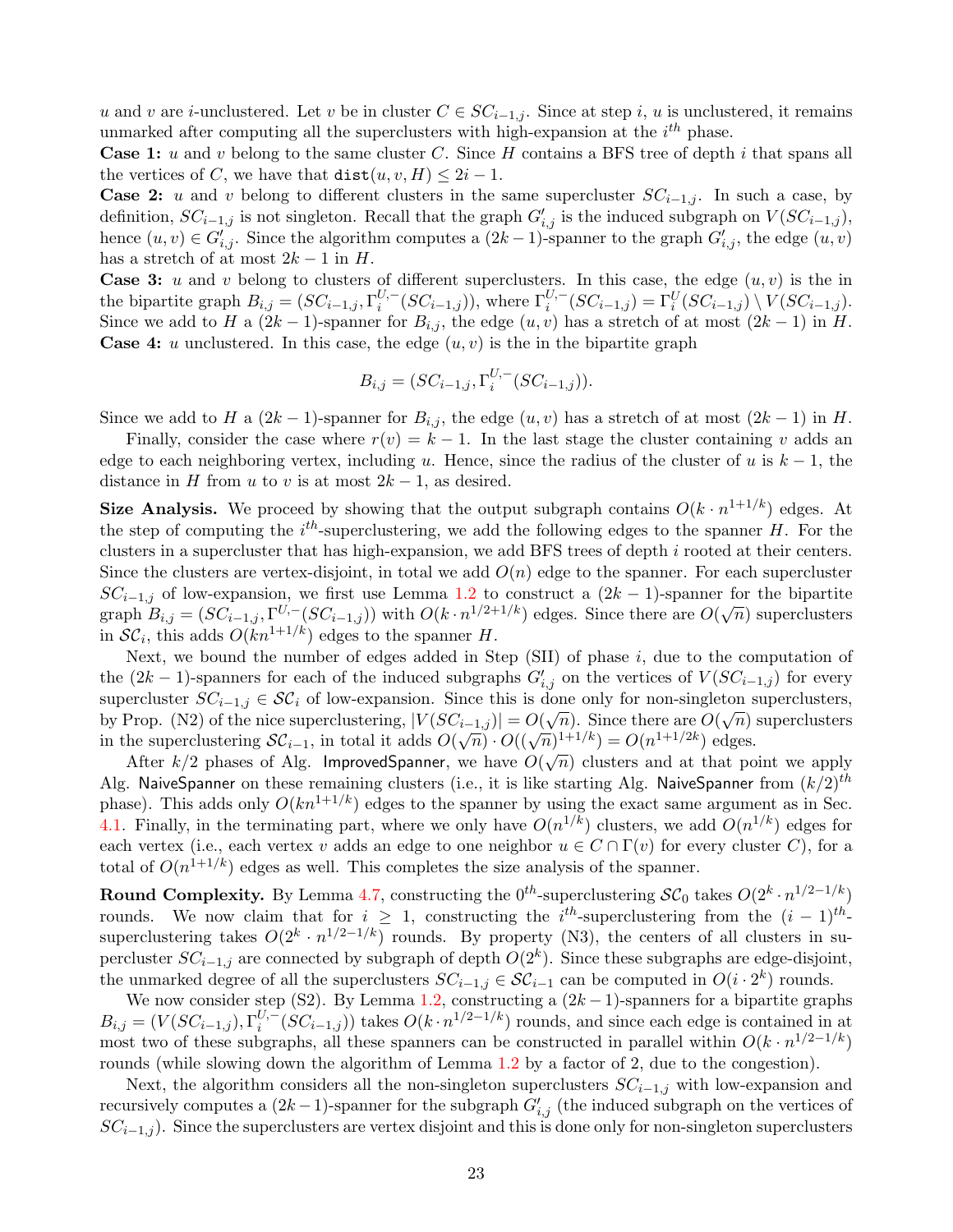$SC_{i-1,j}$  which by Prop. (N2) consists of  $O(\sqrt{n})$  vertices, it takes  $O((\sqrt{n})^{1/2-1/k}) = O(n^{1/4})$  rounds, for all these superclusters in parallel.

After  $k/2$  phases, we have  $\sqrt{n}$  clusters and at that point, applying Alg. NaiveSpanner for  $k/2 - 1$ phases takes  $O(k \cdot n^{1/2-1/k})$  rounds. The terminating part, where we have  $O(n^{1/k})$  clusters, and each vertex adds an edge to a unique neighbor in each these clusters takes  $O(1)$  rounds.

Extension for general graphs of diameter  $\text{diam}(G)$ . The only step that requires adaptation is that of constructing the  $0^{th}$ -level superclustering  $\mathcal{SC}_0$ . In Appendix [B,](#page-26-0) we show:

<span id="page-23-12"></span>**Lemma 4.7.** One can construct in  $O(2^k \cdot n^{1/2-1/k})$  rounds, nice superclustering  $\mathcal{SC}_0 = \{SC_{0,1}, \ldots, SC_{0,p}\}$ along with a subgraph H' with  $O(kn^{1+1/k})$  edges such that for every vertex u not participating in the clusters of these superclusters  $SC_{0,j} \in \mathcal{SC}_0$ , it holds that  $dist(u, v, H') \leq 2k - 1$  for every  $v \in \Gamma(u)$ .

### References

- <span id="page-23-6"></span>[1] Leonid Barenboim, Michael Elkin, and Cyril Gavoille. A fast network-decomposition algorithm and its applications to constant-time distributed computation. TCS, 2016.
- <span id="page-23-1"></span>[2] Surender Baswana and Sandeep Sen. A simple and linear time randomized algorithm for computing sparse spanners in weighted graphs. Random Structures  $\mathscr{C}$  Algorithms, 30(4):532–563, 2007.
- <span id="page-23-11"></span>[3] Surender Baswana and Sandeep Sen. A simple and linear time randomized algorithm for computing sparse spanners in weighted graphs. Random Structures and Algorithms, 30(4):532–563, 2007.
- <span id="page-23-7"></span>[4] Keren Censor-Hillel, Merav Parter, and Gregory Schwartzman. Derandomizing local distributed algorithms under bandwidth restrictions. CoRR, abs/1608.01689, 2016.
- <span id="page-23-10"></span>[5] Yi-Jun Chang, Tsvi Kopelowitz, and Seth Pettie. An exponential separation between randomized and deterministic complexity in the local model. In FOCS, 2016.
- <span id="page-23-2"></span>[6] Bilel Derbel and Cyril Gavoille. Fast deterministic distributed algorithms for sparse spanners. Theoretical Computer Science, 2008.
- <span id="page-23-3"></span>[7] Bilel Derbel, Cyril Gavoille, and David Peleg. Deterministic distributed construction of linear stretch spanners in polylogarithmic time. In DISC, pages 179–192. Springer, 2007.
- <span id="page-23-4"></span>[8] Bilel Derbel, Cyril Gavoille, David Peleg, and Laurent Viennot. On the locality of distributed sparse spanner construction. In PODC, pages 273–282, 2008.
- <span id="page-23-5"></span>[9] Bilel Derbel, Cyril Gavoille, David Peleg, and Laurent Viennot. Local computation of nearly additive spanners. In DISC, 2009.
- <span id="page-23-0"></span>[10] Bilel Derbel, Mohamed Mosbah, and Akka Zemmari. Sublinear fully distributed partition with applications. Theory of Computing Systems, 47(2):368–404, 2010.
- <span id="page-23-8"></span>[11] Manuela Fischer and Mohsen Ghaffari. Deterministic distributed matching: Simpler, faster, better. arXiv preprint arXiv:1703.00900, 2017.
- <span id="page-23-9"></span>[12] Manuela Fischer, Mohsen Ghaffari, and Khun Fabian. Deterministic distributed edge-coloring via hypergraph maximal matching. arXiv preprint arXiv:1704.02767, 2017.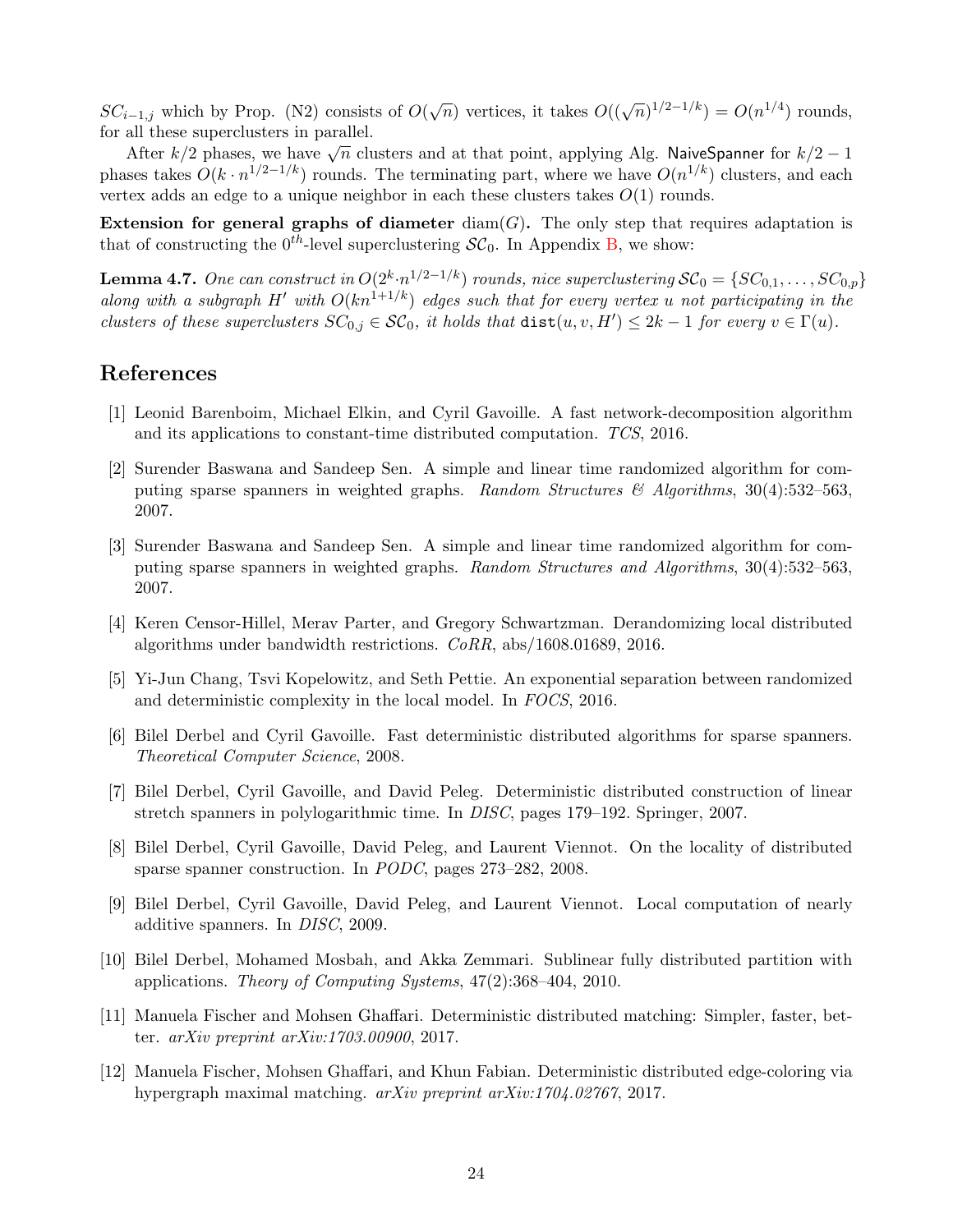- <span id="page-24-1"></span>[13] Michal Hanckowiak, Michal Karonski, and Alessandro Panconesi. On the distributed complexity of computing maximal matchings. SIDMA, 15(1):41–57, 2001.
- <span id="page-24-3"></span>[14] Alessandro Panconesi and Aravind Srinivasan. Improved distributed algorithms for coloring and network decomposition problems. In STOC, pages 581–592. ACM, 1992.
- <span id="page-24-2"></span>[15] David Peleg. Distributed Computing: A Locality-sensitive Approach. SIAM, 2000.
- <span id="page-24-0"></span>[16] Seth Pettie. Distributed algorithms for ultrasparse spanners and linear size skeletons. Distributed Computing, 22(3):147–166, 2010.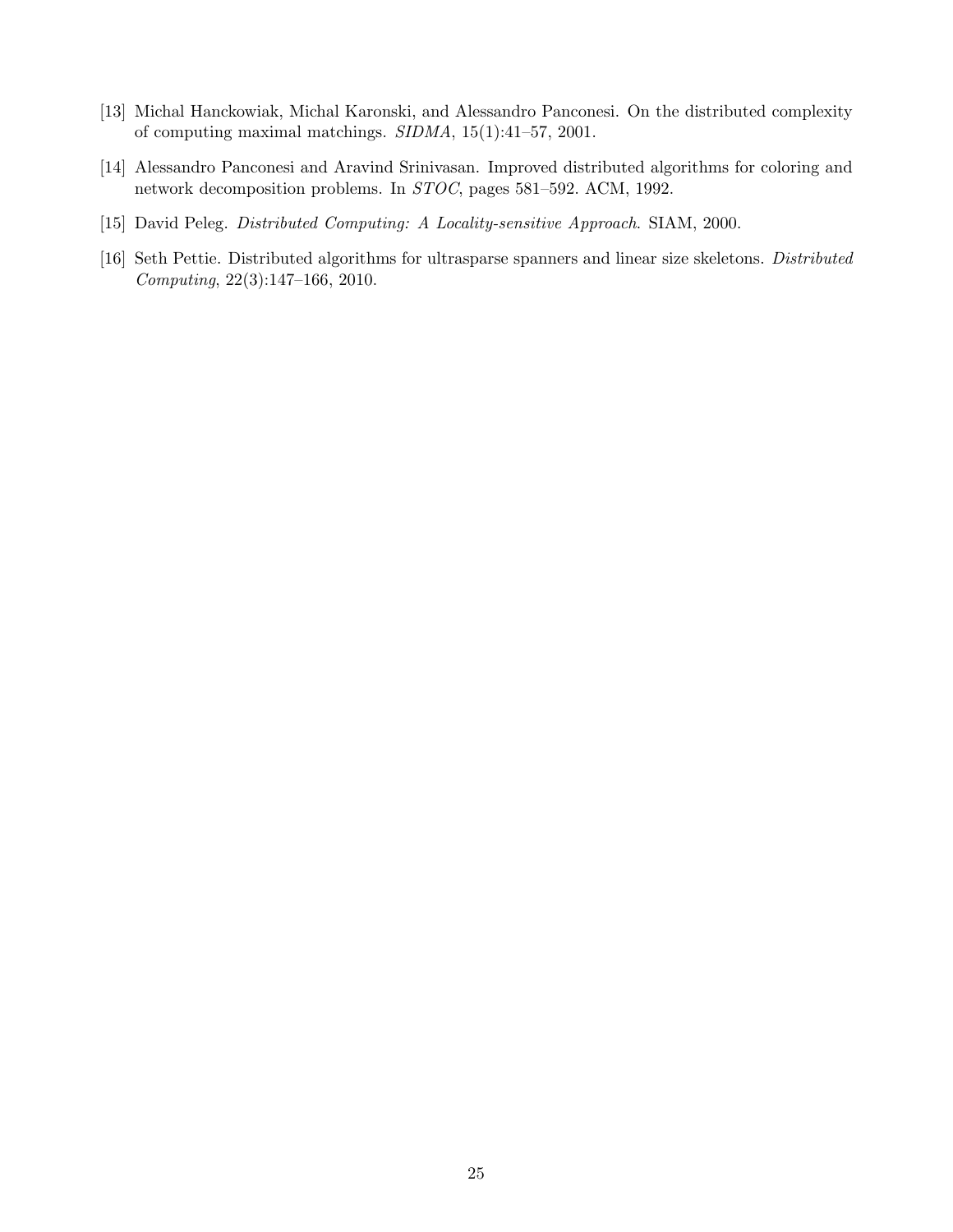### <span id="page-25-0"></span>A Partitioning Lemma [4.5](#page-17-1)

Proof. The idea of the proof is as follows: starting with root of the tree, we recursively partition each of its children subtrees. The challenge is in combining the resulting partitions. The main obstacle is that if each of the subtrees has a leftover set in its output partition, it is not clear how to combine the child-partitions at the root in a way that results in only one leftover set. We deal with that problem by merging leftover sets together. Since we only want the trees to be edge-disjoint, we allow the trees to share one vertex in common (e.g., the root).

Let  $r_1, r_2, \ldots, r_d$  be the children of the root r in the tree T. Our algorithm is recursive. For the recursion to hold, we need an additional auxiliary property:

(D5)  $W(T_0) \leq 2B$  and  $r(T_0) = r(T)$ . If  $W(T_0) \leq B$  (we call such a  $T_0$  the *leftover set*), then  $\widehat{V}(T_0) = V(T_0).$ 

For the base case (if the tree contains only one vertex), we simply return the trivial partition. Otherwise, we recursively apply the algorithm to each of the subtrees of  $r_1, \ldots, r_d$ . We now wish to combine these d partitions to create a single balanced partition. Note that the union of these partitions satisfies Properties (D3) and (D5). Also, it satisfies Property (D1) for all vertices except for the root  $r$ of T. Property  $(D2)$  is not yet satisfied since there might be small leftover sets in each of the recursive partitions. Therefore, when combining the partitions we may have up to d small sets. In order to deal with this, we combine leftover sets together so that there will be at most one small leftover set (all other sets will be combined so their total weight is at least B).

Suppose the leftover sets  $S_1, S_2, \ldots, S_d$  have weights

$$
W(S_1), W(S_2), \ldots, W(S_d) \leq B.
$$

We iterate over these subsets in order and group them together until the combined set  $S'_1$  has weight larger then B (i.e.,  $S'_1$  is the union of  $S_1, S_2, \ldots, S_i$ , for the smallest i such that the combined weight is larger than B). We then proceed combining the sets  $S_{i+1},...S_{i+j}$ , until we get another set  $S'_{2}$  of weight at least B. By that, we get a collection of new sets  $S'_1, \ldots, S'_\ell$ , where each except perhaps for the last one,  $S'_{\ell}$ , has weight in  $[B, 2B]$ . We then add the root r to the trees  $T'_{j}$  of each of the  $S'_{j}$  for  $j \in \{1, \ldots, \ell-1\}$  but only as an auxiliary vertex to aid the communication. If the weight of the last set  $S'_\ell$  is at least B, r is added to  $S'_\ell$  as an auxiliary communication vertex, and r becomes a singleton leftover supercluster. Otherwise, if the weight of last set  $S'_\ell$  is less than B, The root r is added to the last set  $S'_\ell$ . Note that in this case, even when adding r to  $\hat{V}(T'_\ell)$ , we still have a total weight less than 2B since  $w(r) \leq B$ . If the weight of  $S'_\ell$  is at least B, we let r be its own set  $S'_{\ell+1}$ . This guarantees property (D1) because all vertices other than r are in some  $\hat{V}$  by the recursion, and we ensure that r is in one of the sets as well. Note that this also provides property (D2) for each of the  $S'_{j}$  sets, and for the other sets (D2) holds by the recursion.

By this construction only the last set of the  $S_i$  can have weight less than  $B$ , providing property (D2). Since only the root is common to the  $S'_{j}$  sets, the resulting trees are indeed edge disjoint, thus satisfying property (D4).

We now consider the distributed implementation. Note that at each step of the recursion, the root r of the current subtree has all the information needed to decide on how to combine the leftover subsets. For each child v whose subtree has a leftover subset  $T_0$ , the root r sends to v the ID of the new vertex set  $T_i$  which  $T_0$  combined with. The child v can then propagate that information downward to the rest of the nodes in  $T_0$  leftover subset, by that all the vertices know the tree  $T_i$  to which they belong.  $\Box$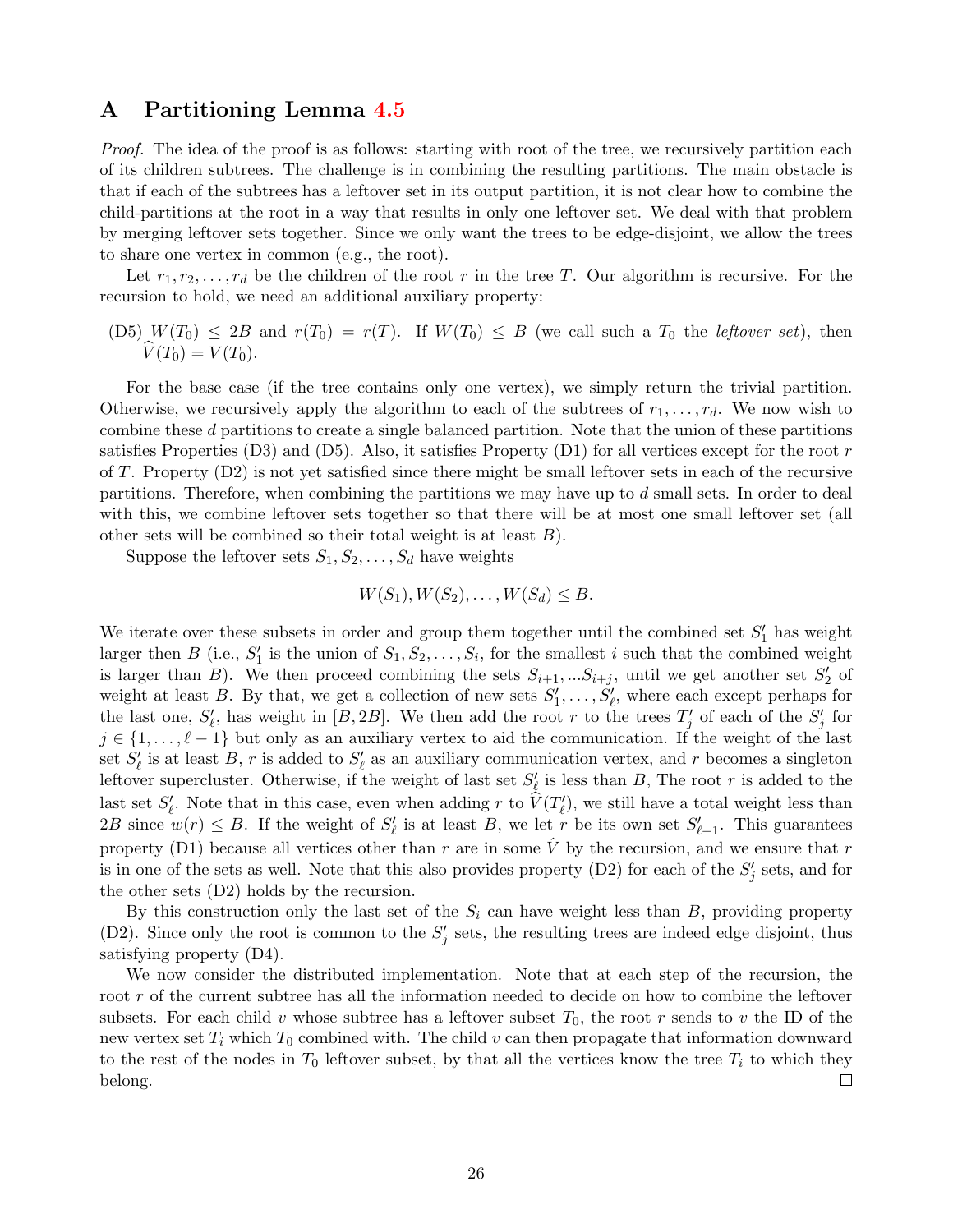### <span id="page-26-0"></span>B Missing Details of Alg. ImprovedSpanner for General Graphs

In this section, we prove Lemma [4.7.](#page-23-12) This is done by constructing  $0^{th}$ -Superclustering for graphs with arbitrary diameter.

### Constructing the  $0^{th}$ -Superclustering

Our goal in this section is to construct a  $0^{th}$ -level nice superclustering. For the properties of the nice superclustering, please see Description [4.3.](#page-16-0) In contrast to our algorithm for  $O(1)$ -diameter graphs, the 0-superclustering  $SC_0$  would not cover all the vertices in the graph. However, for all vertices  $V'$  that are uncovered by the 0-superclustering, we will add edges to the spanner H so that  $dist(u, v, H) \leq V'$ for every  $u \in V'$  and  $v \in \Gamma(u)$ .

We make use of the following procedure that computes ruling set in power graphs.

Tool: computing ruling-set in the power-graph. Our algorithm is based on the algorithm GENERIC SPANNER from  $[7]$ . It uses the  $(3, 4)$  ruling set algorithm from  $[14]$ , slightly adapted to our case to find a  $(3, 4)$  ruling set for the graph  $G<sup>t</sup>$ , while operating in the CONGEST model on the graph G (i.e., we find a  $(3t, 4t)$ -ruling set on G):

<span id="page-26-1"></span>**Lemma B.1.** Given a graph  $G = (V, E)$ , a subset of vertices  $V' \subseteq V$  (each vertex knows whether it is in V' or not), and a positive integer parameter t, one can construct a subset  $X \subseteq V'$  that is a  $(3, 4)$ -ruling set with respect to G<sup>t</sup> and V'. Furthermore, the algorithm runs in  $t2^{O(\sqrt{\log n})}$  rounds in the CONGEST model.

*Proof.* The algorithm is based on the  $(3, 4)$ -ruling set algorithm of [\[14\]](#page-24-3). We simply adapt their algorithm to work on the power-graph  $G^t$  instead of G. We will go through all of the steps of the algorithm, and confirm the algorithm for  $G<sup>t</sup>$  can be simulated in G using  $O(\log n)$ -size messages. First, every vertex v in parallel must be able to test whether  $d(v) \ge g(n)$ , where d refers to the degree in  $G<sup>t</sup>$ . This can be done as follows. Each vertex v sends to each of its neighbors u, the list of its neighbors  $\Gamma(v)$ , if  $|\Gamma(v)| < g(n)$ . Otherwise, v sends a message specifying that  $|\Gamma(v)| \geq g(n)$ .

Thus, each vertex can tell whether it has high degree in  $G^2$ . If it does not have high degree, it has a list of all its neighbors in  $G^2$ . It is simple to extend this algorithm for larger t by having t steps where on the  $i^{th}$  step, each vertex sends the list  $\Gamma_i(v)$  of all vertices at distance at most i (or a message specifying that  $|\Gamma_i(v)| \geq q(n)$ . Hence, the size of the messages sent is bounded by  $q(n)$ . Overall, the algorithm has t steps, each with messages of size  $g(n)$ , which can be simulated using short messages in a total of  $t \cdot g(n)$  rounds.

Next, we must check whether we can compute a  $g(n)$ -coloring on a graph where all vertices have degree less than  $g(n)$ . This can be done using the standard coloring algorithm: partition the vertices into two parts based on the last bit of their ID, then color each part, and merge. To merge, we simply have each vertex figure out the set of colors at distance t away from it, which is possible with t rounds with messages of size  $q(n)$ .

Next, we must verify that we can find a  $(3, 3 \log n)$ -ruling set. For this we use the standard  $(3t, 3t \log n)$  ruling set algorithm from [\[14\]](#page-24-3). Since all of the steps of the algorithm for  $(3, 4)$ -ruling set on  $G^t$  can be simulated in G in  $tg(n)$  rounds, we can construct a  $(3t, 4t)$ -ruling set in  $t2^{O(\sqrt{\log n})}$ rounds.  $\Box$ 

We are now ready to describe Alg. ConsZeroSuperclustering, the output of the algorithm is a nice  $\mathcal{SC}_0$  along with a partial spanner  $H'$ .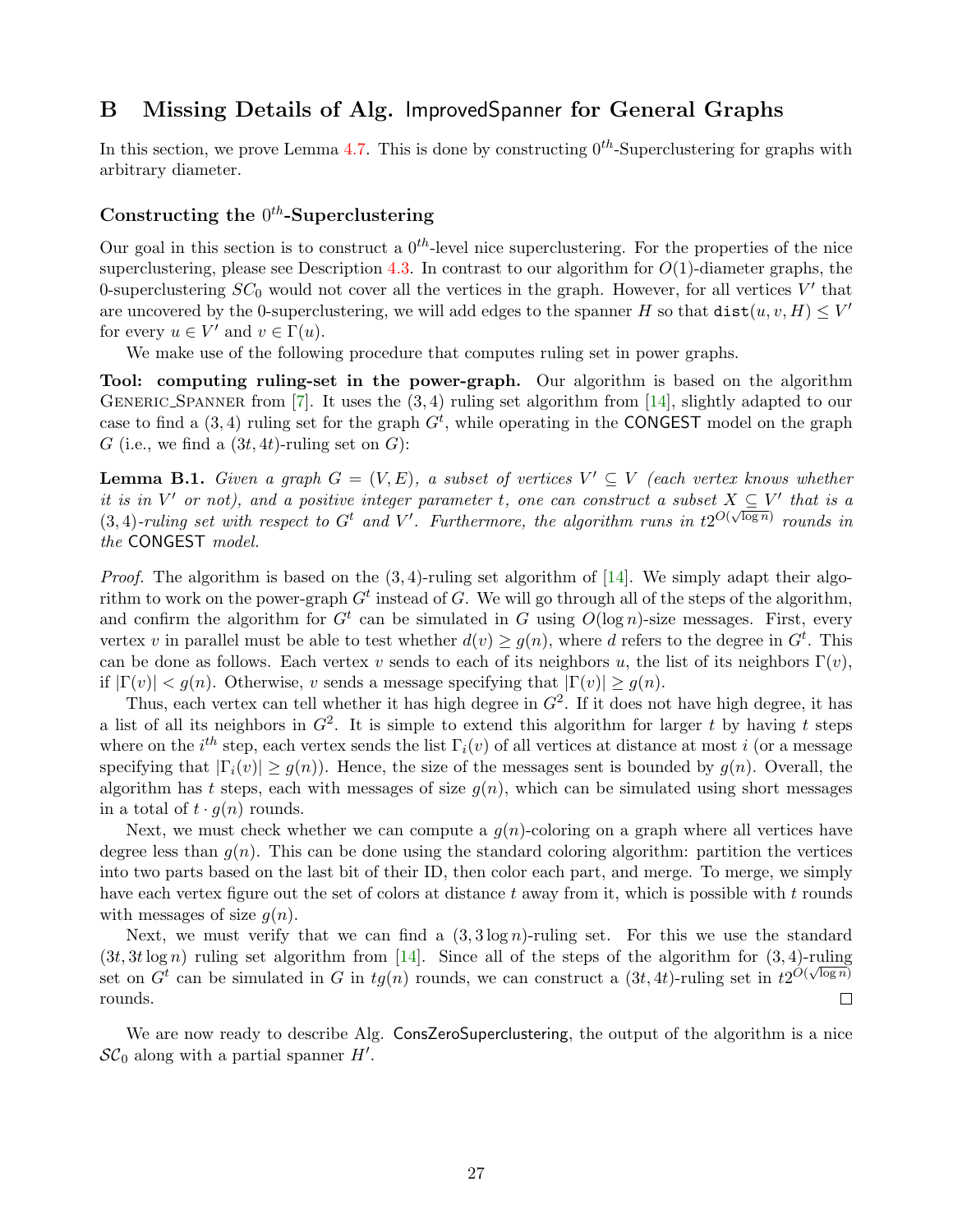#### Description of Algorithm ConsZeroSuperclustering

To construct the  $0^{th}$ -superclustering, the algorithm computes  $k/2$  levels of pre-clustering  $\mathcal{C}_0^0, \ldots, \mathcal{C}_{k/2}^0$ . Each clustering  $\mathcal{C}_i^0$  contains  $O(n^{1-i/k})$  clusters, but unlike the clustering of Baswana-Sen, the diameter of each cluster  $C \in \mathcal{C}_i^0$  is exponential in i (i.e., in Baswan-Sen, the diameter is i). Again, we denote the cluster centers of level *i*, by  $Z_i$ , and by  $V_i$  the set of *i*-clustered vertices.

After  $k/2$  phases, the  $(k/2)^{th}$  clustering  $\mathcal{C}_{k/2}^0$  contains  $O(\sqrt{n})$  vertex-disjoint clusters, for each cluster C, we have a tree  $T(C)$  of diameter  $O(2<sup>k</sup>)$  that spans all the vertices in C. We then turn these  $O(2<sup>k</sup>)$ -diameter clusters into superclusters in  $\mathcal{SC}_0$ .

We begin by describing phase i for  $i \in \{1, \ldots, k/2\}$ . The following definitions are useful. For every supercluster  $C \in \mathcal{C}_{i-1}^0$ , define:

$$
\Gamma^{+}(C) = C \cup \bigcup_{u \in C} \Gamma(u) \quad \text{and} \quad \deg(C) = |\Gamma^{+}(C)| \tag{4}
$$

We say that  $C \in \mathcal{C}_{i-1}^0$  has high-expansion if  $\deg(C) \geq n^{i/k}$ . Otherwise, it has low-expansion.

The initial pre-clustering  $\mathcal{C}_0^0 = \{\{v\}\}\)$  consists of n singleton clusters, each spanning a subtree of diameter 0. For  $\mathcal{C}_i^0$ , the set  $Z_i$  is the set of cluster centers of the clusters of  $\mathcal{C}_i^0$ . As we will see, for every i,  $\mathcal{C}_i^0$  consists of  $O(n^{1-i/k})$  clusters. Each cluster  $C_j \in \mathcal{C}_i^0$  has a center  $z_i \in Z$  and a tree of diameter  $2^{4i}$  rooted at the cluster center spanning all the cluster vertices. Hence, our clustering staifies all the properties (P1-P3) of Baswana-Sen, with the only distinction of having diameter  $2^{4i}$  rather than i. As will be clear later, these clusters are not important not for the purpose of having small stretch, but rather to create the initial supercluering (hence, the factor  $2^{4k}$  appears in our round complexity – the cost of communicating inside superclusters, but not in the stretch bound). Each phase  $i \in \{1, \ldots, k/2\}$ , consists of 3 steps as defined next.

Step (S1): Selecting the cluster centers  $Z_i \subseteq Z_{i-1}$ : Every cluster  $C \in \mathcal{C}_{i-1}^0$  computes its deg(C) in  $O(2^{4i})$  rounds. A cluster C with high-expansion, adds its center to  $Z'_{i-1}$ . Hence,  $Z'_{i-1}$  is the cluster centers of all clusters with high-expansion (i.e.,  $deg(C) \geq n^{i/k})$ ).

Next, we use Lemma [B.1](#page-26-1) to compute  $(2^{4i}, 2^{4(i-1)})$  ruling set  $Z_i \subseteq Z'_{i-1}$  in G. This can be done in  $O(2^{\sqrt{\log n}+4i})$  rounds using Lemma [B.1](#page-26-1) with  $V'=Z_{i-1}$ . Since all the cluster centers that belong to  $Z_i$ have a cluster with high expansion, the number of clusters  $|Z_i|$  is bounded by  $n/n^{i/k} = n^{1-i/k}$  (this is shown later explicitly in the analysis).

Step (S2): Taking Care of unclustered vertices  $V_{i-1} \setminus V_i$ : All the newly unclustered vertices belong to low-expanded clusters  $C \in \mathcal{C}_i^0$ , i.e., with  $\deg(C) \leq n^{i/k}$ . We first consider all edges connecting C to vertices in  $V \backslash C$ . For every such cluster C, we define the bipartite graph  $B(C) = (C, \Gamma(C) \backslash C)$  and apply Alg. SparserBipartiteSpanner to construct a  $(2k-1)$ -spanner  $H(C) \subseteq B(C)$ . In the analysis part, we show that this step adds  $O(n^{1+1/k})$  edges to the spanner, and can be implemented in  $O(n^{1/2-1/k})$ rounds.

Finally, it remains take care of the edges internal to the low-expanded clusters  $C$ . By definition, This can be the edges internal to the low-expanded clusters C. By definition,<br>the low-exapnded C has less than  $n^{i/k}$  vertices, and since  $i \leq k/2$ , it has  $O(\sqrt{n})$  vertices. Since the clusters are vertex disjoint, we simply apply the algorithm recursively on the induced graph  $G(C)$  of each such cluster C.

Step (S3): Defining the clustering  $C_i$ : Finally, we use the cluster centers  $Z_i$  to define the new clusters of  $\mathcal{C}_i^0$ . This step is done exactly as in Baswana-Sen, only that in our case, the diameter of each clusters of  $c_i$ . This step is done exactly as in Baswana-Ben, only the cluster is  $2^{4(i-1)}$ . A summary description of phase i is given below.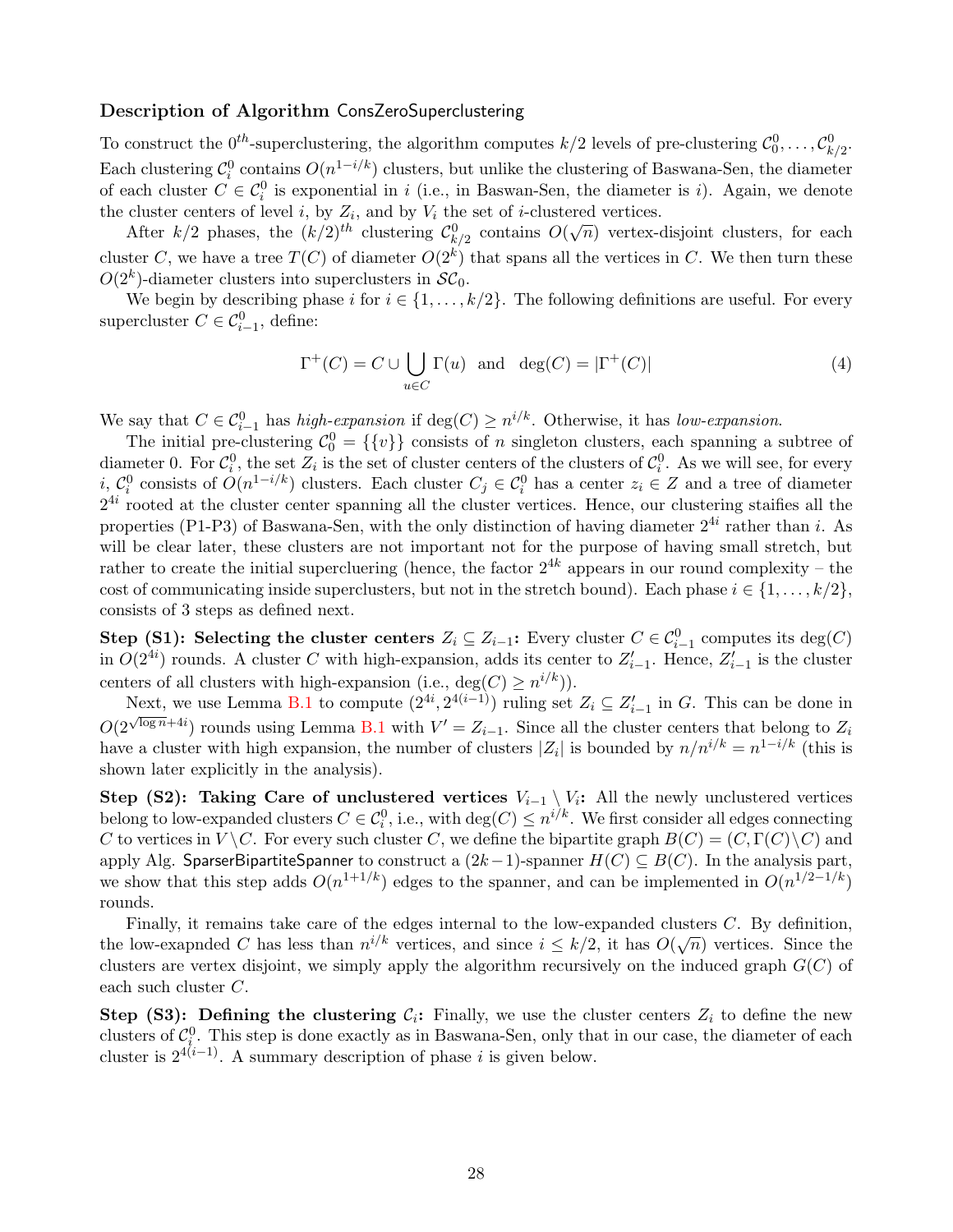#### Phase *i* of Algorithm ConsZeroSuperclustering

(SI): Defining the centers  $Z_i$ .

- Let  $Z'_{i-1}$  be the cluster centers of all clusters  $C \in \mathcal{C}_{i-1}^0$  with  $\deg(C) \geq n^{i/k}$ .
- For the  $Z'_{i-1}$  vertices, compute  $(2^{4i}, 2^{4(i-1)})$  ruling set  $Z_i \subseteq Z'_{i-1}$

### (SII): Taking care of unclustered vertices.

For every  $C_j \in \mathcal{C}_{i-1}^0$  with  $\deg(C_j) \leq n^{i/k}$ , do the following:

- Taking Care of Edges in  $C_j \times (\Gamma(C_j) \setminus C_j)$ :
	- Apply Alg. SparserBipartiteSpanner on the bipartite graph  $B_{i-1,j} = (C_j, (\Gamma(C_j) \setminus C_j)).$
	- Add the  $(2k-1)$ -spanner  $H_{i-1,j} \subseteq B_{i-1,j}$  to H.
- Taking Care of Edges in  $C_i \times C_j$ :

Apply Alg. ImprovedSpanner recursively on the graph  $G(C)$ .

(SIII): Forming the  $\mathcal{C}_i^0$  clusters centered at  $Z_i$ . As in Baswana-Sen only that this time, the diameter of each cluster is  $2^{4(i-1)}$ .

**Termination Phase:** After  $k/2$  phases, the  $(k/2)^{th}$  clustering  $\mathcal{C}_{k/2}^0$  contains  $O(\sqrt{n})$  vertex-disjoint clusters, for each cluster C, we have a tree  $T(C)$  of diameter  $O(2^{4k})$  that spans all the vertices in C. We then turn these  $O(2^{4k})$ -diameter clusters into superclusters in  $\mathcal{SC}_0$ . To do that, we need the  $O(\sqrt{n})$  clusters to be balanced with respect to the number of vertices they contain. Hence, we apply the Partitioning Lemma [4.5](#page-17-1) to turn to  $O(\sqrt{n})$  clusters of  $\mathcal{C}_{k/2}^0$  into  $O(\sqrt{n})$  clusters each with  $O(\sqrt{n})$ vertices. Specifically, on each  $C \in C_{k/2}^0$  with at least  $\sqrt{n}$  vertices, apply the Partitioning Lemma [4.5](#page-17-1) on  $T(C)$ ,  $w(v) = 1$  for every  $v \in C$  and bound  $B = \sqrt{n}$ . By that we get  $O(\sqrt{n})$  clusters, each with  $\ell = O(\sqrt{n})$  vertices. At that point, each such cluster is now defined as a supercluster in  $\mathcal{SC}_0$  with  $O(\sqrt{n})$  singelton clusters.

<span id="page-28-0"></span>**Lemma B.2.** For every  $i \in \{0, ..., k/2\}$ ,  $C_i^0$  contains  $O(n^{1-i/k})$  clusters.

Proof. The lemma follows from the following two facts:

- 1. The clusters are disjoint.
- 2. Each cluster contains at least  $n^{i/k}$  vertices.

The first item follows by construction (in step (SIII), when constructing the clusters, we break ties based on IDs to ensure that every vertex joins at most one cluster).

The second item follows by noting that if a center center z joins  $Z_i$ , its cluster in  $\mathcal{C}_{i-1}^0$  had degree at least  $n^{i/k}$ . Also, no other cluster which joined  $Z_i$  neighbored any of those  $n^{i/k}$ , since the centers joining  $Z_i$  form a ruling set of  $Z_{i-1}$ , Hence, these  $n^{i/k}$  neighbors will join the cluster centered at z in the clustering  $\mathcal{C}_{i-1}^0$ .  $\Box$ 

Size Analysis of Step (SII): By Lemma [B.2,](#page-28-0) at step *i*, we have  $O(n^{1-(i-1)/k})$  clusters in  $\mathcal{C}_{i-1}^0$ . By definition of the cluster of low-expansion,  $deg(C_{i-1,j}) \leq n^{i/k}$ . We then construct a  $(2k-1)$  spanner  $H_{i-1,j}$  for the bipartite graph  $B_{i-1,j} = (C_{i-1,j}, \Gamma(C_{i-1,j}) \setminus C_{i-1,j})$ . By Lemma [1.2,](#page-2-5)  $E(H_{i-1,j})$  can be bounded by:

$$
E(H_{i-1,j}) = O(|C_{i-1,j}|^{1+2/k} + |\Gamma(C_{i-1,j}) \setminus C_{i-1,j}|)
$$
  
= 
$$
O(k \cdot |C_{i-1,j}|^{1+2/k} + n^{i/k}) \leq O(k \cdot |C_{i-1,j}| \cdot n^{1/k} + n^{i/k}).
$$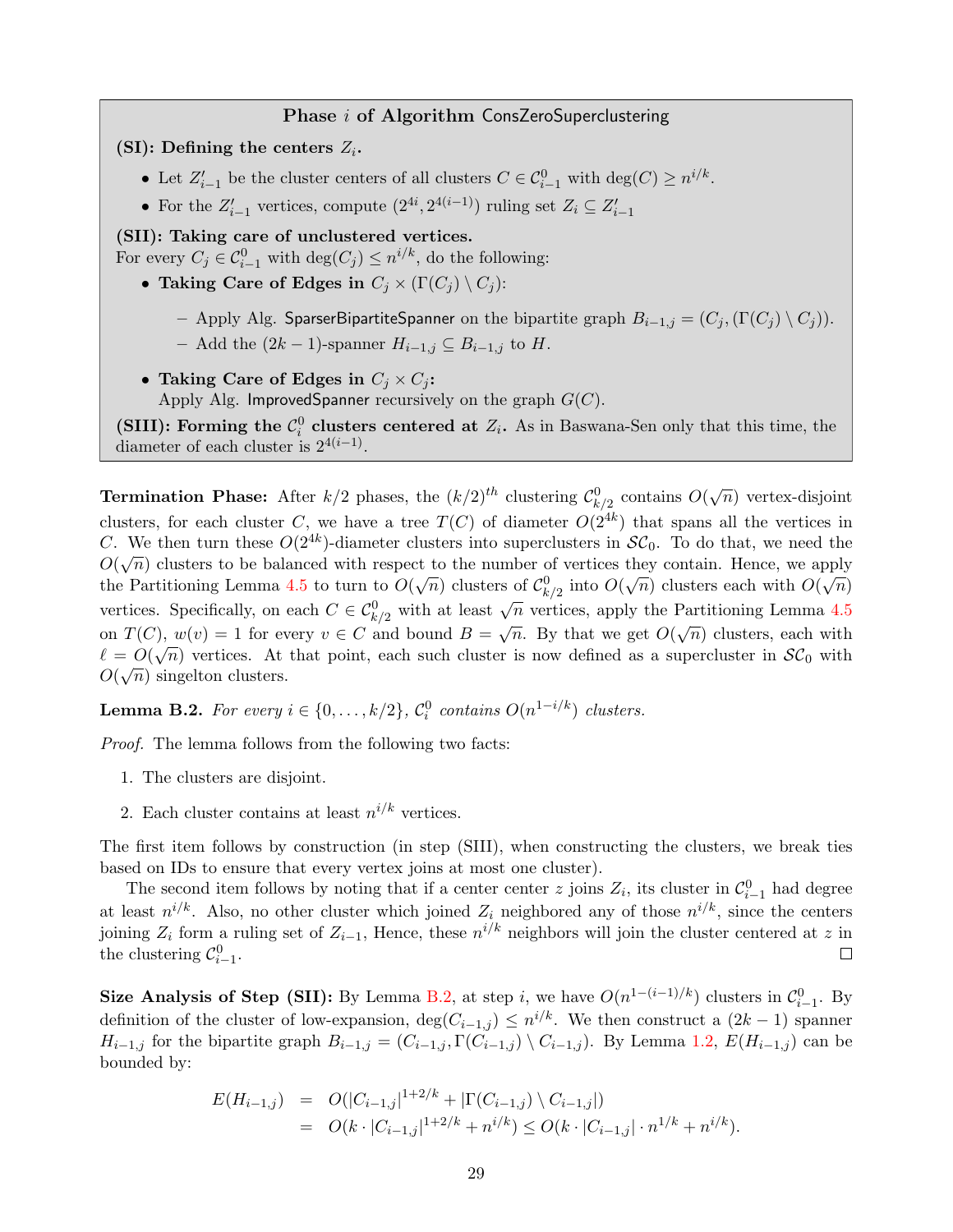Since all clusters are vertex disjoint,  $|C_{i-1,j}| \leq n^{i/k} \leq \sqrt{n}$ , and there  $O(n^{1-(i-1)/k})$  clusters, we have that over all we added  $O(k \cdot n^{1+1/k})$  edges to the spanner. In fact, a tighter analysis can give only  $O(n^{1+1/k})$  edges.

Finally, we claim that the edges added by applying the algorithm recursively on a cluster  $C$  can be bounded by  $O(k \cdot |C|^{1+1/k})$  as well. This follows since clusters are vertex disjoint, and in addition, each cluster is of size at most  $n^{i/k}$ , thus  $O(n^{1+i/k^2})$  edges added to the spanner in the  $i^{th}$  phase. In total, we have  $O(n^{1+1/k})$  edges added to the spanner.

**Round Analysis of Step (SII):** It is easy to see that each edge in the bipartite graph  $B_{i_1,j}$  appears in at most 2 bipartite graphs. Hence, when applying Lemma [1.2](#page-2-5) on all of the bipartite graphs in parallel, the algorithm will experience congestion of at most 2. Then, by Lemma [1.2,](#page-2-5) it will take at most  $O(kn^{1/2+1/k})$  rounds, since each of the bipartite graphs has at most  $n^{1/2}$  vertices on one side (the side corresponding to the cluster  $C$ ).

When constructing the spanner recursively, each of the clusters in which we recursively construct when constructing the spanner recursively, each of the clusters in which we recursively construct<br>a spanner is of size up to  $\sqrt{n}$ , and can all be done in parallel (since the clusters are disjoint). Hence, the step of the recursion will take a total of  $T(\sqrt{n})$  rounds (where  $T(n)$  denotes the number of rounds used by the algorithm on an *n*-vertex graph), which is negligible compared to  $T(n)$  (even if run  $k/2$ times, one for each phase).

### <span id="page-29-0"></span>**Lemma B.3.** Algorithm ConsZeroSuperclustering terminates within  $O(2^{4k}n^{1/2-1/k})$  rounds.

*Proof.* For Step (SI), we first have each cluster compute its degree. This can be done in  $O(\text{diam}(C))$ rounds in a way similar to that of algorithm NaiveSpanner: ever vertex sends a message to all its neighbors containing its cluster ID, and then each vertex sends one ACK to each neighboring cluster. The cluster can then upcast the count of number of ACKs it received, which is exactly its degree. The next stage of Step (SI) takes the same number of rounds as computing the  $(2^{4i}, 2^{4(i-1)})$  ruling set The next stage of Step (Sr) takes the same number of founds as computing the  $(z^2, z^2)$  funning set  $Z_i \subseteq Z'_{i-1}$ , which by Lemma [B.1](#page-26-1) takes  $O(2^{4i}2^{O(\sqrt{\log n})})$  rounds. Summing over all  $k/2$  phases gives  $O(2^{4k}2^{O(\sqrt{\log n})})$  rounds. Step (SII) takes  $O(kn^{1/2+1/k})$  rounds, as shown above. Step (SIII) involves running BFSs of depth  $O(2^{2i})$  from each of the cluster centers in  $Z_i$  (as well as breaking ties based on IDs). This takes a total of  $O(2^{2i})$  rounds. Summing over all  $k/2$  phases gives  $O(2^k) \leq O(2^{4k})$ rounds.  $\Box$ 

We are now ready to complete the proof of Lemma [4.7.](#page-23-12)

Lemma [4.7.](#page-23-12) By Lemma [B.3,](#page-29-0) the algorithm takes  $O(2^{4k} \cdot n^{1/2-1/k})$  rounds. By the size analysis above, we also have the total number of edges added to the spanner is  $O(kn^{1+1/k})$ .

Showing that the output  $0^{th}$ -superclustering  $\mathcal{SC}_0$  is nice. We first show that  $\mathcal{C}_i^0$  contains  $O(n^{1-i/k})$  clusters. This follows since the set  $Z_i \subseteq Z'_{i-1}$  is a  $(2^{4i}, 2^4(i-1))$  ruling-set, where each  $z \in Z'_i$  have  $\Omega(n^{i/k})$  vertices in its  $(2^{4(i-2)} + 1)$ -neighborhood. Since the  $(2^{4(i-2)} + 1)$ -neighborhoods of  $z, z' \in Z_i$  are disjoint,  $Z_i = O(|Z_{i-1}|/n^{i/k}) = O(n^{1-i/k}).$ 

Therefore after  $k/2$  stages,  $\mathcal{C}_{k/2}^0$  contains  $O(n^{1/2})$  clusters. We now show that these clusters can define the superclusters of  $\mathcal{SC}_0$  while satisfying all the nice properties of Desc. [4.3.](#page-16-0) Each of these clusters C has a tree  $T(C)$  of diameter at most  $2^{4k}$  (since in each phase, the radius of the cluster increases by a constant factor less than 16). For every cluster  $C_i \in C_{k/2}^0$  with  $\Omega(\sqrt{n})$  vertices, we can use the Partitioning Lemma [4.5](#page-17-1) on the tree  $T(C_i)$ , weights  $w(v) = 1$  for each  $v \in T(C_i)$  and bound  $B = \sqrt{n}$ . This will partition  $C_i$  into a collection  $C_{i_1}, \ldots, C_{i_\ell}$  of new clusters (along with a subtree in  $T(C)$  for each  $C_{i_j}$  such that  $|C_{i_j}| = \Theta(n)$  for every  $i \geq 2$  and  $|C_{i,1}| = O(n)$ , i.e., there exists at most  $\sum_{i=1}^{\infty} C_i$  on each  $C_{i,j}$  such that  $|C_{i,j}| = O(n)$  for every  $i \geq 2$  and  $|C_{i,1}| = O(n)$ , i.e., there exists at most one cluster,  $C_{i_1}$ , with less than  $\sqrt{n}$  vertices. Since the clusters of  $C_{k/2}^0$  are vertex d that to all clusters  $C_{k/2}^0$  with at least  $n^{1/2}$  clusters, partitions these clusters into a a total of  $O(\sqrt{n})$ new clusters each with  $O(\sqrt{n})$  vertices. The partitioning lemma also gives a tree  $T(C_{i_j}) \subseteq T(C_i)$  that